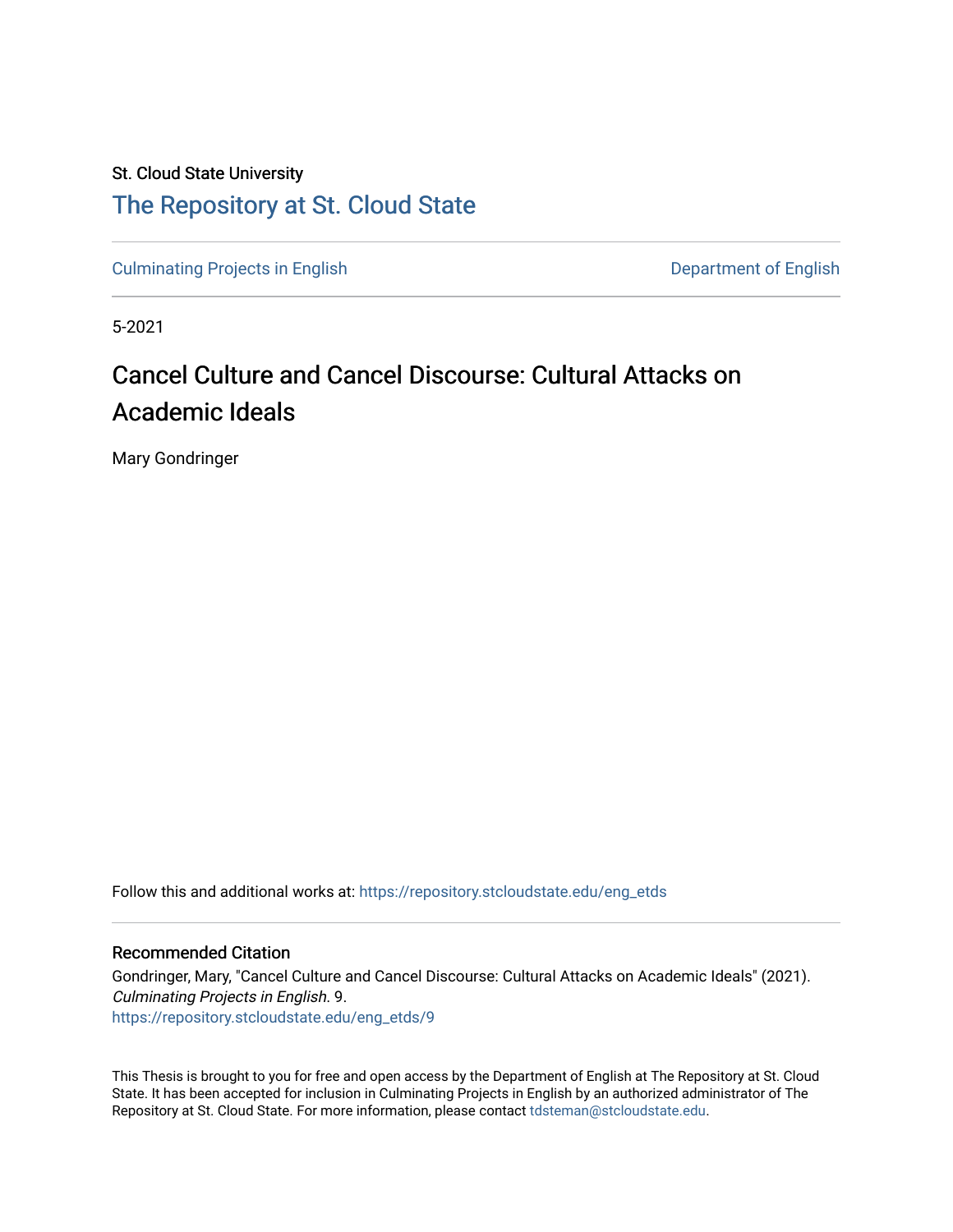## **Cancel Culture and Cancel Discourse: Cultural Attacks on Academic Ideals**

by

Mary Gondringer

### A Thesis

Submitted to the Graduate Faculty of

St. Cloud State University

in Partial Fulfillment of the Requirements

for the Degree

Master of Arts

in Rhetoric and Writing

May, 2021

Thesis Committee: James Heiman, Chairperson Matt Barton Dan Wildeson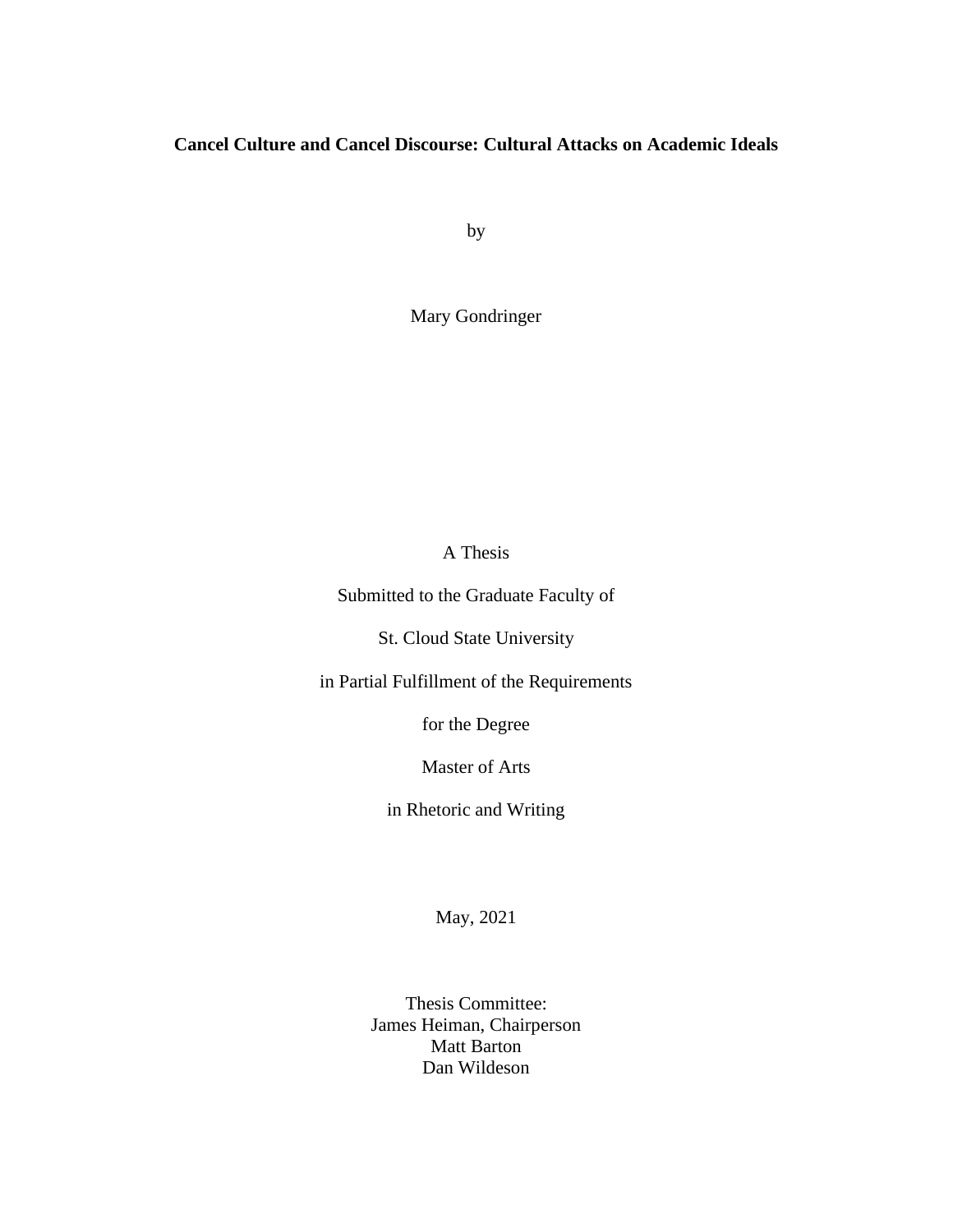#### **Abstract**

Calls for social justice have been around since the Civil Rights movements of the 1950s and 1960s, but it wasn't until recently that America has seen a resurgence of these calls. Social media has made it easier for average people who wouldn't normally consider themselves social justice warriors to fight for the social justice of others. With the help of social media, speaking up about social injustices has become easy and convenient. Out of this recent resurgence, we have seen a new culture form: cancel culture. Cancel discourse – the language that perpetuates cancel culture – is threatening the very fabric of our academic institutions. Colleges and universities across America are overwhelmingly trading their long-held ideals – particularly those related to academic freedom – for new ideals created under cancel discourse – specifically, silencing any discourse that may be interpreted as transgressive in nature. By allowing cancel discourse to continue, colleges and universities give up ideals that form a liberal society, particularly those related to open-mindedness. Ultimately, the goals cancel discourse attempt to achieve work to reinforce the very social injustices they attempt to tear down. Cancel discourse is the newest way of attempting to use the master's tools to dismantle the master's house (Lorde, 1984).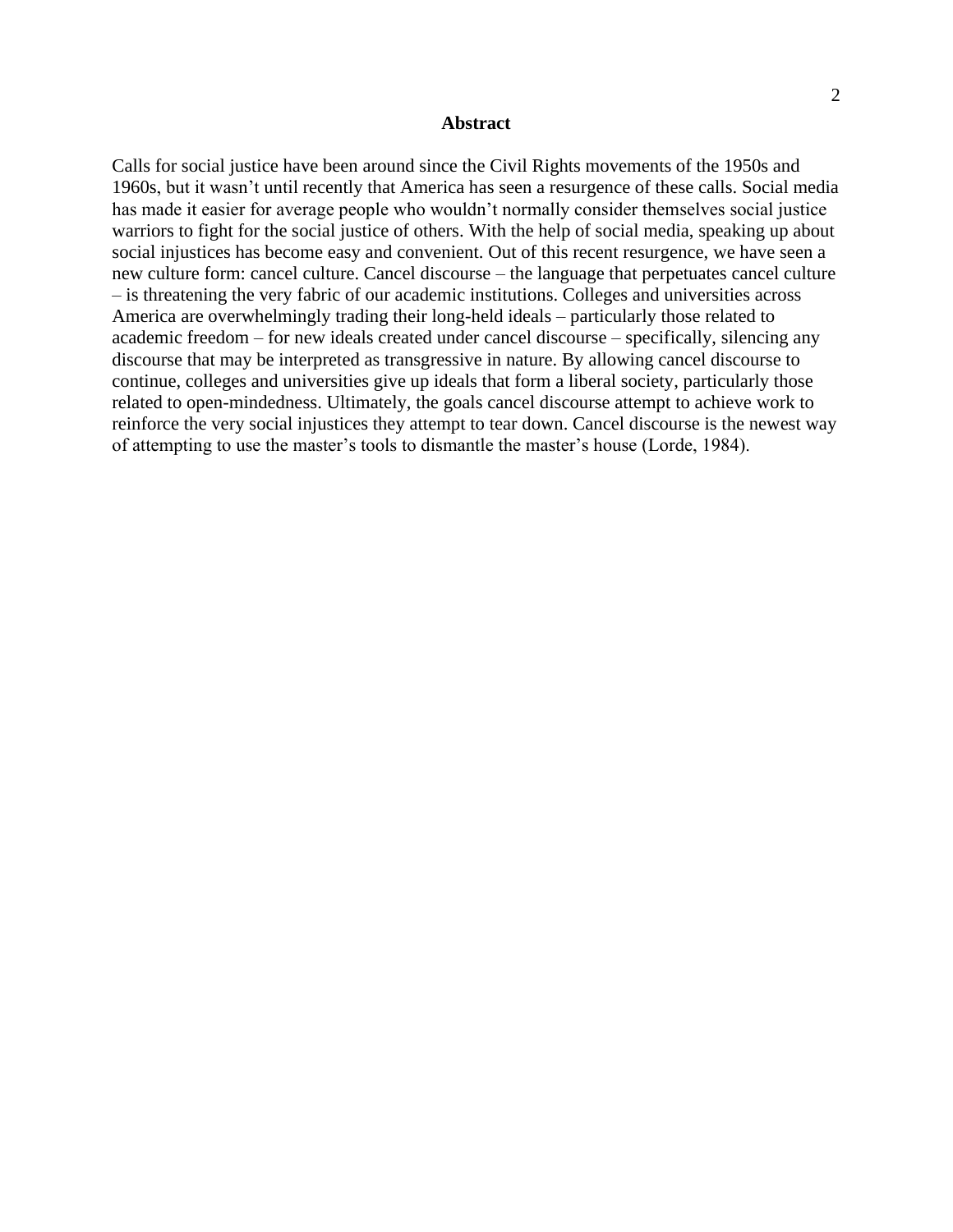#### **Acknowledgements**

Throughout the process of compiling this thesis, I received a great deal of support and assistance from a variety of people.

I would first like to thank my committee chair, Jamie, whose insight never fell short. I appreciate the countless hours we spent speculating about not only this new cultural phenomenon, but also about rhetoric itself. During the last two years, my understanding of the field of rhetoric has grown to a place I never imagined possible, and this new understanding is largely due to your direction. Through sharing your understanding of both rhetoric and critical thinking, I'm leaving this degree as a different person, someone who feels confident in approaching a difficult topic such as cancel culture with ease and an open mind to challenging my own assumptions. Beyond the academic assistance, I must thank you for your emotional support. Through life hardships and collegiate struggles, you were there every step of the way to offer whatever I needed. This thesis would not have been completed without your hours of support and guidance. Thank you for being patient with me as I navigated this new world of thesis writing. Thank you for believing in me.

Beyond Jamie, I would like to thank my two committee members, Matt and Dan. This thesis would not have been completed without your help and feedback along the way. Thank you for the constant support over the last year. There are not words to express my gratitude for helping me through the final stages of this thesis. Thank you so much for being there for me until the very end.

Next, I'd like to thank my family who never stop pushing me to do better than my best. I'm particularly appreciative of the love and support you've shown not only during the months of writing this thesis, but also my entire life. Your passion for education and research is part of

3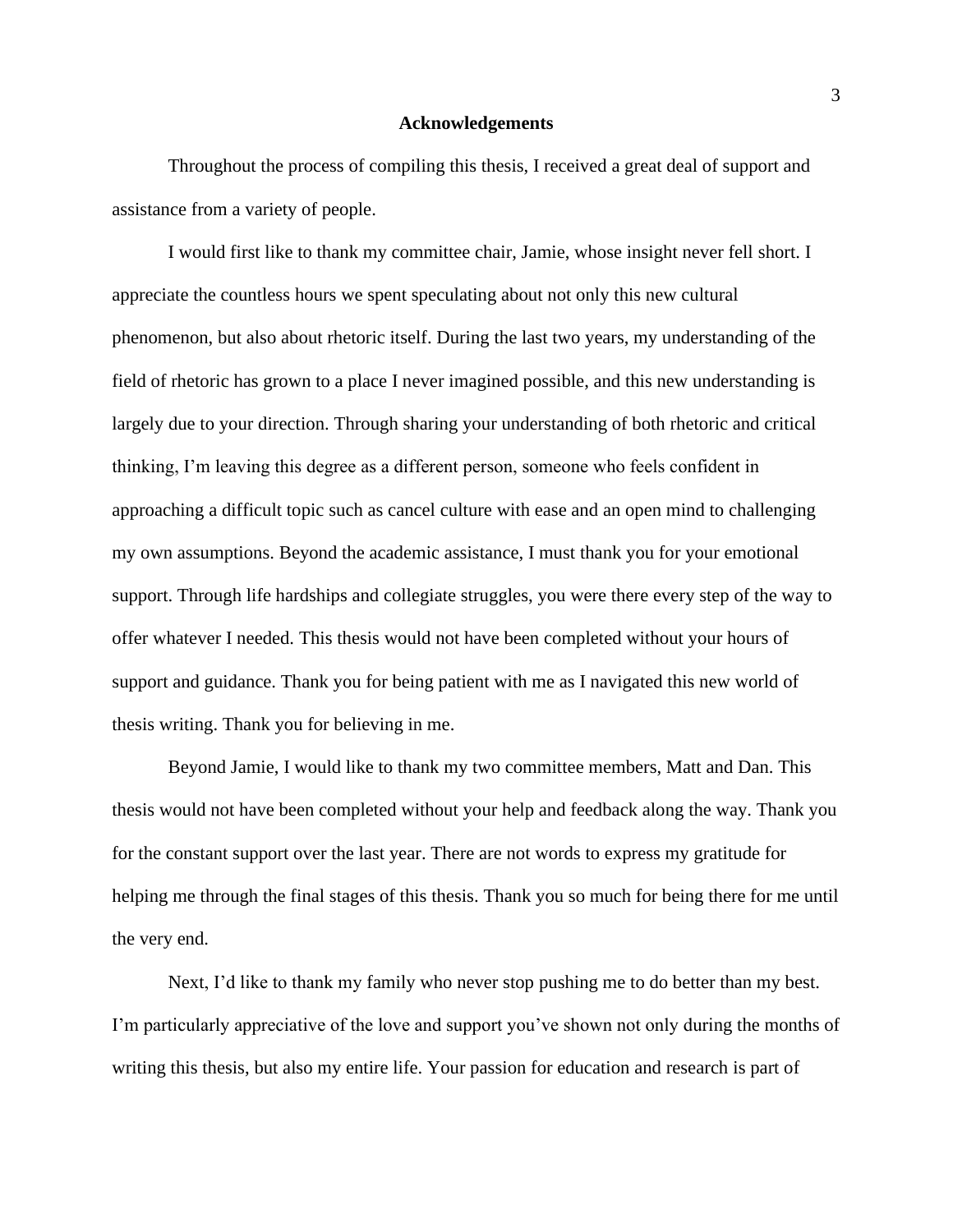what inspired me to pursue a master's degree. Beyond this, your genuine interest in my project along the way helped keep me invested in my own topic. Thank you for asking me many questions, for sending me numerous popular culture examples of cancel culture, and for talking through the cancellations I personally witnessed. Thank you for encouraging me in times of struggle and praising me in times of success. I am particularly appreciative of my mother, for her supreme editing skills.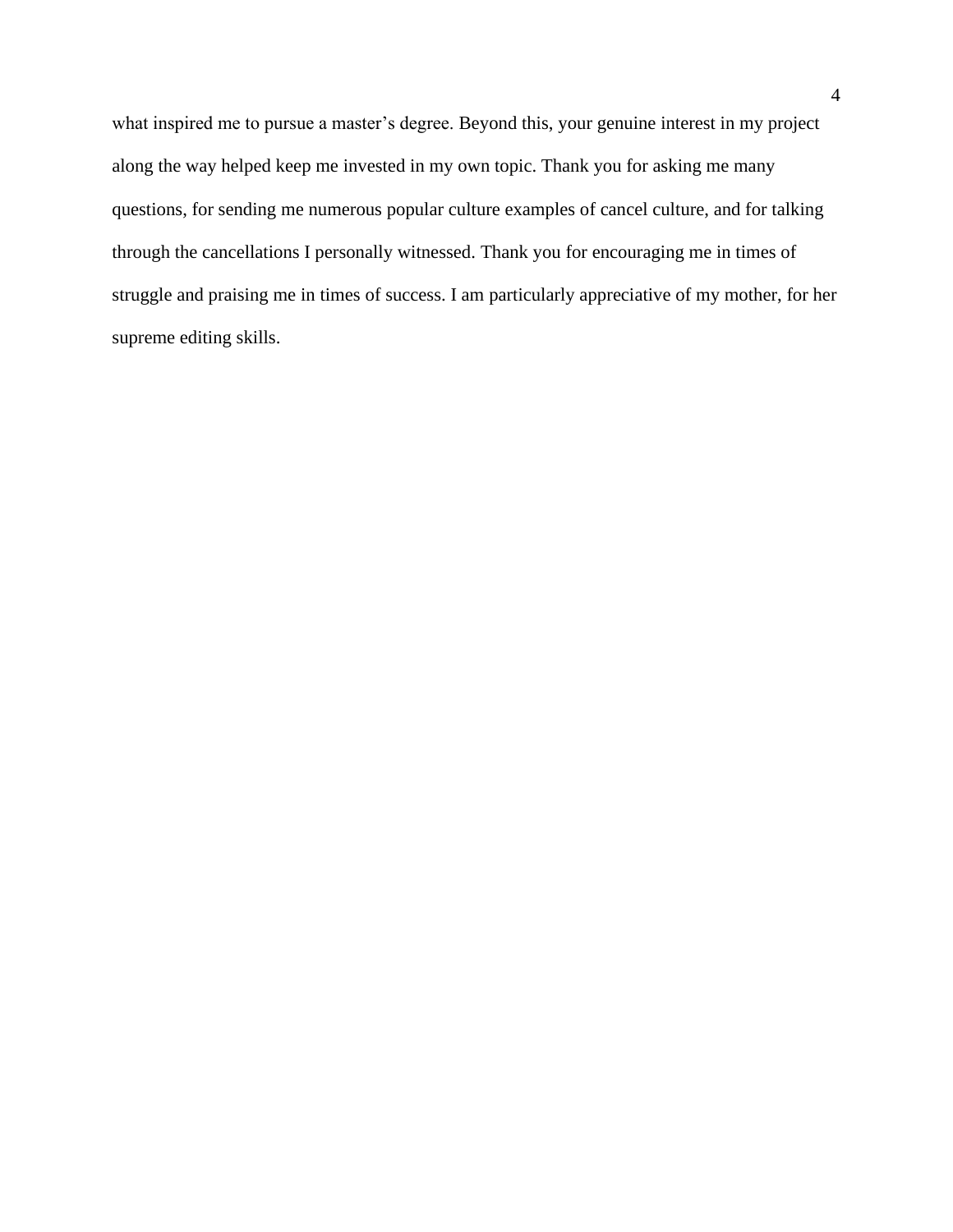| <b>Table of Contents</b> |  |
|--------------------------|--|
|--------------------------|--|

| Page                                                                     |
|--------------------------------------------------------------------------|
|                                                                          |
| Chapter                                                                  |
|                                                                          |
|                                                                          |
|                                                                          |
|                                                                          |
|                                                                          |
| 6. Laying Blame on Only Students and Administrations is Irresponsible 61 |
|                                                                          |
|                                                                          |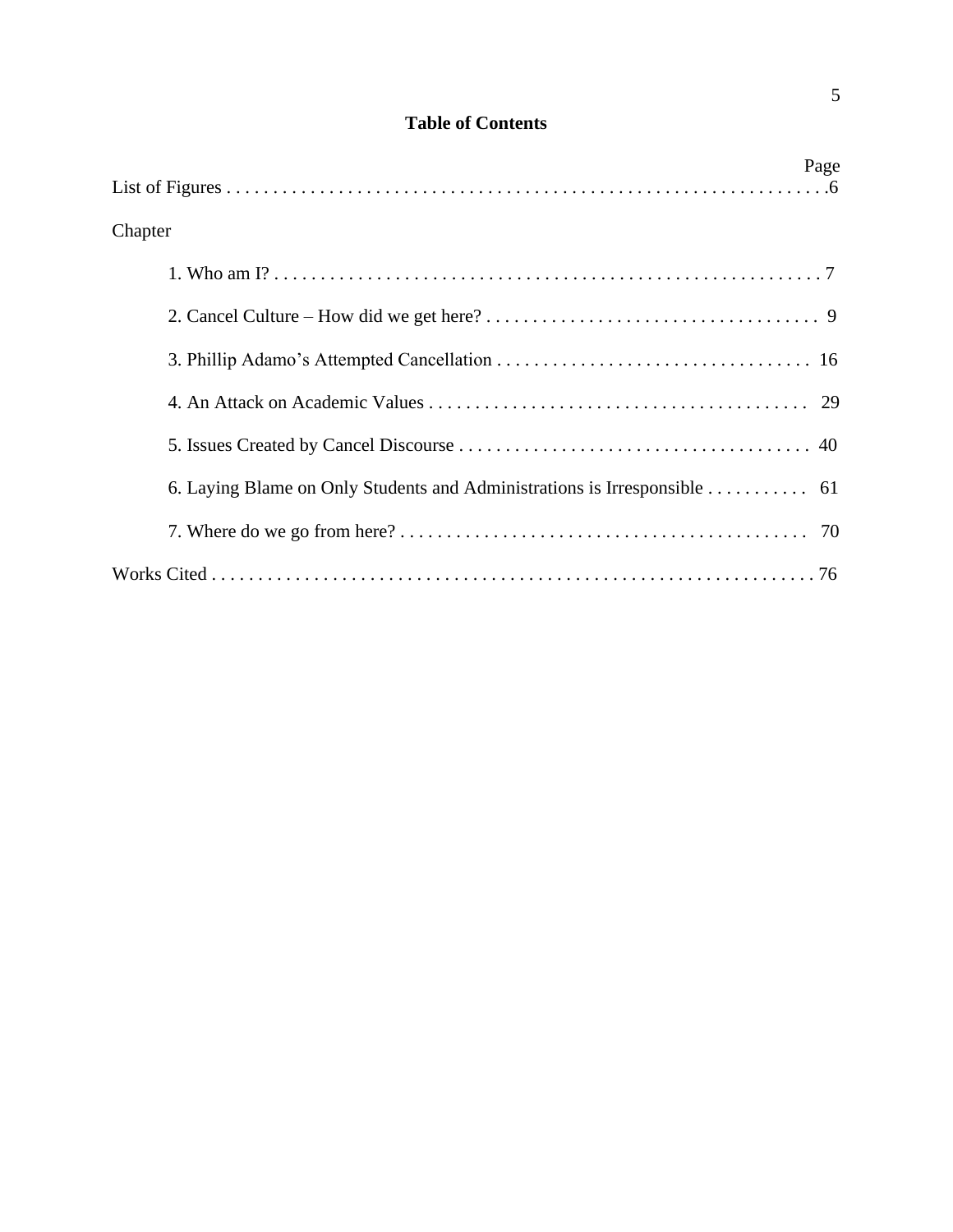# **List of Figures**

| Figure | Page |
|--------|------|
|        |      |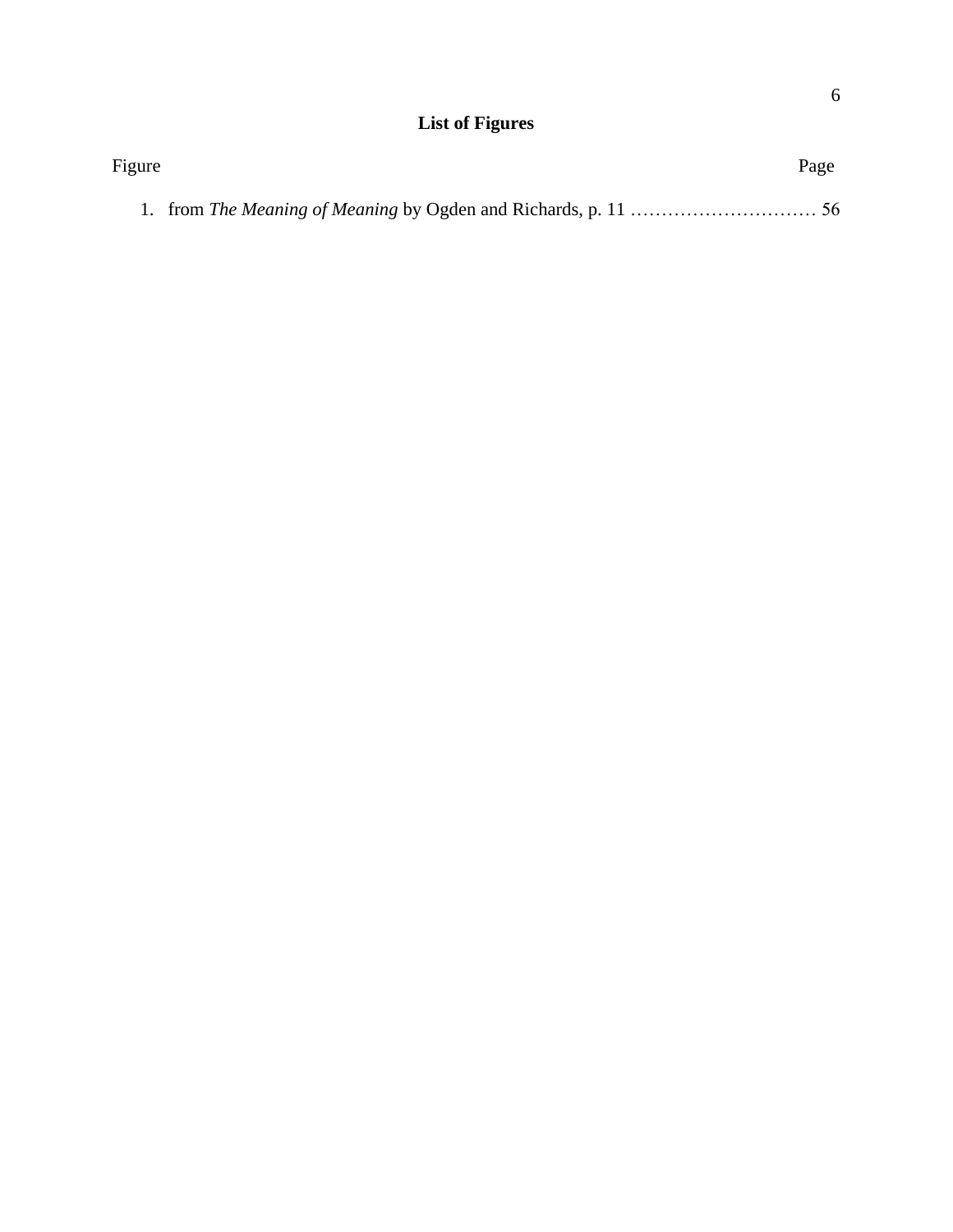#### **Chapter 1**

#### **Who am I?**

As someone who has spent years in the K-12 education sector, and someone who just recently entered collegiate teaching, I value academic freedom. In the K-12 sector, that freedom looks different than in the collegiate sector, but I value academic freedom in all areas of education. I also value and respect the personal, social, and economic struggles experienced by all people, especially those who may identify as a member of a marginalized community, and I would never want my value of academic freedom to cause further subjugation to any person or community. Please know, the views expressed in this paper may not be my actual views; many are simply presented as rhetorical acts as a catalyst to open a dialogue about academic freedom, especially in the collegiate sector. As I sit here in 2021, watching live videos from the police brutality trial of Derek Chauvin and hearing about tragic police shootings, such as the recent Daunte Wright shooting, I believe we must do everything in our power to fight any injustice occurring in our country. I believe that as a country, our hatred of others goes much deeper than many of us realize. I believe we must have the difficult conversations, the conversations that make us uncomfortable, because ultimately, silence will not bring about the societal changes we need to accomplish. I believe open dialogue and debate is essential to learning and progressing as a liberal and democratic society.

With teaching as my professional life's work, I understand how words hurt and I never speak, nor allow, any racial slurs or transgressive dialogue in my classroom. I do, however, invite my students to have a conversation about the etymology and context of the slur to open debate and dialogue, participate in a democratic process, and ultimately, engage in a form of civil discourse to build understanding and compassion for historically marginalized communities.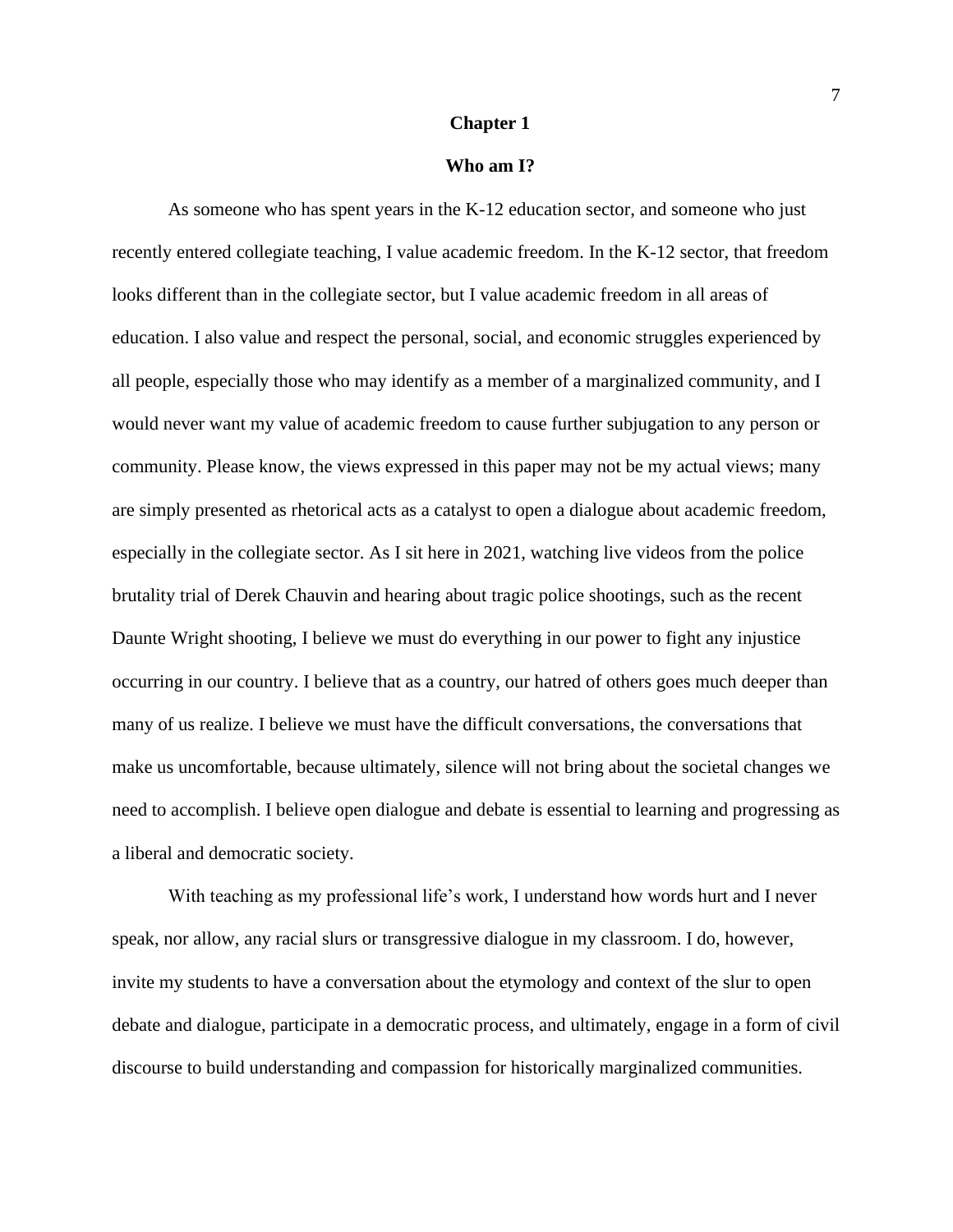Ultimately, my intent is to open the possibility for positive change among my students as the future leaders of our country.

For this thesis, I extensively researched ideologies, some of which were related to cancel culture. Because ideologies are not the subject matter of this writing, they appear minimally throughout the body of this thesis; however, they are often the underlying motive behind cancel culture, my subject matter. Through my research, I found that ideologies are created from ideals which are created from ideas. Because ideas are the root of all ideologies, it is essential to know where, how, and why those ideas are implanted into our brains. Where, how, and why do we believe what we believe? Once we can answer those questions, we can start to evaluate our assumptions about our ideologies and start to break down the natural default setting that David Foster Wallace discusses in his 2005 Kenyan College commencement address "This is Water." For the most part, we are not prompted to truly assess our own assumptions and ideologies; however, when we are, our minds become open to a multitude of possibilities and much of what we thought we knew about the world may suddenly be overturned.

The conversation I'm about to have with you is just me, a graduate student at St. Cloud State University who values debate, asking you, dear reader, to think about your assumptions about our current (2021, United States) culture, race relations, and the way we engage with other individuals. I ask that you keep an open mind about the argument I'm about to present. I hope the conversation I'm about to open helps you engage in an important dialogue about a very real and very concerning phenomenon occurring in our society: cancel culture.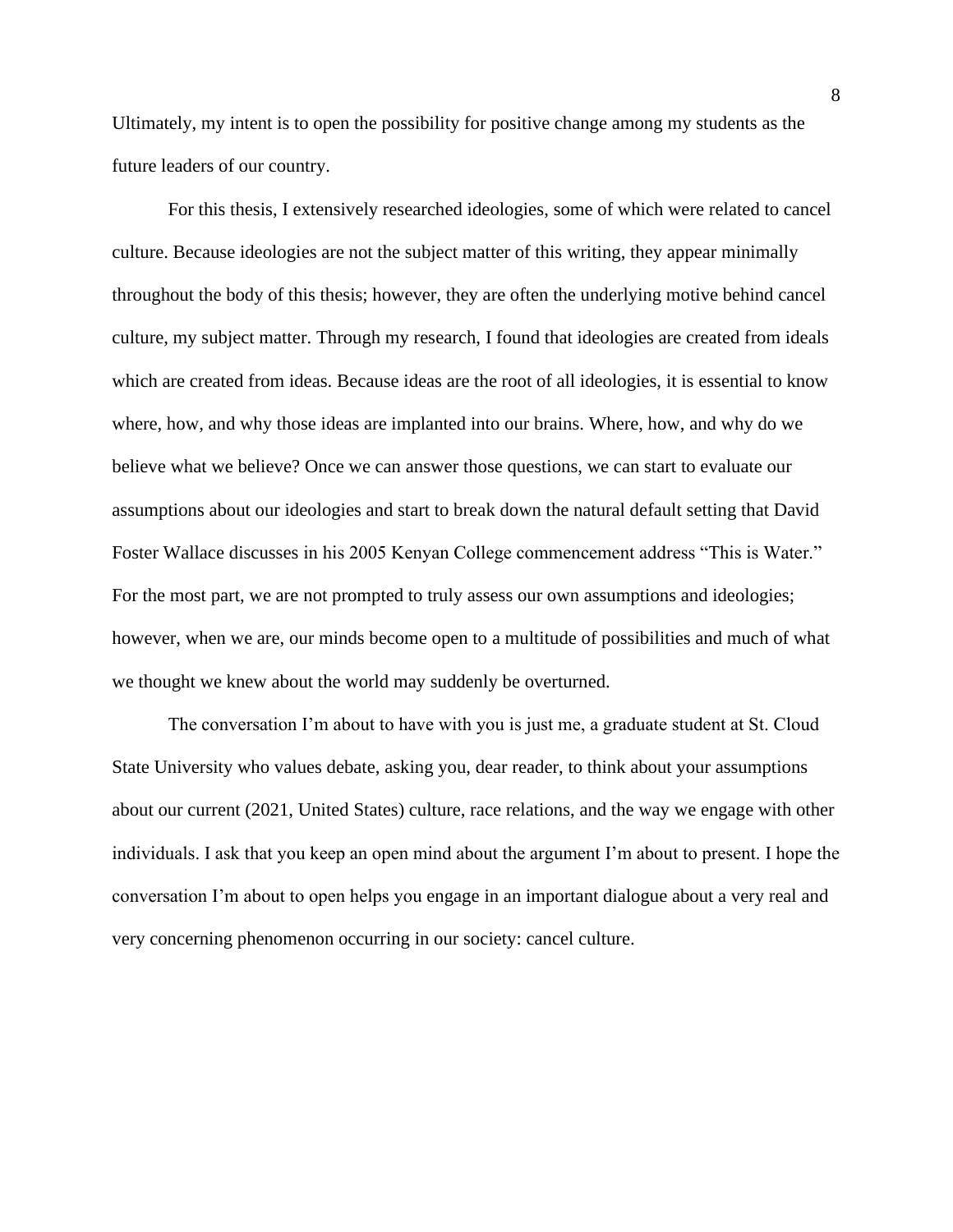#### **Chapter 2**

#### **Cancel Culture – How did we get here?**

I believe the social justice events of our current time will ultimately find a place in our history books, right alongside the events of the Civil Rights Era of the 1950s and 1960s. It seems a though not a day goes by in which mainstream media fails to report on a social justice event, may it be a protest, a new movement, or a fatal shooting. Likewise, my personal social media feeds are rich with calls for social justice from family, friends, and acquaintances who hold a variety of ideologies.

For the first time in history, the average person has the means through social media to reach a worldwide audience. Because of this, social justice issues have been brought to life in a way never seen before. Anyone participating in social media, regardless of their following, can publicly fight for social justice. Social media has made the call for social justice easy and convenient, and many people who might not traditionally consider themselves as an activist are now jumping on the bandwagon in the fight for social justice.

While these calls may be well-intended, unfortunately, many calls for social justice have turned into what our popular culture refers to as "cancelling," whereas a person, group, TV show, song, and much more are interpreted as disrespectful or marginalizing in some way to a specific community of people and are "cancelled." Actresses, such as Gina Carano, lost jobs because of authoring personal social media posts deemed transgressive (Smith). Books that may have been written with themes accepted during the time of original publication, such as various Dr. Seuss stories, are no longer for sale because those themes, while not appropriate for 2021, still present themselves on the fabric of the books' pages (Christopher). In the wake of George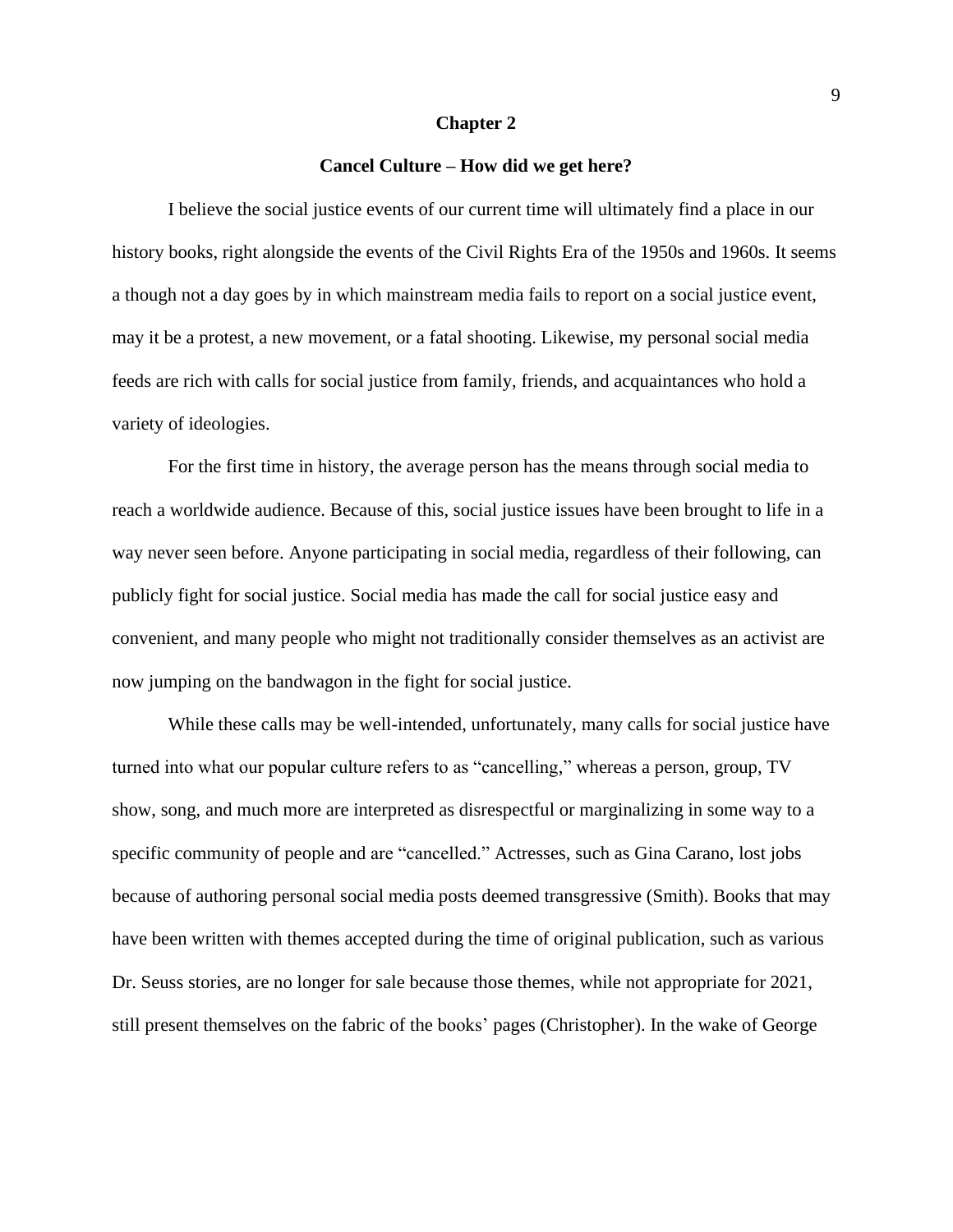Floyd, Dante Wright, and more, we've seen a new culture forming within our popular culture. Many people commonly refer to this new culture as "cancel culture."

While cancel culture seems relatively new, the concepts behind it have been around for years. Its ideals can be traced back to movements such as the #MeToo movement, designed to bring awareness to victims of sexual abuse, and earlier forms of political correctness. Early mentions of the term "cancel culture" do not seem to follow any sort of guidelines, as these early uses carried a variety of meanings (Greenspan) and were used in a variety of contexts. While the term had a mostly unclear start, today it seems to be used most often to "cancel" people who hold some sort of power and have done or said something that could be interpreted as insensitive to one of the multitudes of historically marginalized groups of people. The incidents I've evaluated – occurring in a variety of worlds including entertainment, politics, sports, social media, and the academy – indicate that cancel culture, or more specifically, what I like to refer to as "cancel discourse," seems to intend to strip authority while silencing people in positions of power, may they be a Hollywood actress, a governor of a state, a professional athlete, a social media influencer, a professor, or any other person holding some aspect of authority.

Cancel discourse is not a term commonly used in conjunction with cancel culture. In fact, after a quick Google search, "cancel discourse" does not seem to be a term at all. Therefore, I define cancel discourse as any written, spoken, or implied language that perpetuates cancel culture. Cancel discourse differs from cancel culture because cancel discourse is the vehicle that drives cancel culture. Cancel culture would not exist without cancel discourse because the discourse is what creates the conversation that perpetuates the culture.

To better understand cancel culture, and ultimately to better understand cancel discourse, I turned to Kenneth Burke and his concept of dramatistic analysis as explored in his 1945 book,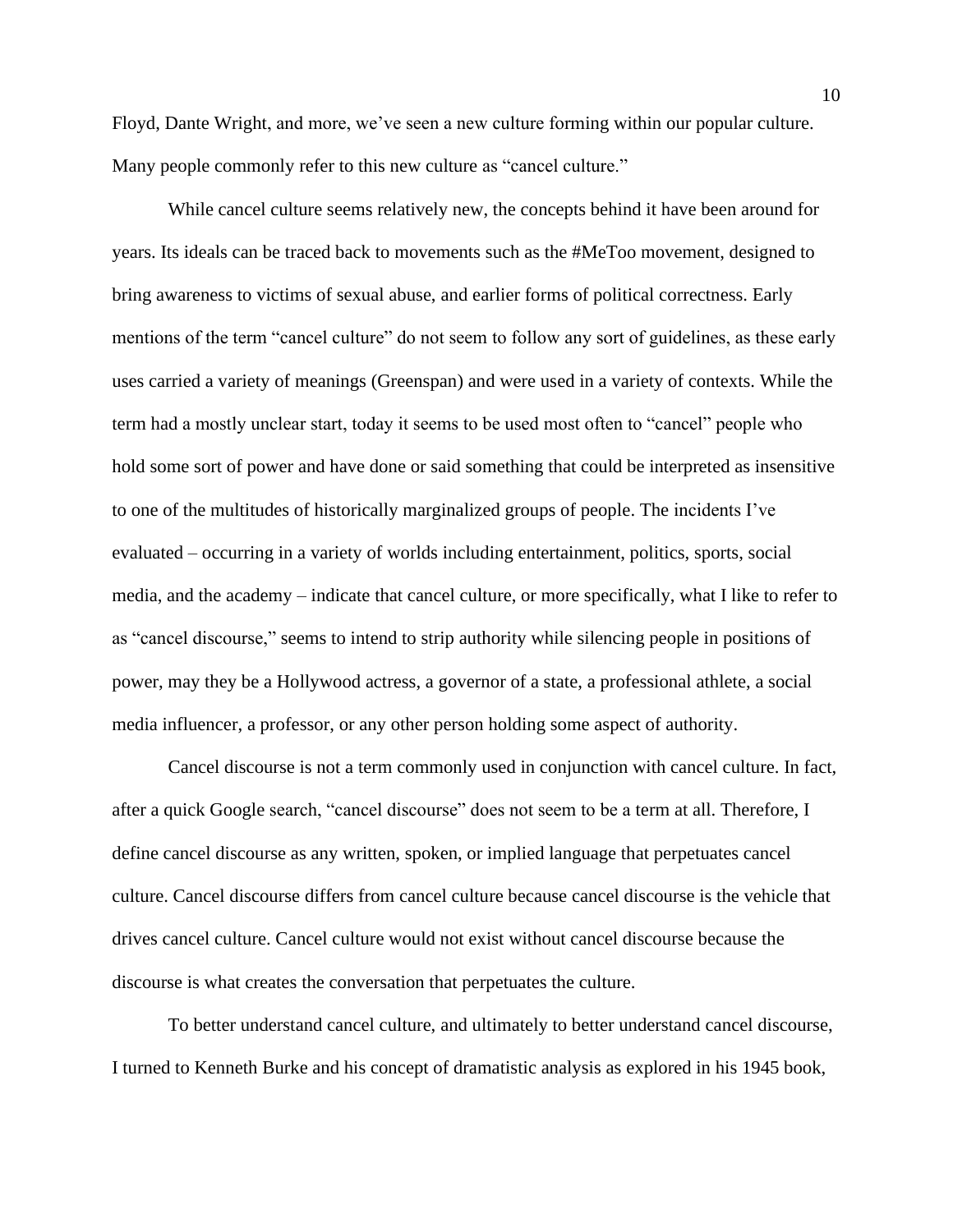*A Grammar of Motives.* On the first page, Burke asks: "What is involved, when we say what people are doing and why they are doing it?" (Burke xv). He uses a pentad to help scholars answer his deceptively simple question. He asks individual questions in relation to each of the terms in his pentad: "Act (what happened?), Scene (where and when was the act performed?), Agent (who did it?), Agency (how was it done?), and Purpose (why was it done?)" (Blakesley 8). Burke's pentad can help us understand not only specific incidents of cancel culture but also cancel culture as a whole.

Using the pentad to complete a dramatistic analysis is most often utilized to help us further understand specific events or situations. In fact, during my research, I completed various pentadic analyses on a variety of occurrences of cancel culture. Through this work, I noticed patterns and similarities between various cancellations. Therefore, I was inspired to complete a dramatistic analysis on cancel culture by classifying it into one social phenomenon. I was hoping to gain further understanding of how cancel culture functions in society in general.

In cancel culture, the act (what happened?) most often deals with attacking some form of power or authority. Someone in a position of power loses an aspect of their power, typically because they said, wrote, or did something that was interpreted as a statement against a historically marginalized community. My understanding of power and authority drastically changed through this research. As a teacher, I never realized my own power in the classroom until after reading about Paulo Freire's banking concept of education. Freire presents the traditional educational model of the teacher as the sole authority figure in the classroom whose main purpose is to fill their students' brains with knowledge. Students are not necessarily participators in the education process; they are receptors, and they have no authority. After reading *Pedagogy of the Oppressed* where Freire discusses his educational concepts, I suddenly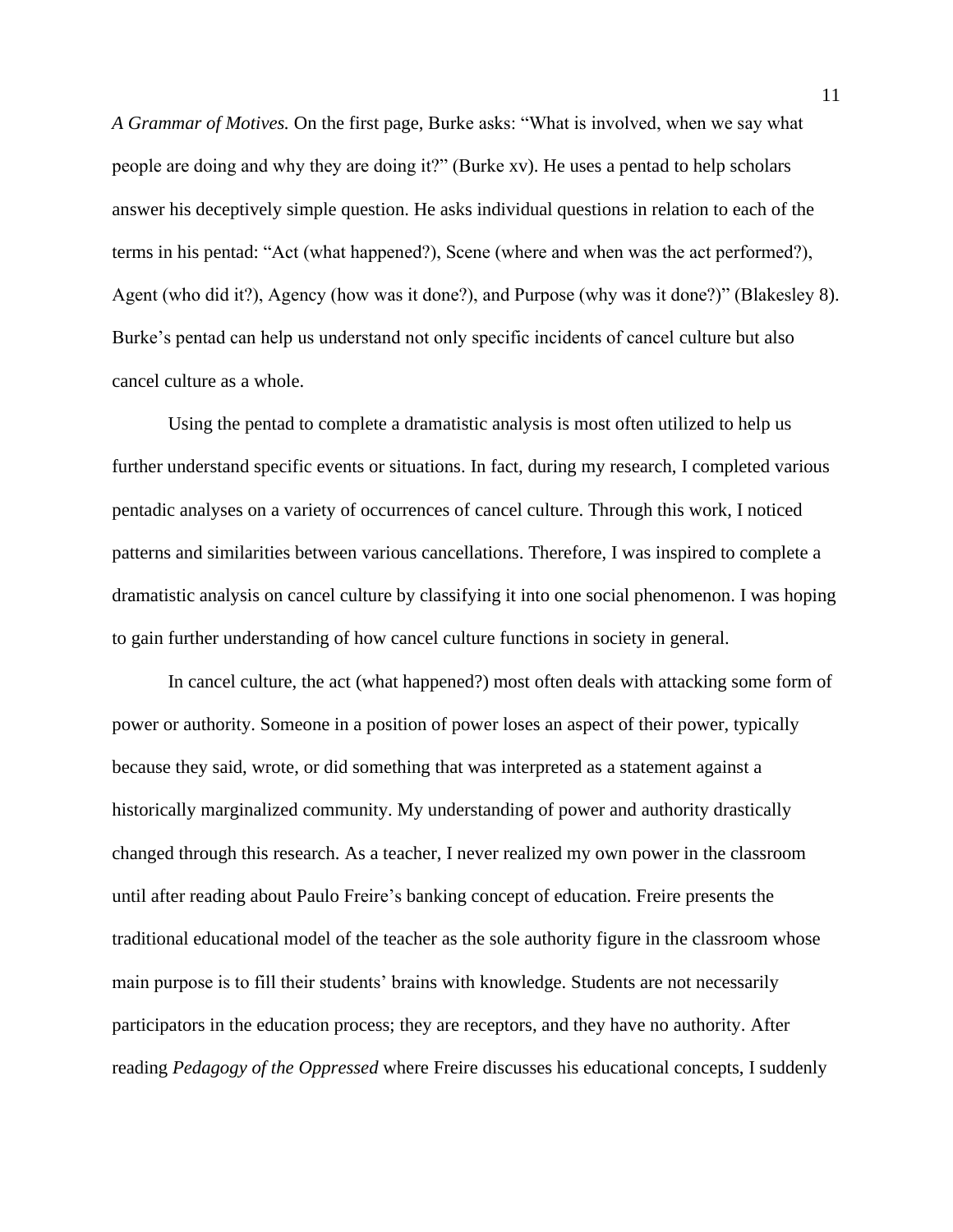viewed myself as an authority figure, which led me to find authority in other places I had not noticed before. Freire helped me recognize that almost anyone with a public following can be a figure who holds authority, regardless of whether I personally had heard of that person or not.

At the time of her cancellation, Gina Carano (a name previously unknown to me), was a public figure in a variety of seemingly unconnected worlds, including Hollywood and mixed martial arts. She held power in both worlds and had authority over different audiences. Still to this day, her television interviews and social media posts are viewed by millions of people. What she says and how she acts can and does impact people. Calls for her cancellation came because some people interpreted her social media posts as a way of using her power, her influence, to spread negativity about certain marginalized groups of people. These calls were intended to strip her of her power, and ultimately, Disney fired her from her role in *The Mandalorian*. Through this act of cancellation, Gina Carano lost an element of her power.

In later chapters, this thesis will discuss three individuals (Phillip Adamo (professor at Augsburg University), Greg Patton (professor at the University of Southern California), and Kieran Bhattacharya (student at the University of Virginia)) who also experienced loss of power and authority because of attempted cancellations. Analyzing cancel culture through Burke's dramatisitic lens helps us understand the similarities in the acts, what actually happened, in these different examples of cancel culture. Each example includes a loss of power and authority. The power loss looks different depending on the specific aspects of each individual incident. For example, the cancellation of a well-known author often looks different than a cancellation of a university professor. The author may lose sales and the professor may lose employment; however, the act itself is still the same in most, if not all, instances of cancel culture.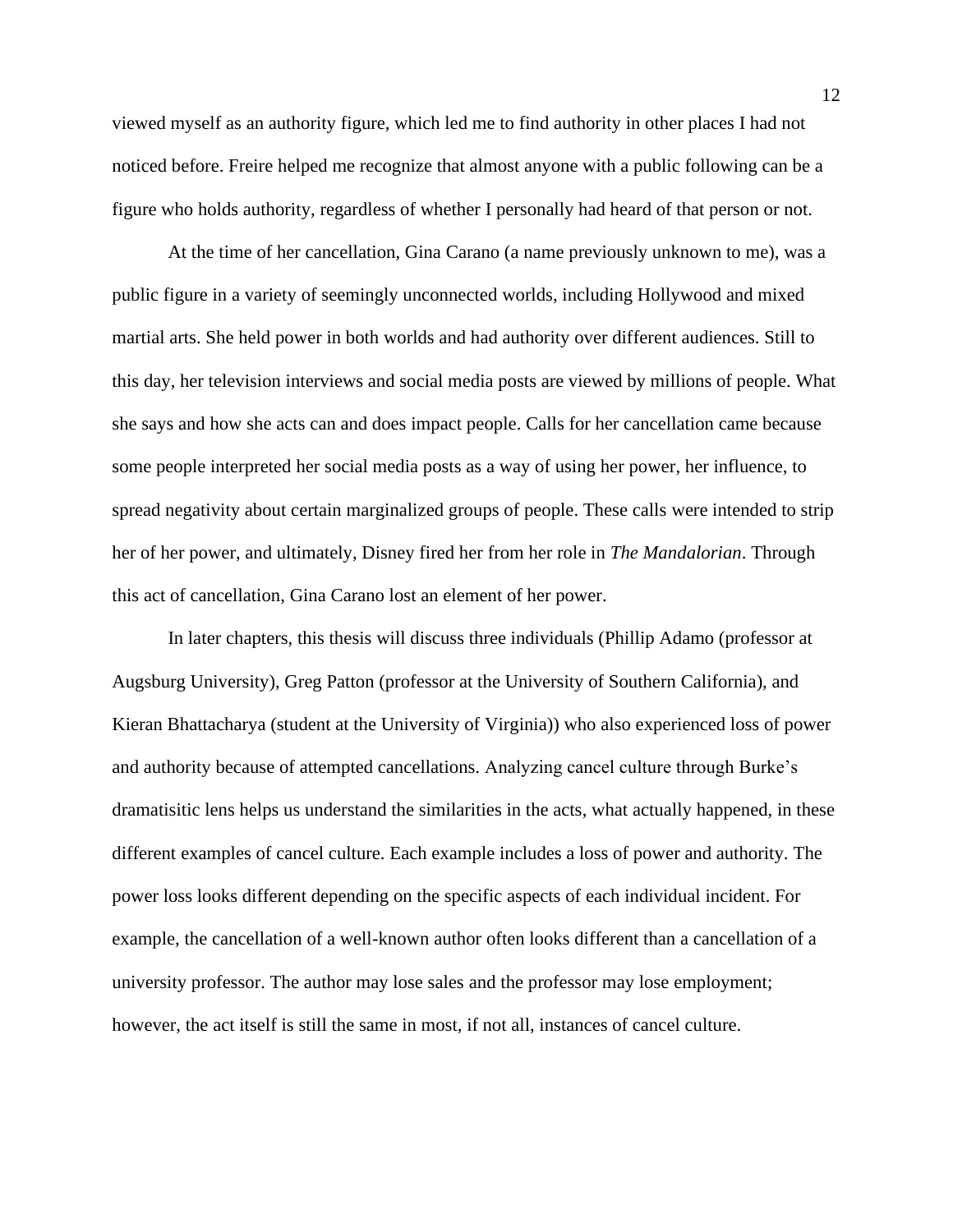Typically, these cancellations occur in the public eye. Burke would refer to this as the scene (where and when was the act performed?). Cancellations can come at any time after the person in power has committed the interpreted transgressions; however, to bring scope to this widespread cultural phenomenon, the remaining chapters in this thesis will focus on cancellations within academic institutions. Most often, calls for cancellation occur almost immediately following the incident. However, this is not always the case. We are seeing more and more cancellation attempts targeted at incidents that occurred months or even years ago, preserved in such places as high school and college yearbooks. The calls for Gina Carano's cancellation occurred largely on social media. Disney responded to the public outcry by firing her from their production of television series, *The Mandalorian*.

Often, the people who are calling for cancellation are social media users speaking out in support of social justice for marginalized groups of people. Burke may refer to these individuals as agents (who did it?); popular culture sometimes refers to them as "social justice warriors" or more professionally as "civil rights activists." Even people who do not consider themselves to be activists can join the cancellation efforts. These agents can come from all walks of life and economic classes. Anyone from any identifying group – race, gender, political affiliation, and more – can join cancellation efforts. The interesting aspect of agents in cancel culture is that they most often carry their own authority because even those with seemingly no authority, such as a Twitter profile with no followers, can comment on a post by Gina Carano, tag the Disney Twitter account, and express distaste in something the actress is presenting. Therefore, that seemingly insignificant Twitter account uses its own authority to stand up against another authority figure. The agents in cancel culture are widespread, various, and walking amongst us every day.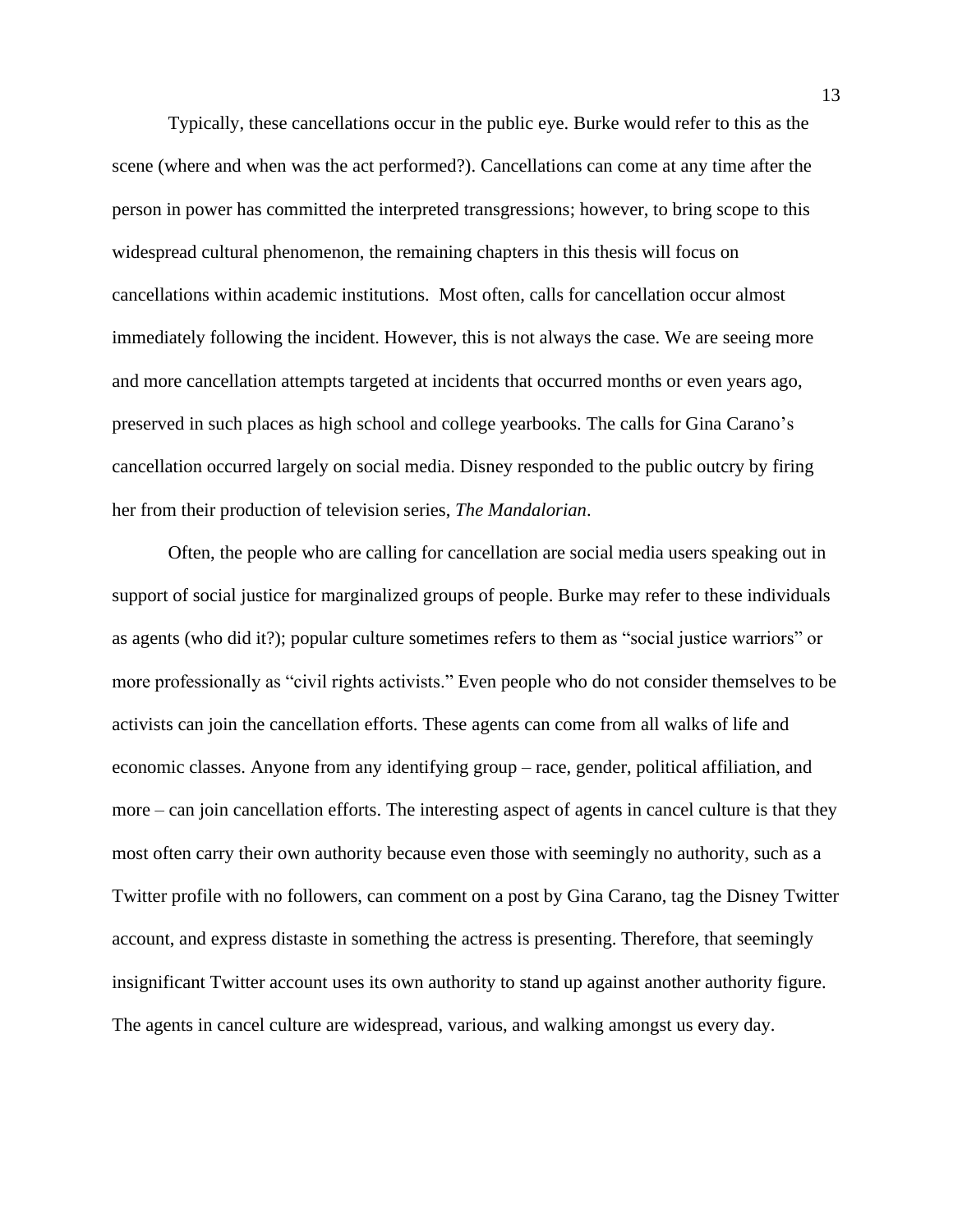In cancel culture, Burke's ideas of agents and agency (how was it done?) seem to work together. Because of the power of social media, and specifically hashtags, jumping on the cancellation bandwagon is easy for anyone with a social media account, regardless of their following. Social media seems to be where the agents are most active in their calls for cancellation. On social media, the agency of cancel culture occurs in a variety of ways, such as users utilizing hashtags, commenting on a post, tagging another account, reposting onto their account, or engaging with the post in any way allowed by the specific platform. All a user must do is hashtag the latest movement to trigger the platform's algorithm to further activate the movement as it moves to more users' feeds. The #MeToo movement went viral almost immediately, garnering 1,595,453 tweets in the first week alone (Modrek). We have seen similar virality with other social justice hashtags, such as #blacklivesmatter. Beyond these targeted social justice hashtag movements, we also see hashtag movements that are solely designed for cancellations. Head to Google and search "#cancel" and read the suggested searches. On April 23, 2021, my Google's top four suggestions were #cancellebron, #canceldisneyplus, #cancelsouthpark, and #cancelculture. Many cancellations occur when hashtags gain steam on a variety of platforms. The agency in Gina Carano's case occurred largely with users commenting on her posts, and many times, tagging Disney to alert them to the actions of one of their employees. As we already know, calls for the cancellation of Gina Carano worked. Social media is a very powerful tool in perpetuating cancel culture.

Burke's last term in his pentad is purpose (why was it done?). Why is cancel culture a part of our popular culture today? I have yet to find research that points to the exact purpose of cancel culture; however, in the examples I've deeply analyzed, cancel culture uses cancel discourse as an attempt to silence people who express opinion and discourse that is deemed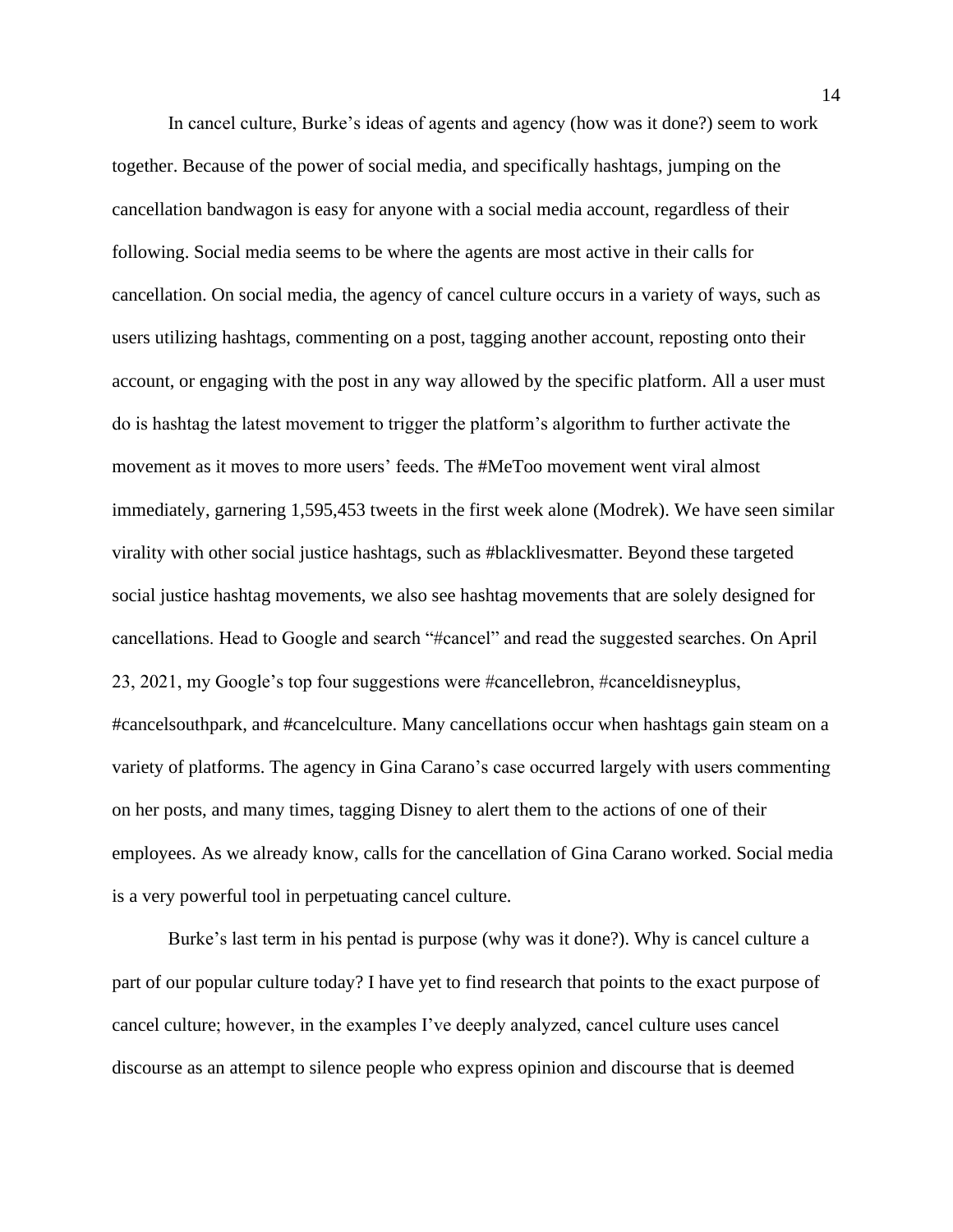transgressive in nature. In the examples I've researched, this silencing seems to not only attempt to cancel – silence – the person responsible for the discourse, but also to silence the discourse itself. The goal of these actions seems to attempt to silence of any form of conversation about topics interpreted as offensive to any marginalized group of people while at the same time, stripping people of their power. While sometimes the purpose is executed flawlessly and powerful people are silenced and stripped of their power, as was the case with Donald Trump who was not only stripped of his office in the White House, but also his presence on social media, many times, the attempts are not fruitful in the long run. While Gina Carano was fired from *The Mandalorian*, she did not allow herself to be silenced. She is still active on social media, with nearly two million followers on Instagram and one million on Twitter, publicly sharing her ideas and values, many of which could be deemed controversial.

After reading Burke and applying his concepts of the pentad to cancel culture, I believe cancel culture is attempting a resurgence of Civil Rights Era ideals, where the activists of our past fought for basic human rights for all Americans, regardless of race.

Beyond this dramatistic analysis, this thesis is not intended to further analyze "cancel culture." It will, however, examine how the discourse propagating cancel culture – cancel discourse – has affected the conversations, particularly those related to academic freedom, in American colleges and universities. The purpose of this dramatistic analysis was to help myself, and anyone interacting with this thesis, further understand what is occurring through cancel culture and cancel discourse. This analysis will hopefully help bring clarity to the further instances of cancel culture and cancel discourse mentioned throughout the rest of this thesis.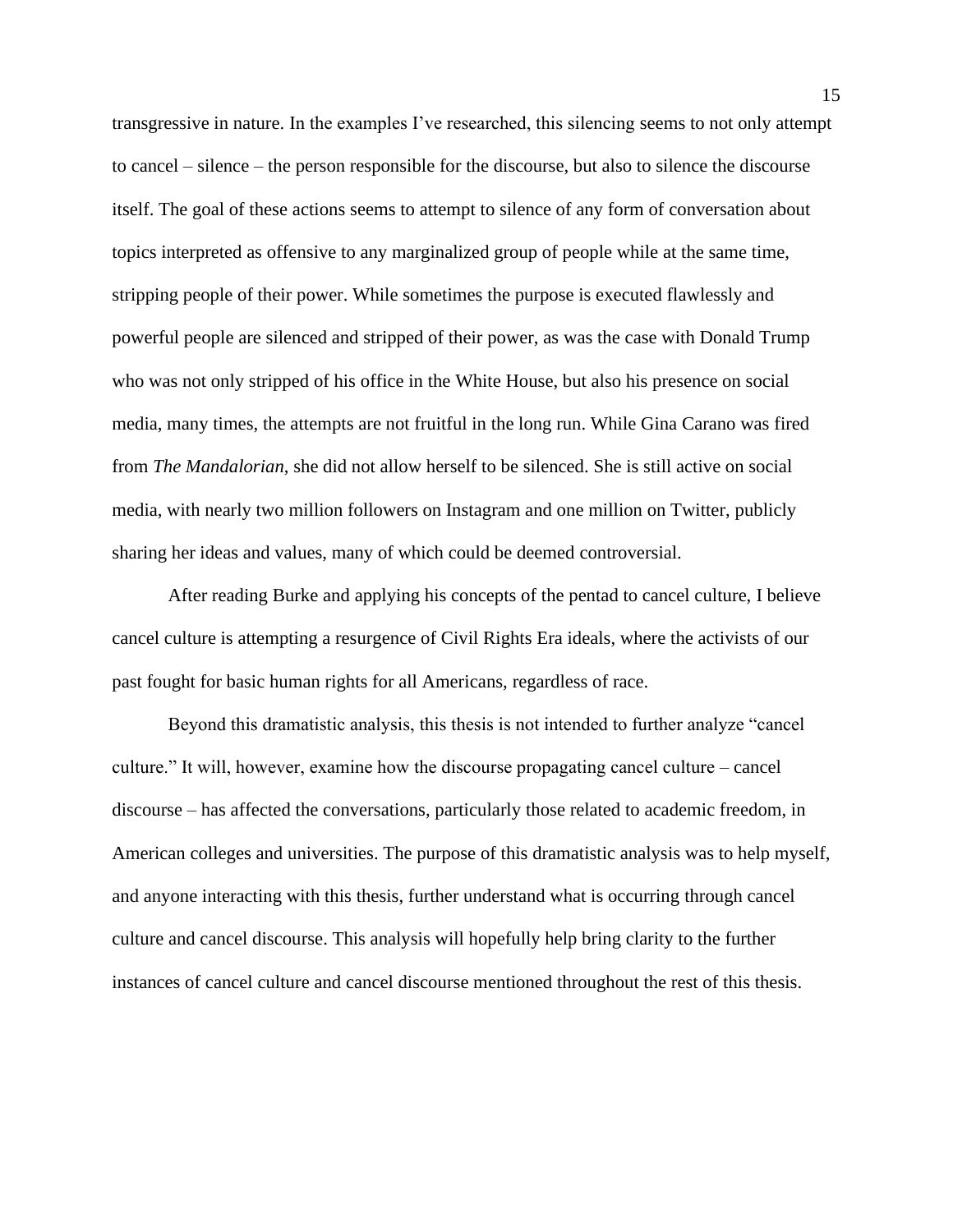#### **Chapter 3**

#### **Phillip Adamo's Attempted Cancellation**

On October 30, 2018, Phillip Adamo, Professor of History at Augsburg University in Minneapolis, Minnesota, came under fire for his use of the N-word in his Honors 120 course, Scholar Citizen. According to Augsburg's website, "Augsburg University [a private, Evangelical Lutheran university], has maintained a strong academic reputation defined by excellence in the liberal arts and professional studies since 1869. A safe and welcoming campus in the heart of Minneapolis, Augsburg offers undergraduate and graduate degrees to nearly 3,400 diverse students." Given that the university boasts their campus as safe and welcoming to diverse students, it is likely diverse conversations may occur in a safe and welcoming manner within classrooms across the university. Therefore, in a course aptly titled Scholar Citizen, the probability of debate about diverse topics seems inevitable.

Phillip Adamo was teaching a group of first-year students in the Honors program when a Hmong student read the following excerpt from the 1963 James Baldwin novel, *The Fire Next Time*: "You can really only be destroyed by believing that you really are what the white world calls a *n-----.*" (Baldwin, as well as the student, used the full N-word rather than the euphemism.) In a video published as a Facebook live post on November 1 by Citlaly Escobar, Facebook user, Honors program officer, and previous student of Adamo's course, Adamo claimed the students in the course gasped and were shocked by the student's use of the N-word. In response to his students, Adamo sparked conversation, attempting to open dialogue amongst his students, by asking them if "it was appropriate to use the word if the author had used it" (Flaherty). In doing so, Adamo spoke the N-word. Debate continued for around forty minutes, at which end, the students decided the word was not appropriate to use going forward.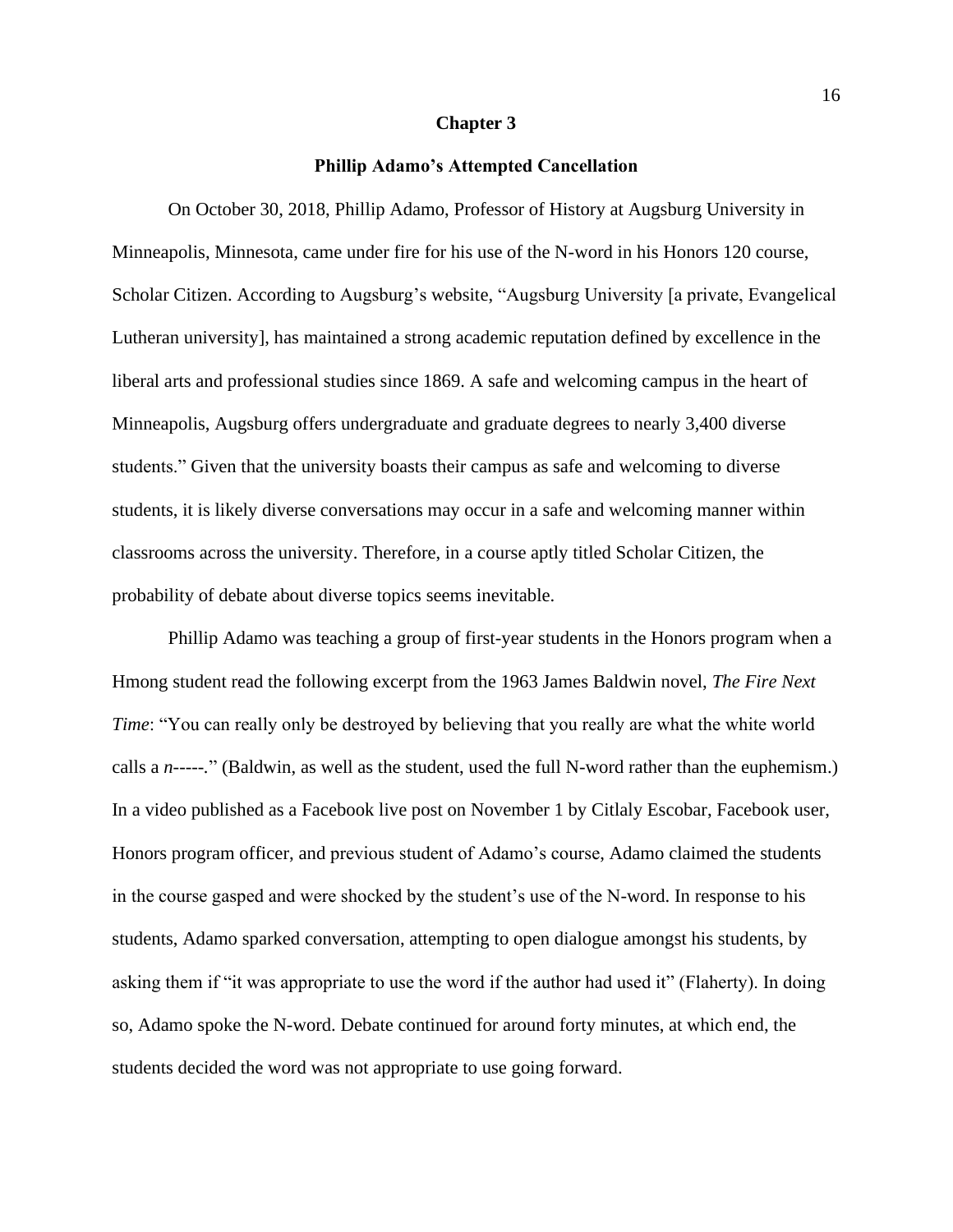The conversation Adamo sparked seems an appropriate response to both the student and the book itself, especially considering that Baldwin's goal in penning this book was to "translate what it means to be a Negro in white America so that a white man can understand it," according to Sheldon Binn, author of the 1963 *New York Times* article, "The Fire Next Time." It may be important to note that James Baldwin was a black, gay author writing during the Civil Rights Era and therefore, was a credible source for the content of his book. The debate held by the Honors 120 students seems to align, and even embrace, Baldwin's original intent.

In Adamo's second class of the day, a similar dialogue occurred. Shortly after the second course concluded, Adamo emailed his students, requesting they read two articles about the use of the N-word. "The first, by Andre Perry, David M. Rubenstein Fellow at the Brookings Institution, [which] suggests to 'choose to only use the N-word judiciously, reminding ourselves of its gravity by not using it loosely.' The second essay, by Ta-Nehisi Coates, formerly of *The Atlantic*, appeared in *The New York Times* in 2013, and has what Adamo called a 'provocative title' – 'In Defense of a Loaded Word.' But it concludes that 'N----- the border, the signpost that reminds us that the old crimes don't disappear. It tells white people that, for all their guns and all their gold, there will always be places they can never go'" (Flaherty). While the title may suggest otherwise, the second article seems to most closely embody the conclusion of the Honors students' debate, that is, the N-word should not be used.

In assigning these two articles, Adamo presented his students with two differing arguments: one claiming people should not use the N-word loosely, and another claiming that white people will never be able to use the word. Neither of these articles promoted or praised the use of the N-word. In assigning these articles, Adamo probably wanted his students to read them and come back to class on November 1 to discuss the varying arguments presented in the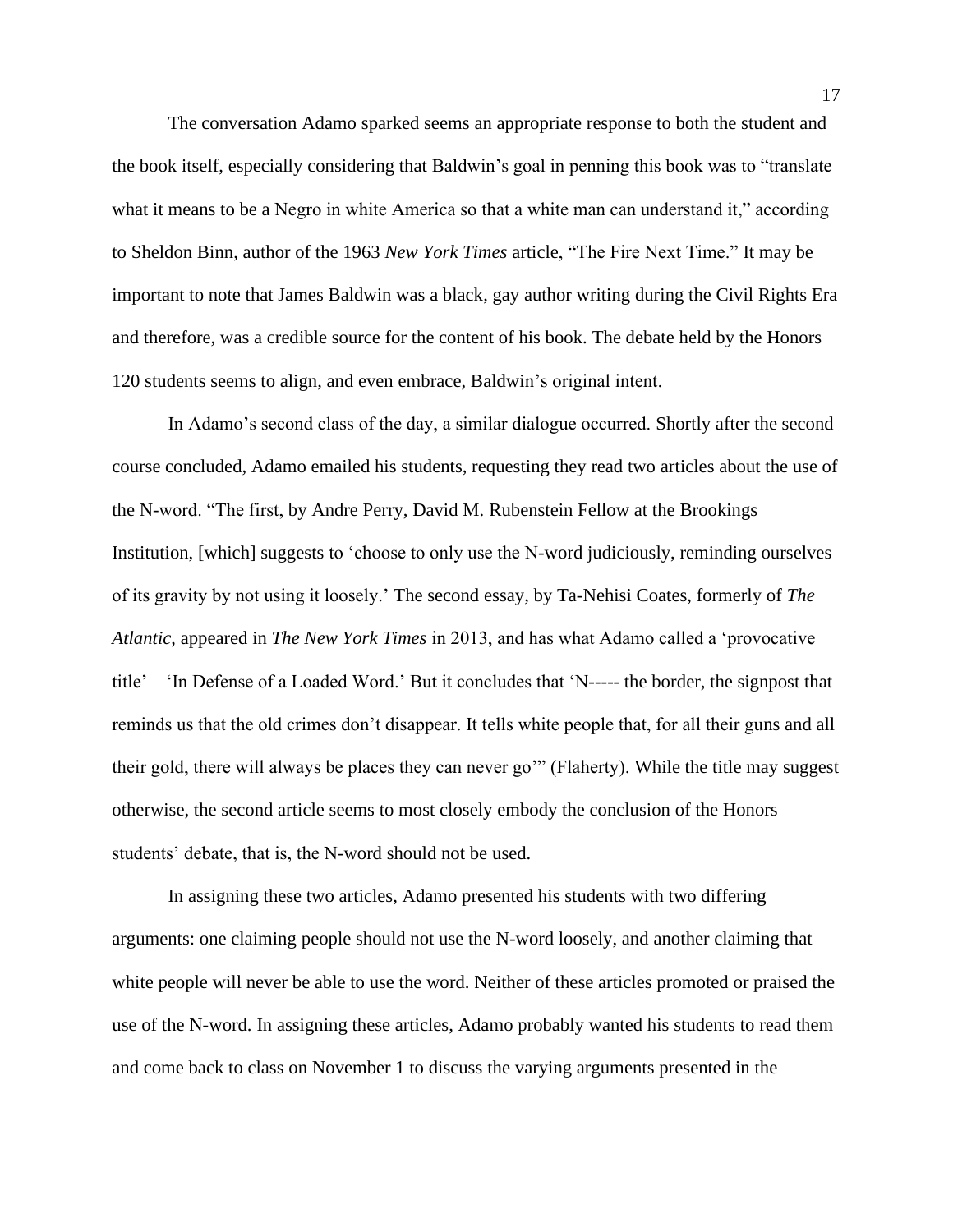articles. Whether he realized it or not, Adamo's teaching decision was rooted in rhetoric as he invited his students to read two articles with slightly differing arguments that would hopefully help them evaluate their own terministic screens, created by their own ideologies, with the Nword and lead them to critically think about the word's traditional and modern connotations.

Students responded to Adamo's assignment by claiming he was pushing his opinion on them. In a December 14 letter to the students of Augsburg, Adamo refuted the claim that he used "the N-word multiple times against the objections of students of color" (Kenney et al.). He added that he sent "two articles to students as a follow-up to class discussion – something every professor at Augsburg has surely done at some point," and explained that "both articles are by African American authors; both have provocative titles… Some students claimed that I sent them these articles to 'defend the use of the N-word.' But this claim is quickly dismissed if one actually reads the articles [sic]" (Kenney et al.). If Adamo's students had taken the time to analyze the arguments presented in the articles, they may have realized that not only do the arguments differ in nature, but neither of them was arguing for what the students claimed, which is that of promotion (or at least, not dismay, of using the N-word).

While Adamo did not directly tie this conversation to rhetoric, it is likely both hermeneutics and context were at play in his intent to open the debate. Ann Berthoff, in her article "Rhetoric as Hermeneutic," defines hermeneutic as "the art of interpretation" which "requires a concept of representation," therefore meaning "what we seek to understand – what we know the meaning of – must be represented in order to be interpreted, those interpretations being subjected to further interpretations" (Berthoff 281). Interpreting various uses of the Nword – by use of the James Baldwin book – and then interpreting those interpretations – by use of the two articles – seems to be what Adamo was asking of his students. Beyond this, he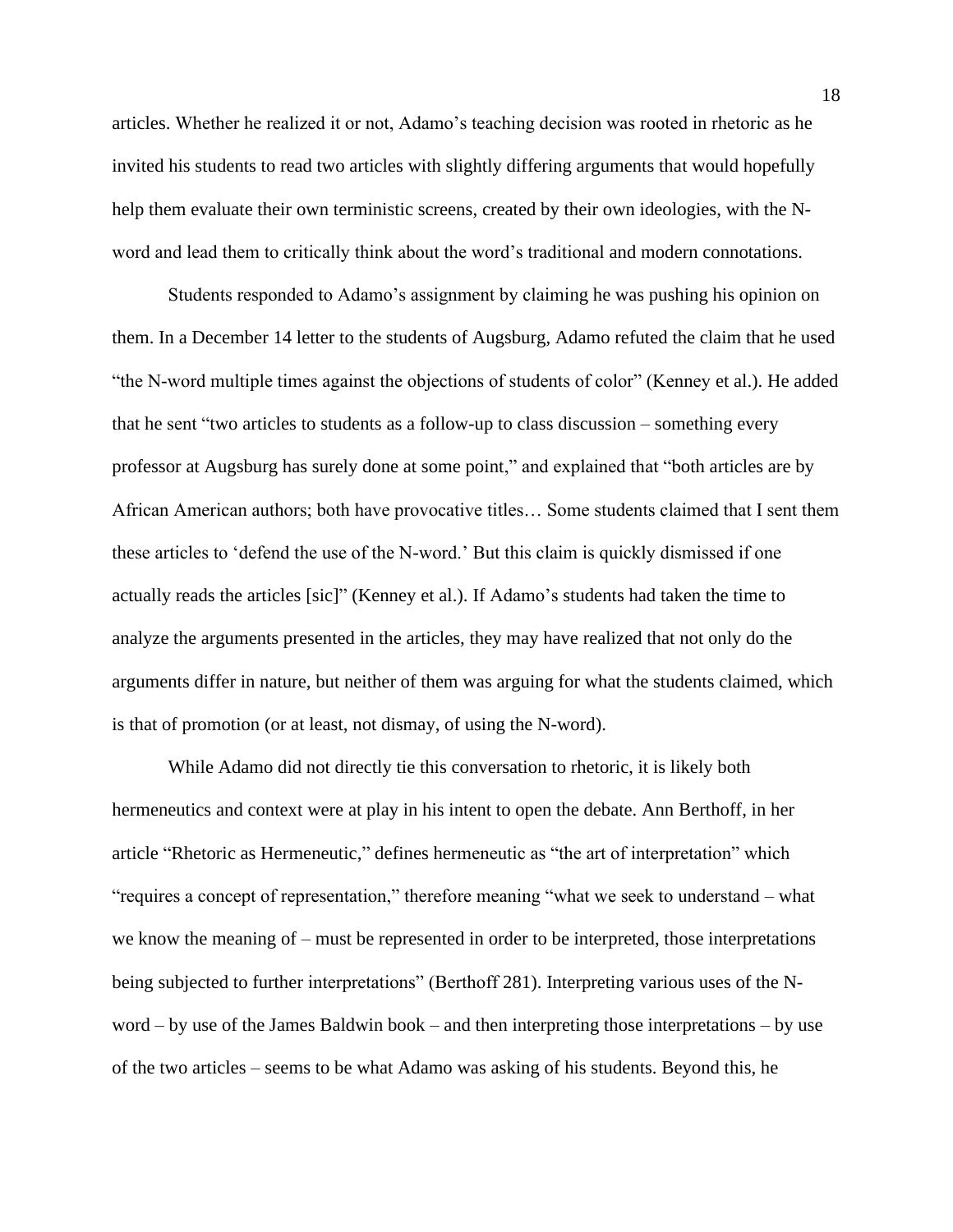initiated the debate and sent the two articles as a response to the context – the reactions of the students and the subsequent conversation – of his classroom that day.

Prior to Adamo's December 14 letter, the students' distaste led them to email student officers of the Honors program expressing concern for Adamo's interactions with the N-word, both his use in the classroom on October 30 and his assignment of two articles about the word. The officers were not enrolled in either section of Adamo's course; they were representatives of the Honors program which includes a variety of courses, including Adamo's Scholar Citizen course. The emails prompted the officers to reply (while purposely excluding Adamo on the email) where they explained their intent to observe Adamo's course during the next session, November 1. Because he was not included on the emails between the officers and students, Adamo was unaware of the fact that non-enrolled students were going to attend his class on November 1 and was taken by surprise when they arrived. Not only did these students surprise Adamo with their attendance, but they asked him to leave his classroom so some of them could question his students about the October 30 incident without his presence while the others interrogated him in the hallway.

Adamo protested, saying the class had a lot of work to complete, but eventually agreed to give the students his time. In the hallway, Citlaly Escobar started and posted a Facebook live video – based on the filmography, it is likely Adamo did not know he was being filmed as the camera was pointed mostly at the ground for the duration of the video – with the caption: "\*\*\*\*WARNING: RACIAL SLUR INCIDENT\*\*\*\* [sic]" The caption went on to explain, "We went to his class because we were concerned about the students in the environment after multiple complaints were said to us. This is him attempting to justify his use and gaslighted students [sic]" and that sending the students the two articles was Adamo's way of "back[ing] up [his] use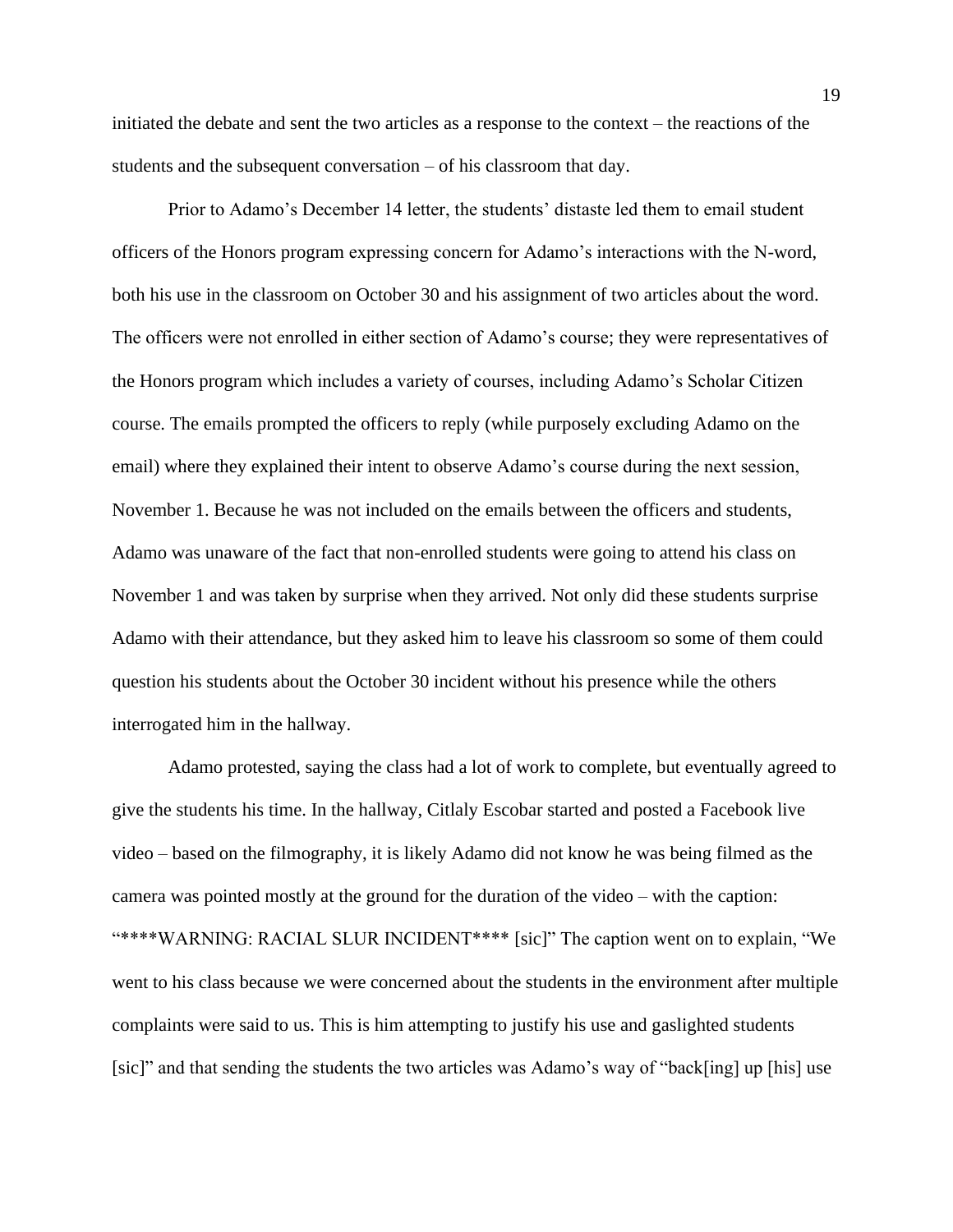of the racial slur." During this video, the students made comments and asked questions about Adamo's class and his intent in using the word. He justified his pedagogical moves by claiming he interpreted the students' gasps – after the Hmong student read a passage from the Baldwin book which used the N-word – as a sign that he should open a conversation about the N-word.

In the video, Adamo asked if it would be better if students didn't read James Baldwin, to which an unidentified, past student of Adamo's class in a previous year responded:

The conversation is not whether or not we should read James Baldwin; the conversation is the use of the N-word in that class and while, yes, a student may have used the N-word, does not mean you, as a professor, had to regurgitate that because as you know as conversations [incoherence] they set precedent for how we feel as students about it. So, if you're asking the question of context, you had no need to say the N-word, but you overstepped boundaries, and you said the N-word and that is the conversation we are having right now... It's not about whether or not we should read James Baldwin. It's about the fact that you used the N-word… It's not about how you said it; it's the fact that you simply said it [sic].

#### Adamo responded:

I will tell you that I find that problematic because I do think that utterances like that exist in context, and many students in the class… students of color said there are some contexts where this is ok. One student in this class said, 'it's a term of endearment in some communities.' Now, I don't know that. I'm not part of those communities and I know if I walked into those communities and said that and tried to say it in the same way…that would not be appropriate [sic].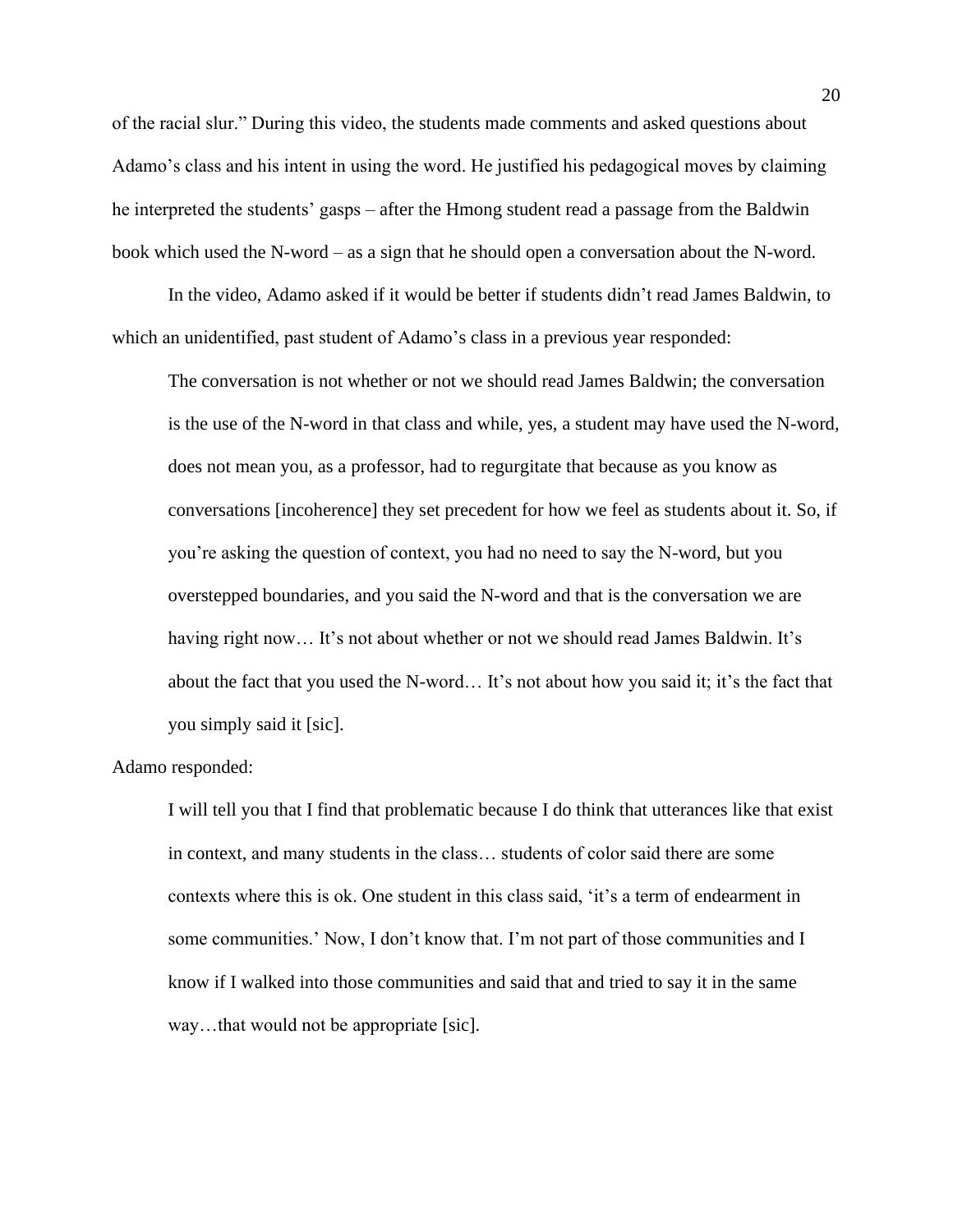Through this statement, Adamo brought the conversation back to rhetoric by addressing the context and hermeneutics surrounding the use of the N-word. He interpreted the interpretation of the N-word as a term of endearment to some by stating that it would not be appropriate for him to use it in those contexts, thereby offering his own interpretation of the student's interpretation.

Shortly after this comment, Adamo and the students reentered his classroom. Once in the classroom, Citlaly Escobar again filmed the conversation between Adamo, his students, and the non-enrolled students. This seventeen-minute video was posted to YouTube on November 3, two days after the conversation, four days after the incident. Based on the framing of the video, it is again likely that Adamo did not know he was being filmed.

In this second video, Adamo is heard expressing distress in the fact that he caused harm to anyone in his course and that some people felt attacked in a racist way. He discussed how he, as the Director of the Honors program, has been looking for a person of color to replace him because the department is not very diversified and does not represent the student body as it should. He expressed real concern for the department and his students.

The students stated that Adamo should have used a trigger warning, an alert "that professors are expected to issue if something in a course might cause a strong emotional response" (Lukianoff and Haidt) before speaking the N-word. In the 2014 article "Treatment, Not Trigger Warnings," written for *The Chronicle of Higher Education* by psychiatrist Sarah Roff, claims, "One of my biggest concerns about trigger warnings is that they will apply not just to those who have experienced trauma, but to all students, creating an atmosphere in which they are encouraged to believe that there is something dangerous or damaging about discussing difficult aspects of our history" (Roff). Unfortunately, regardless of the students' request, trigger warnings are causing professors to avoid sensitive topics that might warrant a trigger warning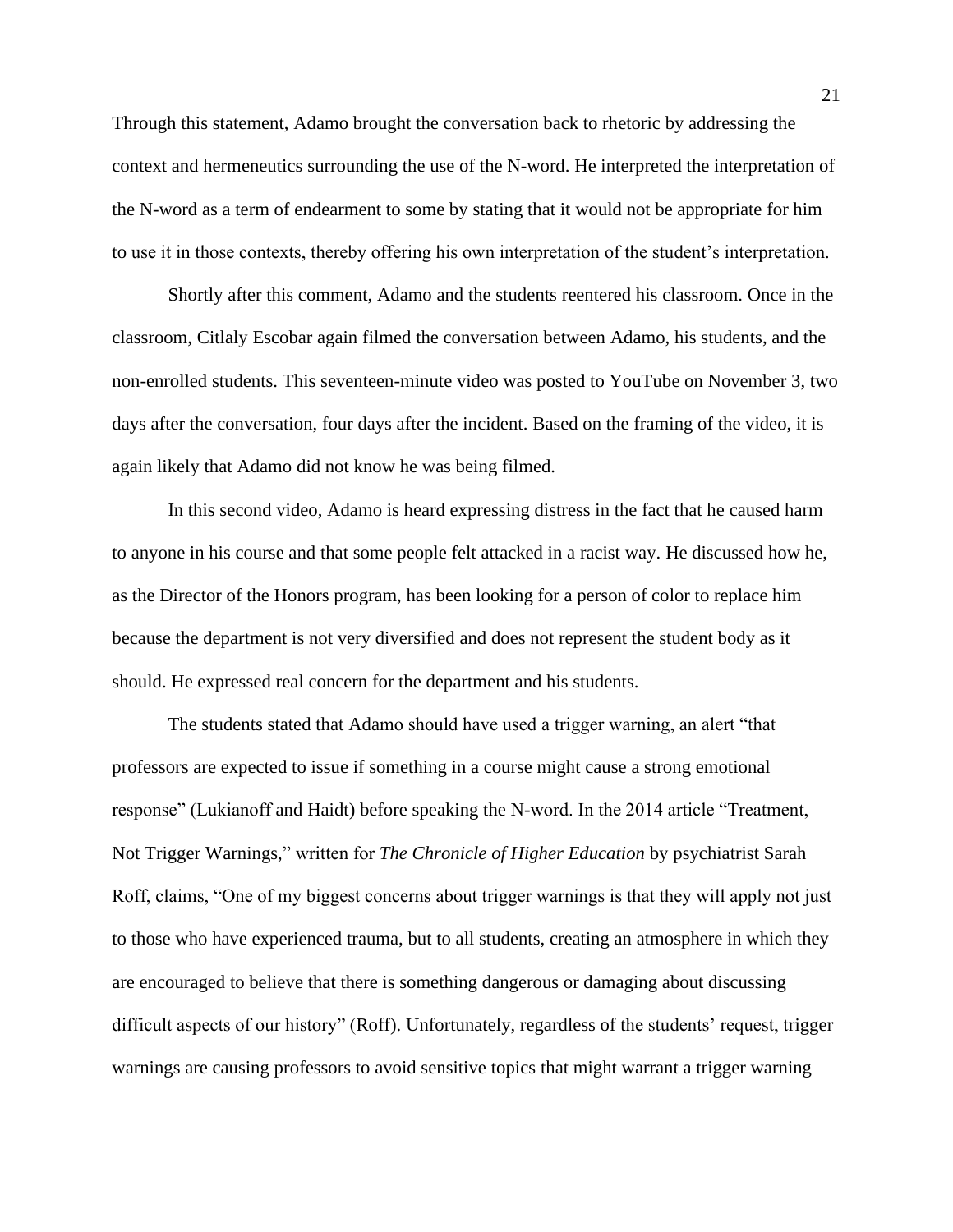(Lukianoff and Haidt) and ultimately by doing this, debate about important topics ceases to exist. While Adamo could not have provided a trigger warning for the first time the N-word was spoken in class as it was a student who quoted it from the Baldwin book, he could have issued such a warning before he spoke the word. However, it is possible that by providing a trigger warning, Adamo may have shut down the conversation before it began thereby possibly removing any chance the students had to discuss this sensitive and difficult topic. If this were the case, it is likely that Adamo would not have come under fire and the situation he found himself in during the following weeks would not have materialized.

Between November 2 and 7, Augsburg University held multiple listening sessions for students to express their concern and communicated with students and faculty through multiple emails (Moore). On November 13, Adamo was officially removed from teaching and other duties performed at Augsburg (Weiss).

On November 28, Augsburg Provost Dr. Karen Kaivola sent Phillip Adamo a letter by way of email explaining that he may have violated the faculty handbook and the Bias/Discrimination Reporting Policy, and that she was moving forward with the "Informal Resolution Process" (Weiss).

On November 30, a few of Adamo's colleagues, Sarah Groeneveld Kenney, Mzenga Wanyama & Sarah Combellick-Bidney, wrote an article for the Augsburg's student produced newspaper, *The Echo*. In the article, "Faculty respond to professor's use of N-word by calling for institutional change around justice," they claim, "We… acknowledge that Professor Phil Adamo's repeated use of the N-word has caused harm to our students. … We also acknowledge that this harm was intensified when Adamo defended his use of the N-word multiple times against the objections of students of color." In the remainder of their opinion piece, the faculty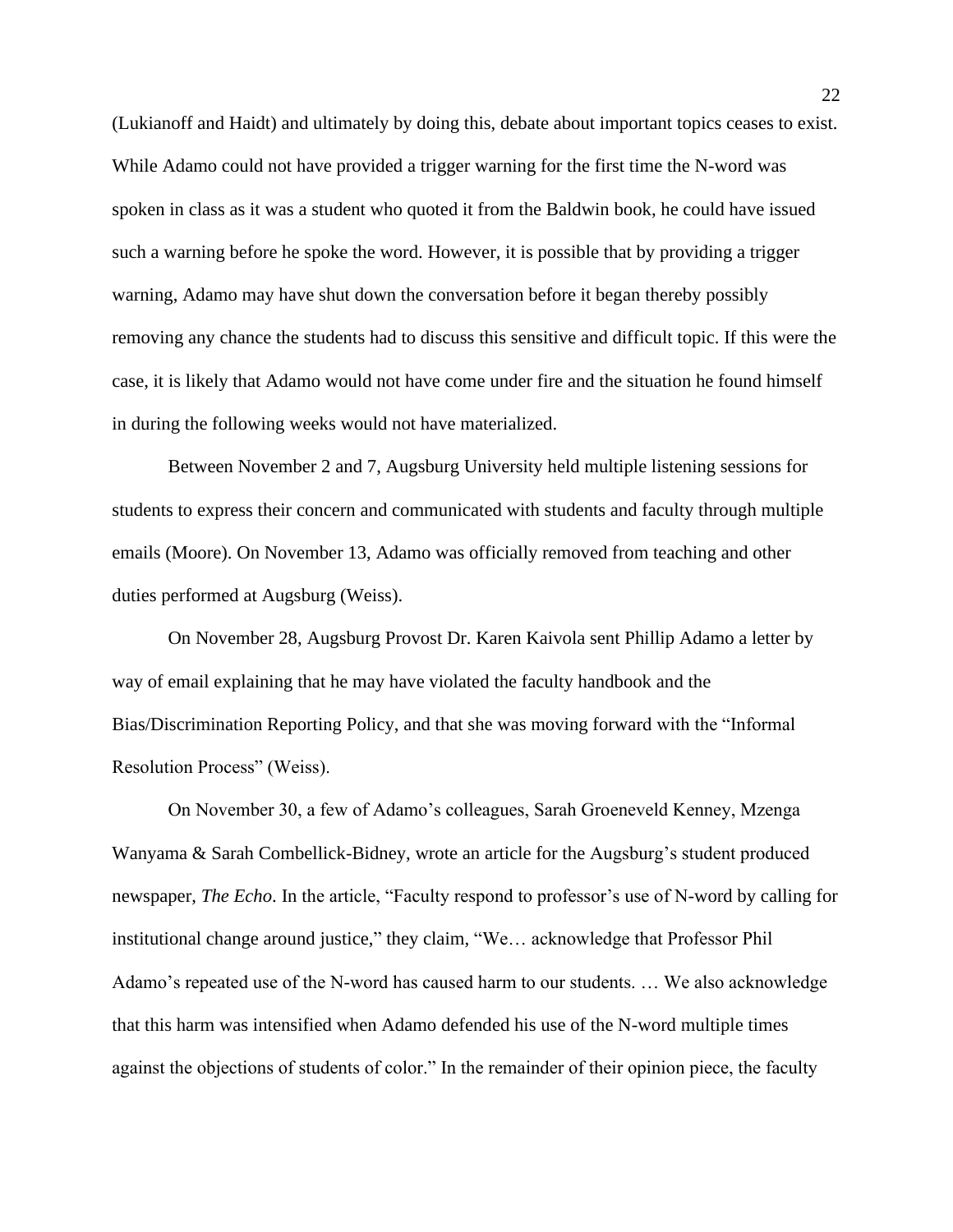members discuss academic freedom which is under attack, according to Greg Lukianoff in his article and book by the same name, "The Coddling of the American Mind" (2015 and 2018, respectively). Lukinaoff and Haidt assert that "talking openly about such conflicting but important values is just the sort of challenging exercise that any diverse but tolerant community must learn to do. Restrictive speech codes should be abandoned" (Lukianoff and Haidt), which is in conflict with Adamo's colleagues in their article who claim "academic freedom in defense of language that harms students turns the very principle that makes true learning possible into a mechanism for enforcing institutional racism….We believe that further conversations about academic freedom can only take place after we acknowledge that harm has been done to these students" (Kenney et al.).

Between November 30 and December 14 (when Adamo finally responds), students, faculty, and administration held multiple meetings to discuss racial injustices on campus. In the December 7 *The Echo* issue, Midla Hedblom, Faculty Senate President, wrote an open letter to the students of Augsburg where she claimed that "recent events in an HON120 class have brought to the forefront what many of us knew existed but what we as a faculty have not explicitly named or adequately addressed: the lack of inclusivity students of color have been experiencing," and then proceeded to highlight various ways the faculty will work toward a more inclusive environment for students of color. The open letter was signed with a variety of faculty members, including Phillip Adamo.

In the December 14 issue, Adamo responded to the open letter by offering insight into the precise events of his course session on October 30. He denied both claims made in this November 30 piece: his repeated use of the N-word and defending his use multiple times. Beyond this, Adamo wrote that "some students claimed that [he] sent them these articles to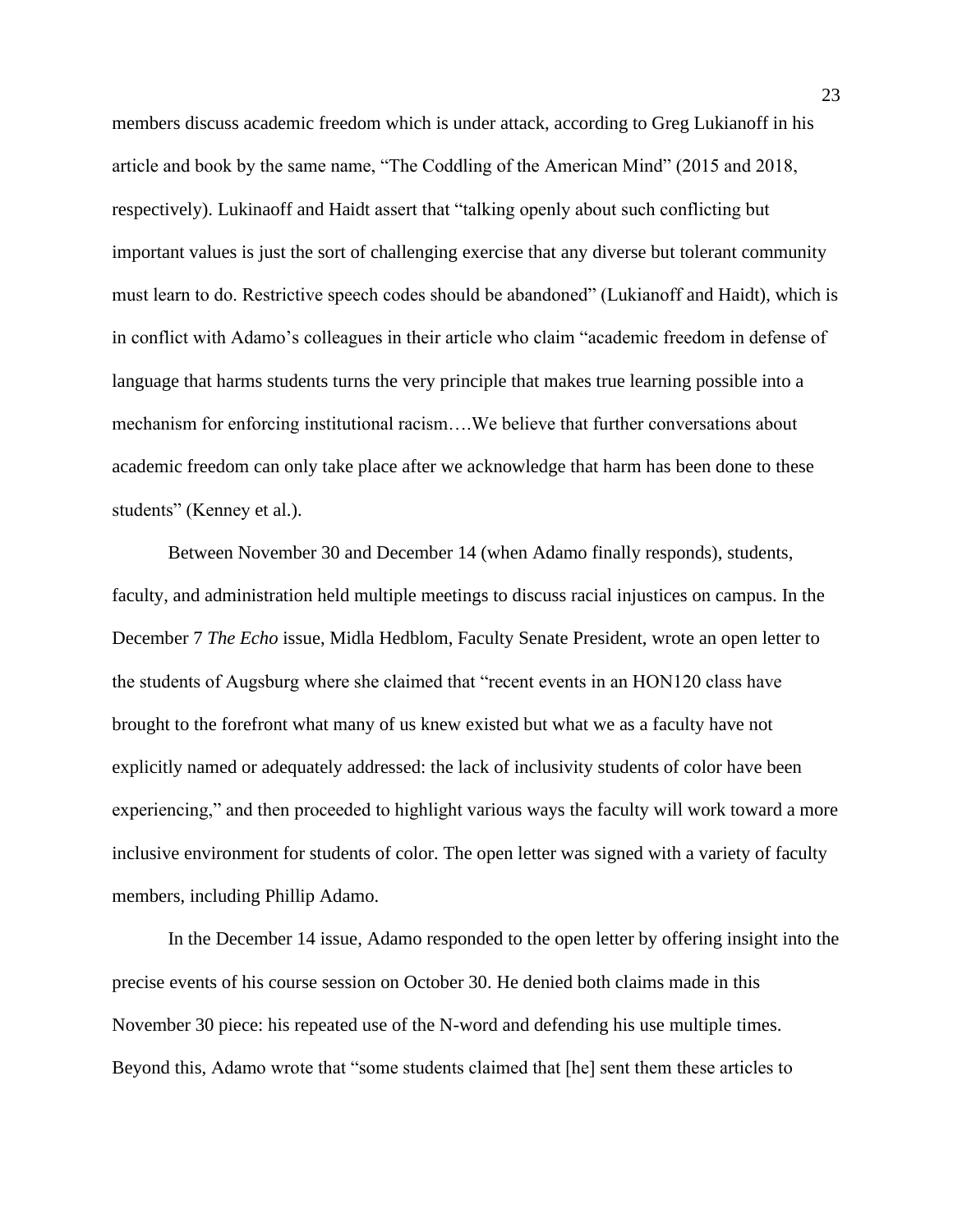'defend the use of the N-word.' But this claim is quickly dismissed if one actually reads the articles" ("Letter"). Based on this assertion, it is likely that Adamo's purpose in assigning those two articles was to open a dialogue about the controversial interpretations and semantics of the N-word.

Unfortunately, Adamo's situation was not over with the publication of his letter. On January 11, 2019, Adamo received a letter from Kaivola informing him of his official suspension from teaching duties and that his case has been upgraded from an Informal Resolution Process to a Formal Resolution Process, "citing unidentified 'actions [that] go beyond the incidents that occurred in [the class] the week of October 30, 2018'" (Weiss).

Shortly thereafter, on January 22, Hans-Joerg Tiede, Associate Secretary of the American Association of American Professors, sent a letter to Dr. Paul Pribbenow, President of Augsburg University, addressing Adamo's suspension. His letter cited the 1940 *Statement of Principles on Academic Freedom and Tenure* as being a reason for the Association's interest in the case. This 1940 *Statement* addresses various tenets of academic freedom, including teachers possessing the right to discuss and present material about controversial subject matter if the material relates to their subject. In a Scholar Citizen course that, according to the course description (Augsburg "Courses"), "focuses on great primary texts" and "the connections between learning and citizenship, or the public uses of knowledge," presenting controversial, popular culture material should be expected. Adamo's text selections – Baldwin, Perry, and Coates – connect learning and citizenship and help students understand the public uses of knowledge by addressing alternative viewpoints of the semiotic and contextual understanding of an unstable, racially charged word, thereby producing scholar citizens.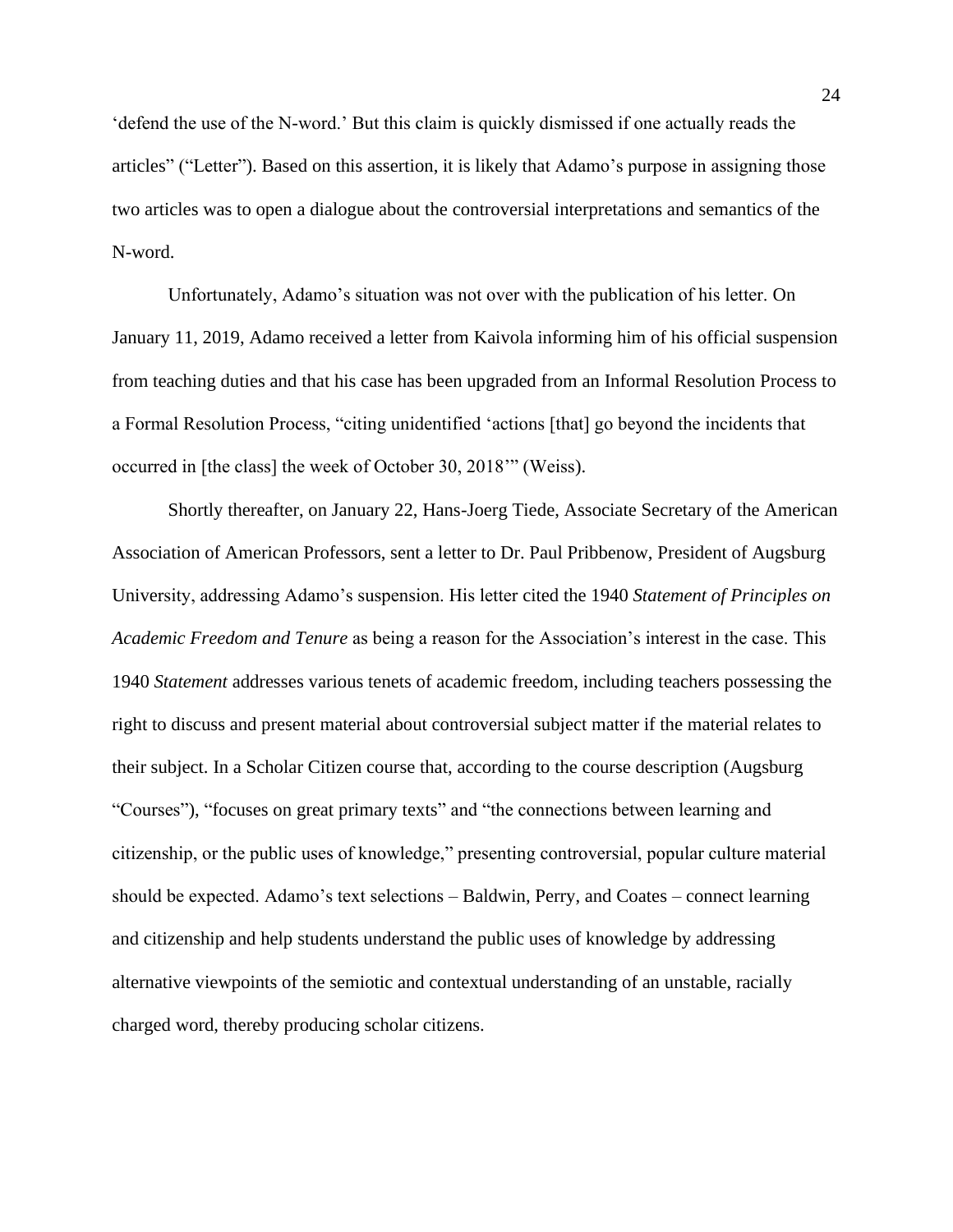Tiede's letter also highlights that Kaviola's letter seems to be in direct conflict with the 1958 *Statement on Procedural Standards in Faculty Dismissal Proceedings* which is referenced in the Augsburg faculty handbook: "Unless otherwise stated in this section of the By-Laws, the procedures of the 1958 *Statement* will be followed by all concerned." The 1958 *Statement* explains that "[s]uspension of the faculty member during the proceedings is justified only if immediate harm to the faculty member or others is threatened by the faculty member's continuance." According to the letter, the Association typically defines "harm" as "physical harm." As per this definition, Adamo did not cause any sort of physical harm to himself or his students and ultimately, after citing academic freedom violations, the Association called for Adamo's reinstatement.

To glean further insight into Augsburg's ideas about academic freedom, I consulted the current faculty handbook. The handbook quotes Augsburg University's Student-Faculty Bias/Discrimination Reporting Policy (approved April 2018):

while the commitment to academic freedom and the commitment to the dignity of each member of our community do not contradict, there are times when these commitments may create tension or conflict in the context of relationships rooted in teaching and learning. Academic freedom may be important to consider in the context of student reports of bias or discrimination, for not every upsetting idea constitutes bias or discrimination.

In response to Adamo's situation, it seems as though Augsburg University Provost Kaivola and President Pribbenow reacted in a way counter to the precepts laid out in not only their faculty handbook, but also in their bias and discrimination reporting policy. In these two documents, they acknowledge that not every instance of academic freedom warrants a report of bias or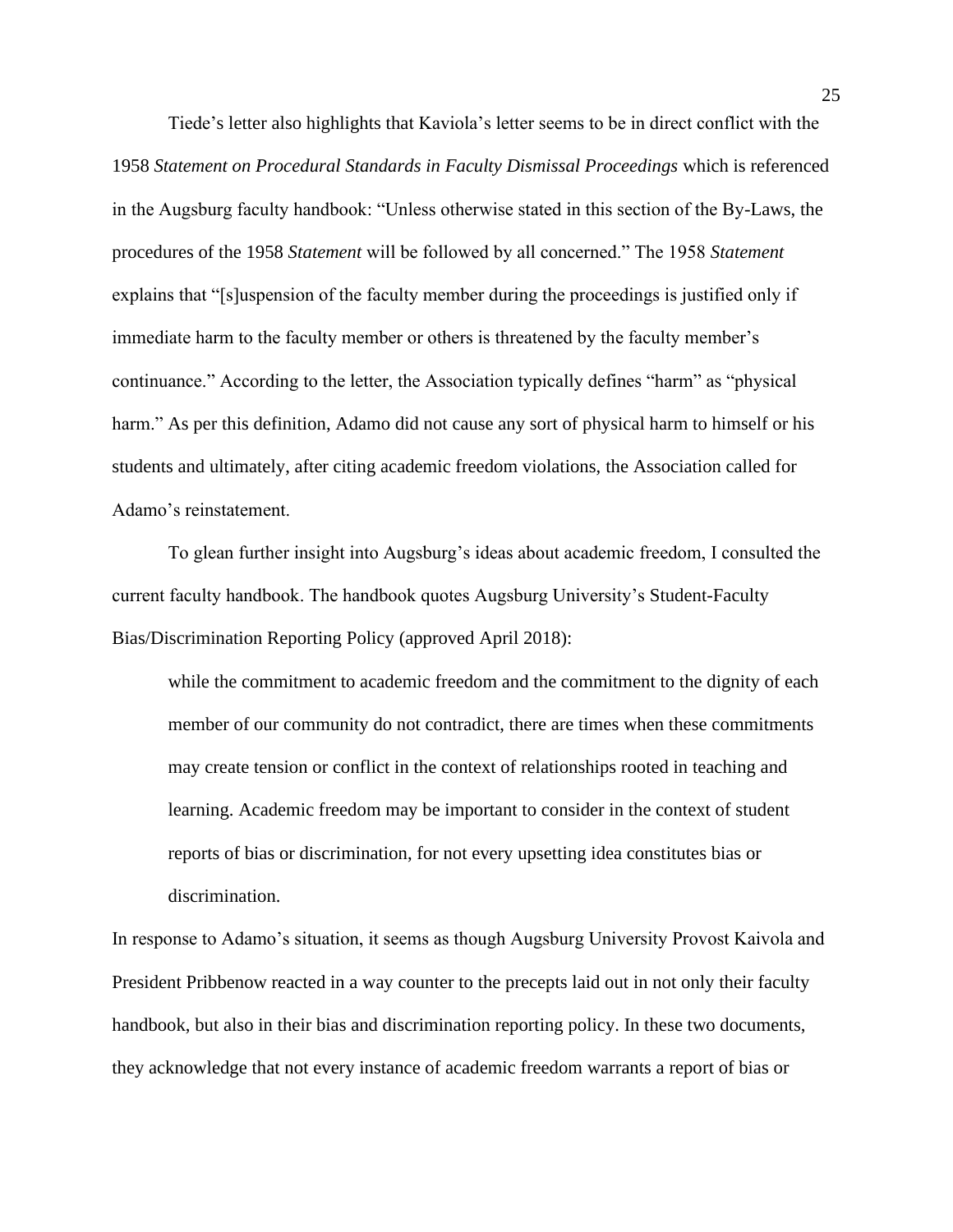discrimination, but in Adamo's case, they seemingly failed to respond in a way which upheld the very precepts of their own policies.

After reading the faculty handbook and Augsburg's claims about academic freedom, it seems as though the American Association of American Professors was correct to call for Adamo's reinstatement. Shortly after the reception of the letter, Adamo's story was picked up by Harvard law professor, Randall Kennedy, the African-American author of the novel *Nigger: The Strange Career of a Troublesome Word* (2003), which discusses the history and sociology of the N-word. He wrote his novel because the N-word is a "key word in the lexicon of race relations and thus an important term in American politics. To be ignorant of its meanings and effects is to make oneself vulnerable to all manner of perils…" (Kennedy 4). In his piece, "How a Dispute Over the N-word Became a Dispiriting Farce," written for *The Chronicle of Higher Education*, Kennedy claims:

This episode vividly illustrates the embrace of illiberal conformity that is sadly ascendant in academia… This is not a case of a professor calling someone 'nigger.' This is a case of a professor exploring the thinking and expression of a writer who voiced the word to challenge racism. This is not a case of a professor negligently throwing about a term that's long been deployed to terrorize, shame, and denigrate African-Americans. This is a case of a professor who, attentive to the sensibilities of his students, sought to encourage reflection about their anxieties and beliefs. (Kennedy "How a Dispute")

While Kennedy acknowledged the mistakes Adamo made in this situation, such as leaving his classroom and suggesting that his "expressed commitment to intellectual freedom and adventurousness…stems only from his 'privileged position'" which ultimately "stupidly empowers those who have shabbily mistreated him" (Kennedy "How a Dispute"), but more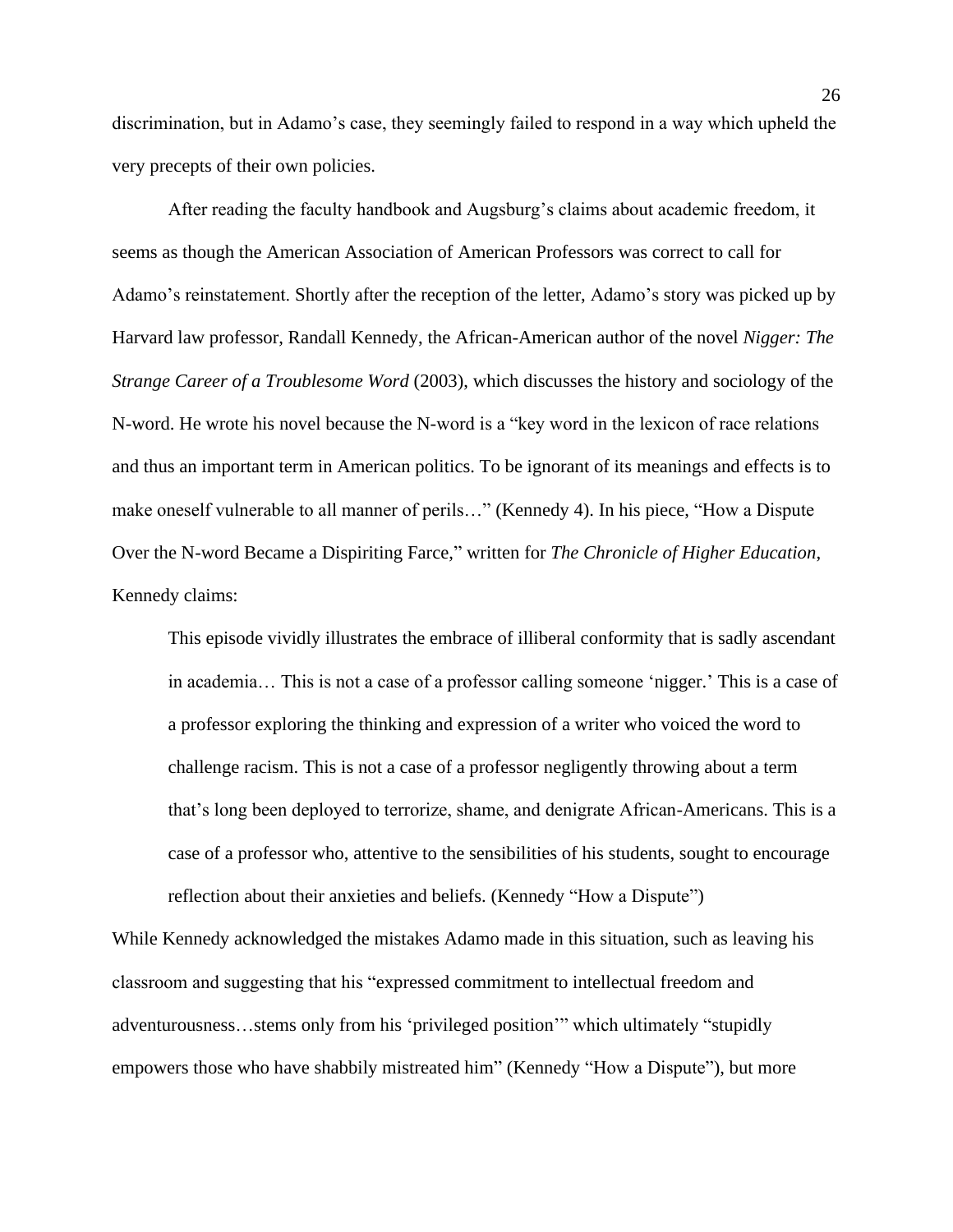importantly, Kennedy preconized Pribbenow and Kaivola as two people who have most betrayed academic ideals through the suspension of Adamo. He claims "they are the ones who allowed a perfectly acceptable pedagogical decision to be turned into an academic crime… They are the leaders who, in a moment of crisis, have failed miserably to educate their campus about the aims and priorities, freedoms and limitations that should be part and parcel of life at a serious university" (Kennedy "How a Dispute").

Three days after Kennedy's article in support of Adamo and academic freedom, the Foundation for Individual Rights in Education (FIRE) wrote a letter to Augsburg president, Paul Pribbenow, cc'd to Augsburg provost, Karen Kaivola, addressing Augsburg's commitment to academic freedom which "entails a right to confront, use, and discuss offensive language in teaching and scholarship" (Weiss). The letter claimed that academic freedom at Augsburg University was under attack because the action taken by the University against Adamo was in direct conflict with its own policies regarding academic freedom.

In March, Adamo was reinstated as professor, but relieved of his duties as Honors Director. He writes in *The Echo* on March 9:

Most of the public discourse favored academic freedom. Yet whether or not students feel included and able to participate fully in classroom discussions is also important. Not more important than academic freedom, I think, but this need not be an either/or choice. Feel free to oppose this idea: to see my pedagogy as wrong, to take sides, to set arguments in stark contrast rather than nuanced tones, to get angry, to protest. The only thing not allowed is to shut down debate. ("Prof. Adamo")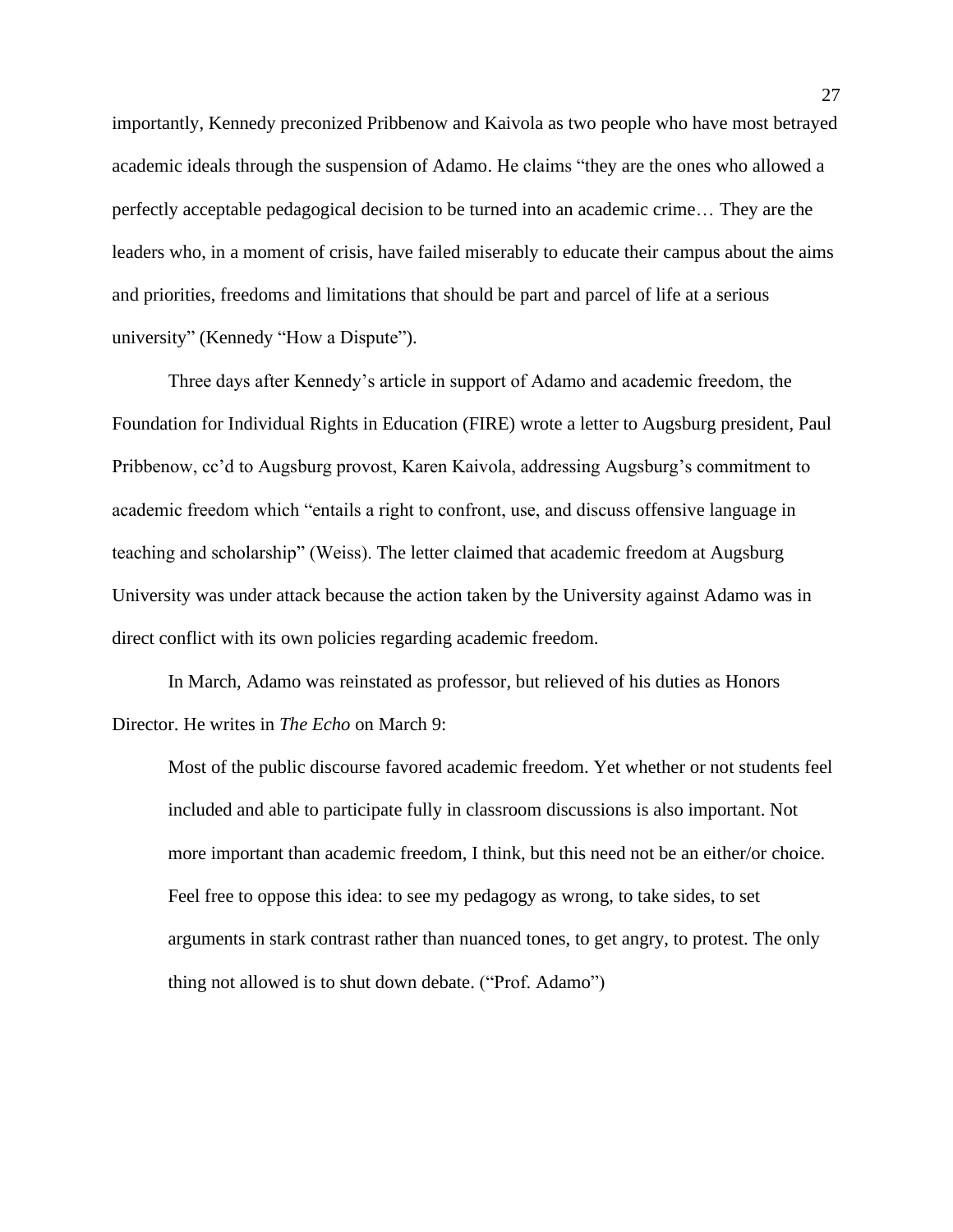Just roughly five short months later, Adamo announced his retirement from academic teaching. He cited that he was interested in pursuing other writing projects as the reason for his retirement ("Retiring").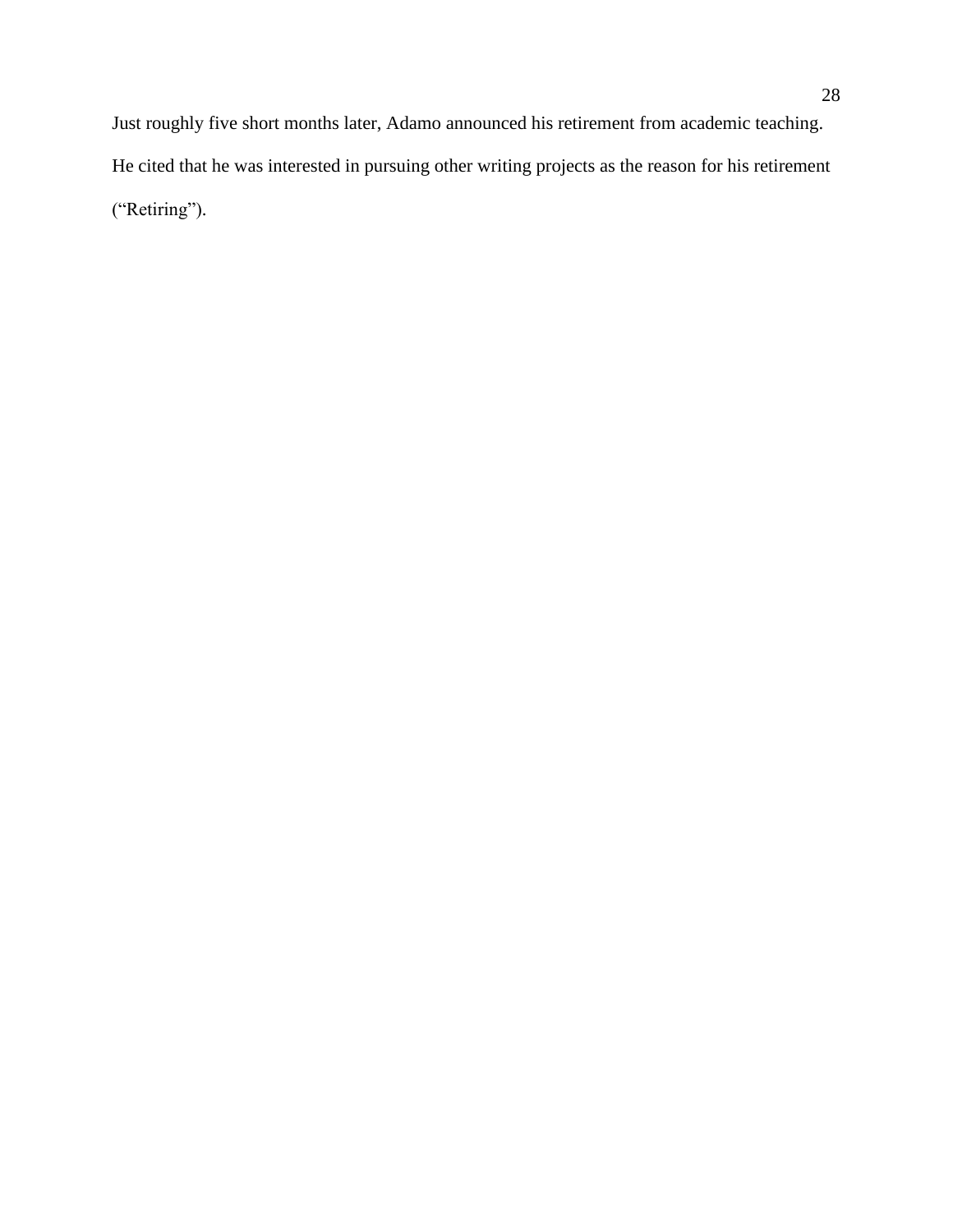#### **Chapter 4**

#### **An Attack on Academic Values**

Similar versions of Phillip Adamo's story have become all too common in colleges and universities across America. To confirm this, a quick Internet search for "cancelled professors" yields over seven million hits. Many professors have been, or attempted to be, "cancelled" often for accusations pertaining to academic freedom and open debate. Professors' "cancellations" typically come in the form of temporary suspension or permanent removal from teaching and/or other duties.

Like Adamo, in 2020 Greg Patton, a business professor at the University of Southern California (USC), suffered a cancellation attempt. Patton was teaching a course, Communication for Management, to seventy full-time master's students on Zoom. The course "was meant to teach students effective skills for communicating in global markets" (McGahan).

During an August class session, Patton lectured on the use of filler words, such as *like*, *uh*, or *um*, and their distractibility while delivering a presentation. To further explain his point, he provided an example he had used many times over the years. He spoke the Chinese word *nèige* – translated to *that* in English – thereby demonstrating filler words exist in many, if not all, languages and cultures. USC enrolls more than 22% of its students from China, so it's very likely that Patton had Chinese students in his course who clearly understood his example.

Patton's first hint of trouble came toward the end of the class when a student sent him a private chat message through the Zoom platform, claiming that some students felt uncomfortable by his use of the Chinese example. Later that afternoon, another student emailed, suggesting he use a different example next time. Coincidentally, on the same day, students completed midterm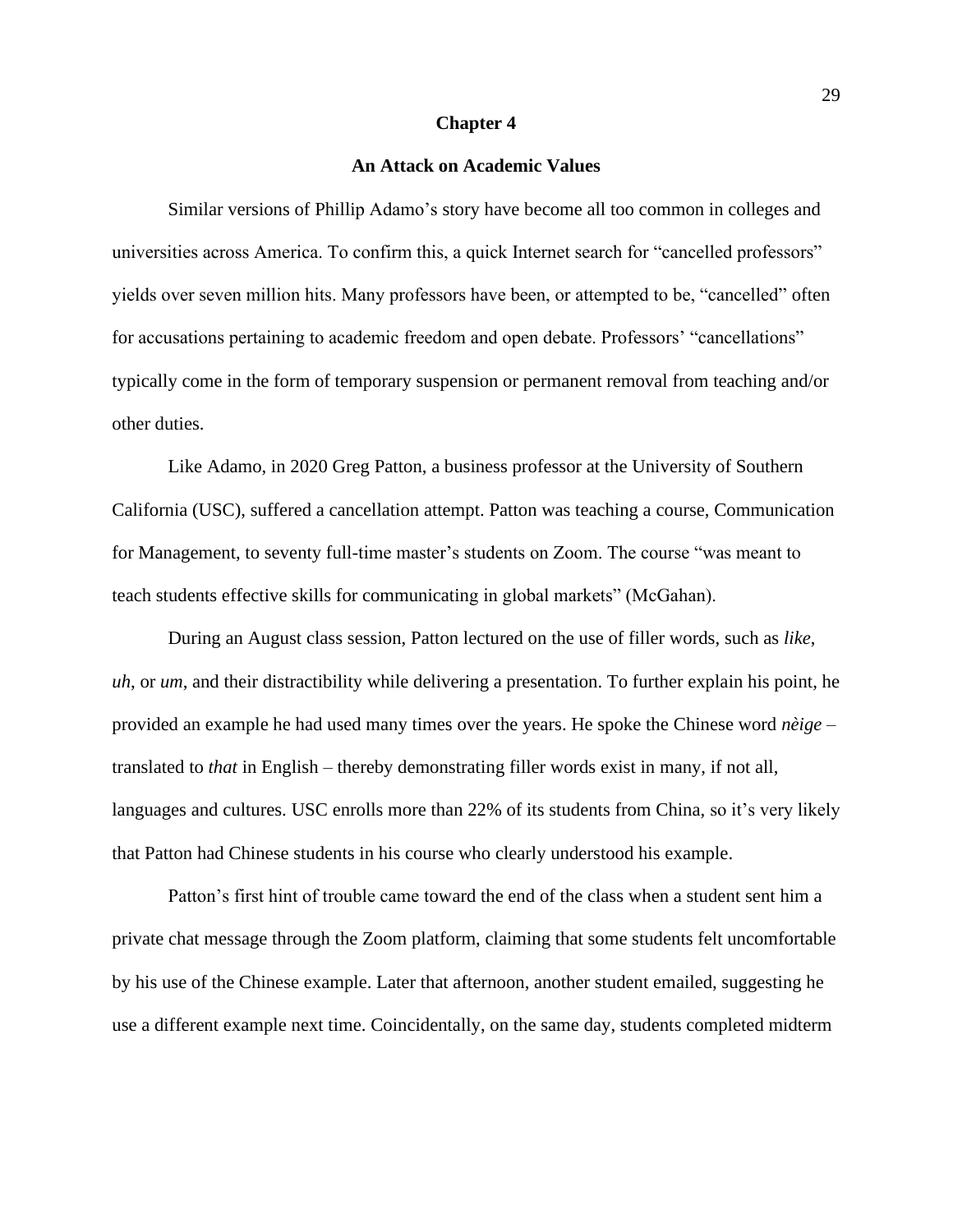evaluations for the course; three separate students chose to mention distaste for the Chinese example on their evaluations.

The next morning, Patton issued an apology to his students. Around the time Patton's apology email was sent, an anonymous group of Black students accused Patton "of racism and harming their mental health by using a Chinese-language word that sounded 'exactly like the word NIGGA'[sic]" (McGahan). Patton "vigorously denied" the students' claim that he acted with "malicious intent" and said the entire incident was a "colossal misunderstanding" (McGahan). He added that since the University has a high Chinese population, it only made sense to bring Chinese culture into class. Regardless of Patton's apology, shortly after receiving the complaints, USC suspended Patton, pending an investigation.

In response to Patton's situation, an anonymous survey taken by professors at USC was leaked to *The Chronicle of Higher Education*. In the survey, professors expressed concern for situations like Patton's by making statements such as, "I will avoid any diversity and inclusion topics and will strictly stick to safe topics, devoid of any potential land mines," and "I may cut sessions on culture" (Bartlett).

In a time when professors and students should feel free to teach and learn to "understand the values at issue in contemporary society" (University of Southern California), instead, "the forces of illiberalism are gaining strength" and "[t]he free exchange of information and ideas, the lifeblood of a liberal society, is daily becoming more constricted" (Ackerman et al.). Colleges and universities across America make declarations similar to Augsburg's Core Curriculum, which claims "to prepare students to be effective, informed, and ethical citizens in the 21st century" (Augsburg University "Core"). Colleges and universities are suspending and releasing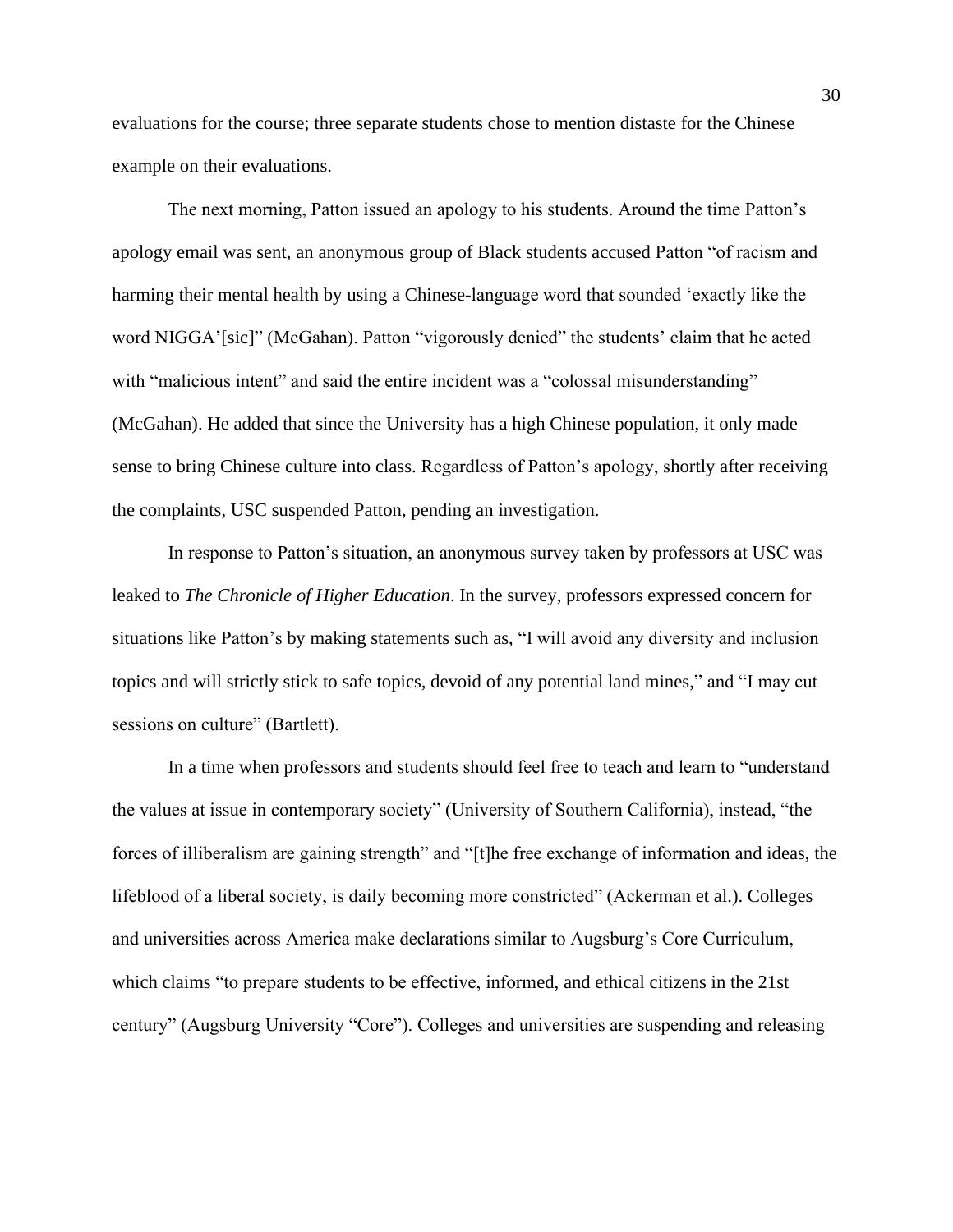professors of duties, for reasons contrary to their established core values, as demonstrated through Professors Phillip Adamo and Greg Patton.

These situations may suggest that the core values of a liberal education may be under attack. In his 2005 Kenyon College commencement speech, David Foster Wallace addresses what a liberal education truly is. He starts by criticizing the age-old cliché in that a liberal education "is not so much about filling you up with knowledge as it is about teaching you how to think" but instead, he claims, "the really significant education in thinking that we're supposed to get in a place like this isn't really about the capacity to think, but rather about the choice of what to think about" (Wallace).

To Wallace, the choice of what to think about means "[t]o be just a little less arrogant. To have just a little critical awareness about [ourselves] and [our] certainties. Because a huge percentage of the stuff that [we] tend to be automatically certain of is, it turns out, totally wrong and deluded" (Wallace). A liberal education is intended to help students critically think, which involves recognizing and evaluating assumptions as a way to view the world as non-binary and to understand that meaning is often open to interpretations. As Berthoff states in "Rhetoric as Hermeneutic" "all knowledge is interpretation and thus [we need] to find a central place for interpretation in teaching, as we recognize its centrality in learning" (Berthoff 282).

It is normal and expected for humans to desire a binary world that is easily understood and explained. Unfortunately, that is not the case. To some extent, we all suffer from what Wallace refers to as a natural default setting, where our brain is hardwired to make us think that we are the center of the universe, "the realist, most vivid and important person in existence" (Wallace). This thinking hinders our ability to interpret the world around us. It puts our thinking in terms of capital-T-truth where what we know is the Truth and there is no other possibility.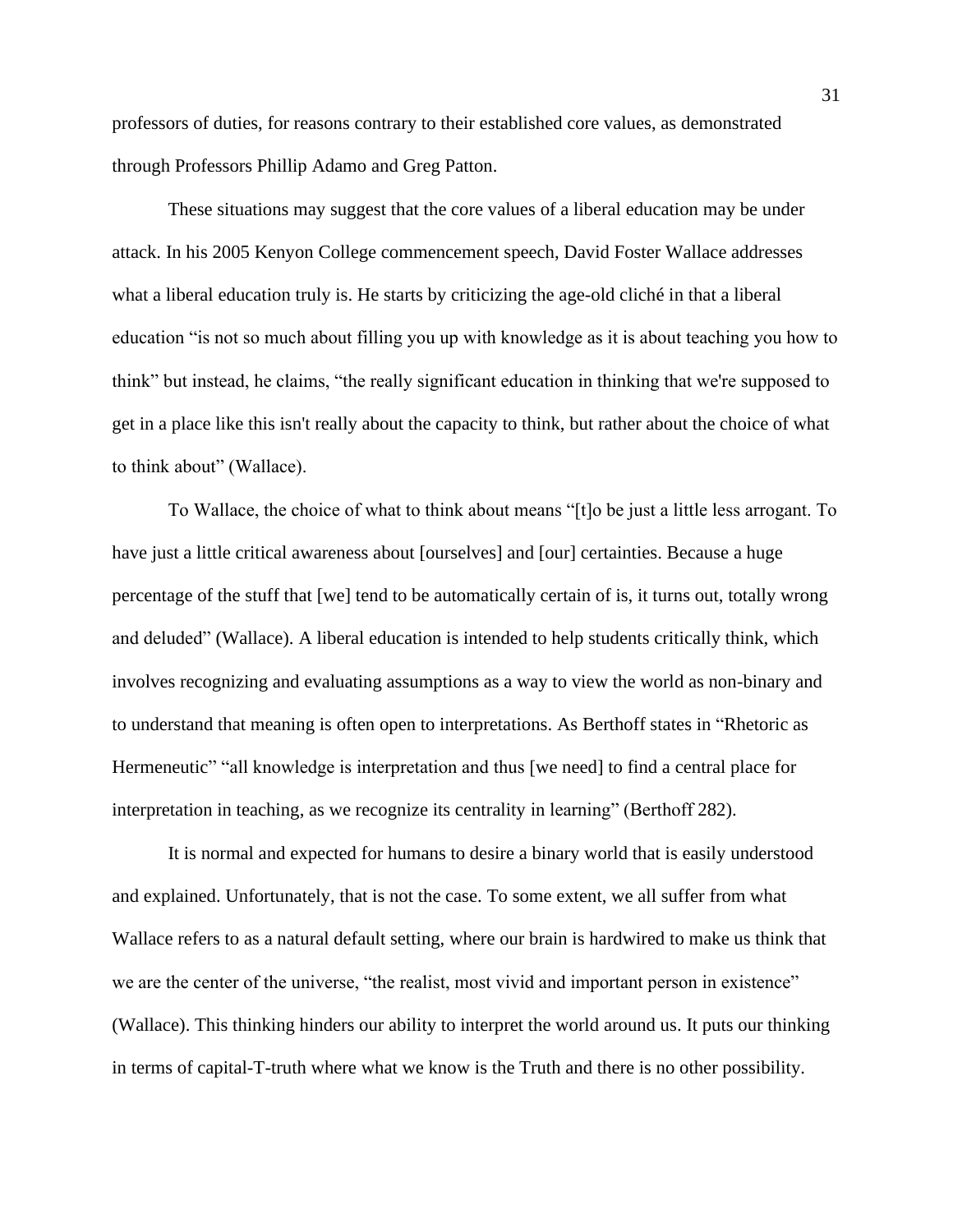This mindset closes the door to interpretation. It is likely that both Adamo's and Patton's students operated under this mindset as they called for their professors' punishment. Had they stopped and opened their minds to alternative interpretations of not only the words the professors spoke, but also the situation, the colleges' reactions may have looked very different.

A liberal education is intended to break down this natural default setting by providing students with opportunities to build their ability and desire to critically think. Stephen Brookfield, an educational researcher and recently retired professor who focuses heavily on critical thinking, claims that "[t]he capacity for critical thinking [is] at the heart of what it means to be a developed person living in a democratic society" (Brookfield 388). Critical thinking can help us break down our natural default settings because, as Brookfield illustrates, critical thinking involves recognizing the assumptions underlying our beliefs and behaviors. A critical thinker provides justifications for their ideas and actions and more importantly, they "judge the rationality of these justifications" which can be done "by comparing [the justifications] to a range of varying interpretations and perspectives…[Critical thinkers] can test the accuracy and rationality of these justifications against some kind of objective analysis of the 'real' world as we understand it," (Brookfield 388). Because critical thinking asks us to evaluate our own assumptions, it becomes a reflective action which can help us become less self-centered. Ultimately, this act of reflection helps us break down our natural default setting. However, even as I pen this, I must remember my own natural default setting and acknowledge that, as Catherine Fox, a St. Cloud State University professor of rhetoric, states, critical thinking can be "seductively entrenched in whitely judgementalism, righteousness, and Truth [sic]; and therefore, complicitous with systems of power [and] privilege" (Fox 198). Viewing critical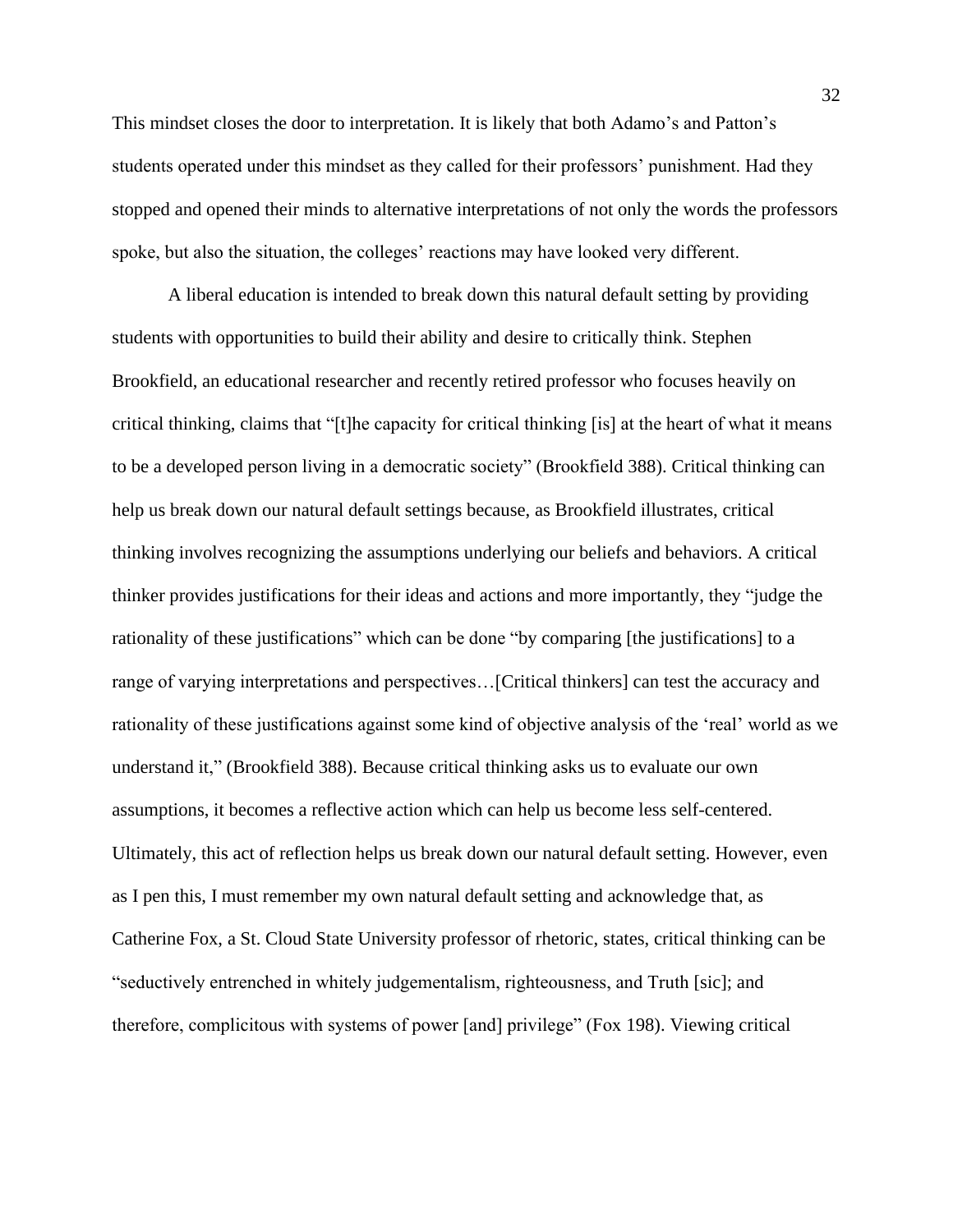thinking as a "god-term" may cause us to lose sight of our goals without even realizing it. Therefore, it may be prudent to critically think about critical thinking.

Fox talks a great deal about Minnie Bruce Pratt's (1984) and Marilyn Frye's (1991) theory of whiteliness in her article, "The Race to Truth: Disarticulating Critical Thinking from Whiteliness." This theory might help us further understand what is occurring when cancel discourse is used. According to Pratt and Frye, whiteliness is an attitude, rooted in white supremacy, the idea that white people are superior to other races, in the United States. The whiteliness attitude can be held by anyone of any color. It is possible to exhibit a whiteliness attitude if you are *not* white and it is possible to *not* exhibit a whiteliness attitude if you *are* white (Fox 199). The systemic racism that seems ever-present in American culture could be considered a whitely attitude. Cancel culture and engaging in cancel discourse could also be considered whitely attitudes because, while the intent may be honorable, cancel discourse is often built from systems of power and privilege. Some may even argue that the penning of this thesis comes from a place of whiteliness, as I have certain privileges which allow me to complete a graduate program where I am enabled and empowered to bring light upon such topics as cancel discourse.

Engaging in cancel discourse is often a response to systemic racism. In the early to middle 2010s, America saw the emergence of a new term, "woke," to describe people who recognized and fought back against the systemic racism in America. Living as a term that has a long and complicated history, it is agreed that the origins of the term "woke" can be traced back to Black communities (Romano). Today, the term is much more universal and is often used to refer to anyone who recognizes social injustices in our current popular culture. Today, being "woke" is almost a fashion statement, or a badge of courage, in a way (Hess). Wokeness is nearly the direct opposite of calling someone politically correct (PC). In 2016, Amanda Hess,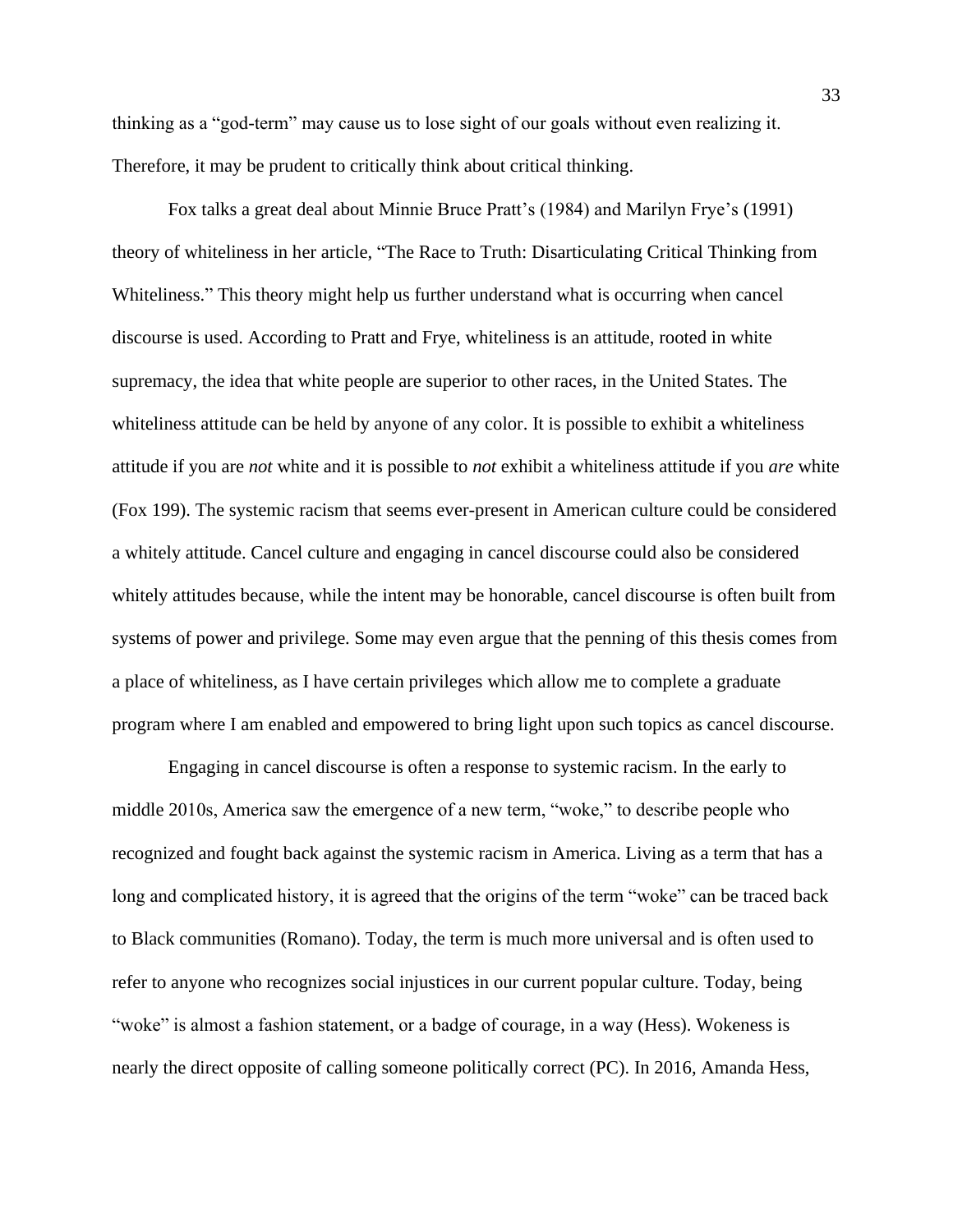writing for the New York Times, claimed that PC was "a way of calling out hypersensitivity in political discourse" and "woke" was "a way of affirming the sensitive" (Hess). John D. Ramage, in his book *Rhetoric: A User's Guide*, refers to PC as "a form of disputed language use" (Ramage 163). PC works to derail discourse and often leaves offenders feeling ashamed and criticized. Lukianoff and Haidt claim the "movement sought to restrict speech (specifically hate speech aimed at marginalized groups), but it also challenged the literary, philosophical, and historical canon, seeking to widen it by including more-diverse perspectives" (Lukianoff and Haidt). Through their definition, we can see how aspects of popular culture, such as addressing systemic racism, could have contributed to the new "wokeness" and cancel discourse we see rampant in mass media, social media, and college campuses across America.

Out of "wokeness," we see different phenomena emerge, such as virtue signaling. According to the Urban Dictionary, virtue signaling takes "a conspicuous but essentially useless action ostensibly to support a good cause but actually to show off how much more moral you are than everybody else." Virtue signaling, like "wokeness," is often viewed as simply a fashion statement. It is intended to make the signalers, who may consider themselves social justice warriors, look like they are fighting for a good cause, but in actuality, they usually just succeed in looking good in the public eye. People who virtue signal often leverage their words to call out (or cancel) people for their discourse mistakes, particularly when those mistakes are deemed to harm people of color, either physically or mentally, regardless of intent. Rarely do these virtue signalers take action beyond wearing the morally-higher-ground badge.

Many of us have fallen victim to virtue signaling, myself included. During the summer of 2020 – more specifically, June 2, 2020, the day known as Blackout Tuesday – shortly after the death of George Floyd on May 25, 2020, I noticed quite a few social media friends and followers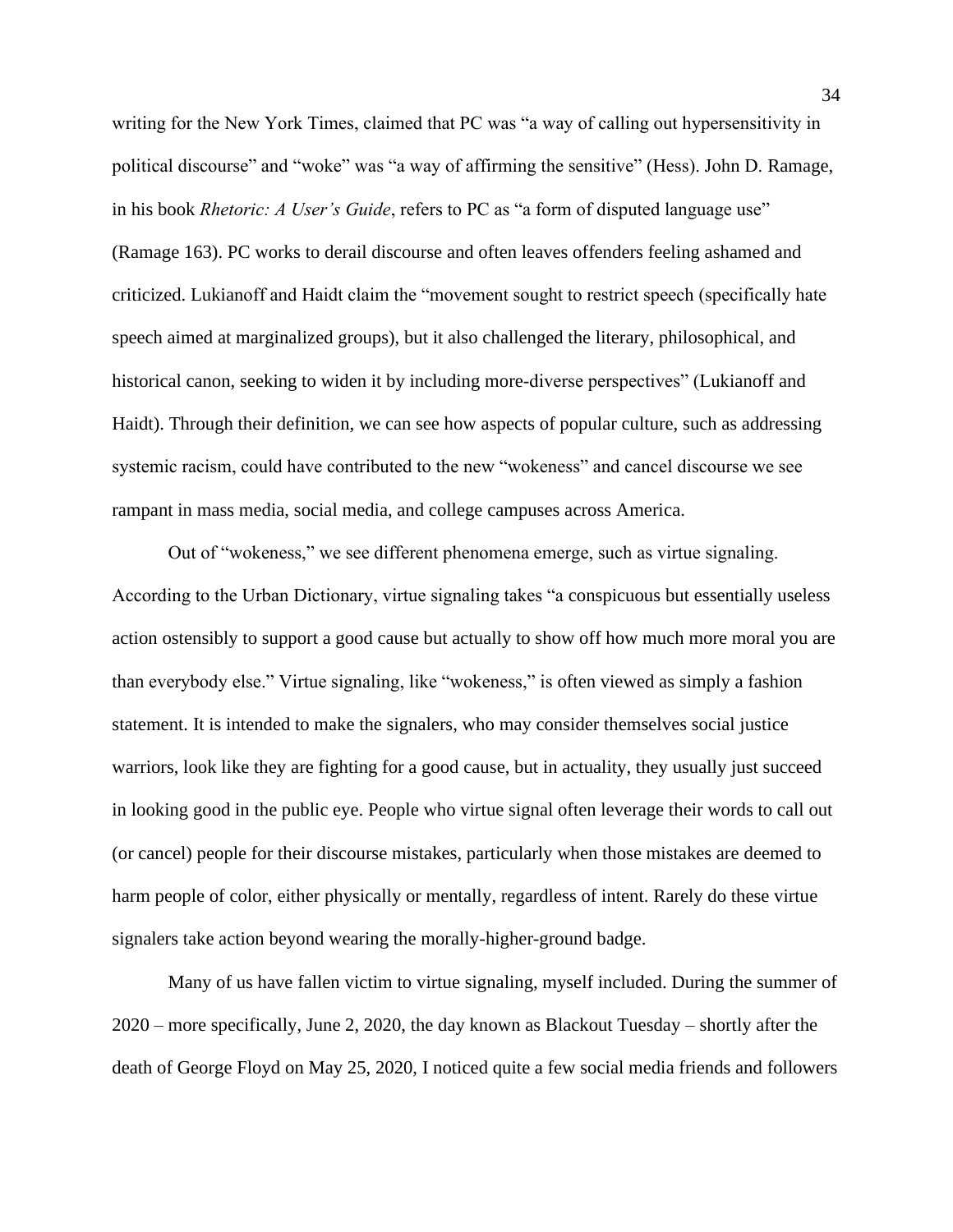posting black squares on their feeds. Following the crowd, I changed my Facebook profile picture to a black square and also posted a black square on my Instagram feed. Both posts contained the short caption: "#blacklivesmatter." I wanted my social media friends and followers to know I support Black lives. I needed them to know that I acknowledge my place as a white woman and that I will never fully understand the transgressions done to the Black community, particularly by white people. I felt as though I had an opportunity to support my fellow Black Americans. Naïvely, I felt it was important to show my friends and followers my support of Black Americans.

My pride quickly dissipated when I saw a TikTok video from a Black creator who addressed all people – particularly white people – who posted a black square on their social media page and labeled them as virtue signalers who wanted to wear the moral-high-ground badge. The TikTok creator claimed most of the white virtual signalers probably had no good friends who were Black, let alone an understanding of what Black Americans actually go through on a daily basis. The video claimed these people really had no right to virtue signal like they did. I felt that. While I have Black friends, I will most likely never fully understand their daily experiences. The TikTok creator also brought up the point that the mini-movement quite literally blacked out Black voices for the day; if an Instagram user clicked on the hashtag #blacklivesmatter, they would have seen a page with nothing but solid black images. Needless to say, I removed the black squares from my social media profiles.

Shortly after, I stumbled upon a YouTube video titled "BLACK OUT TUESDAY WAS STUPID!!! | What you on? Ep.4| #blackouttuesday, celebrities, Looting, etc... [sic]" posted by Black YouTube user HakeemAQ on June 3, 2020. Shortly into the video, he posted a screenshot of a Tweet expressing nearly the same concept as the TikTok user had discussed. HakeemAQ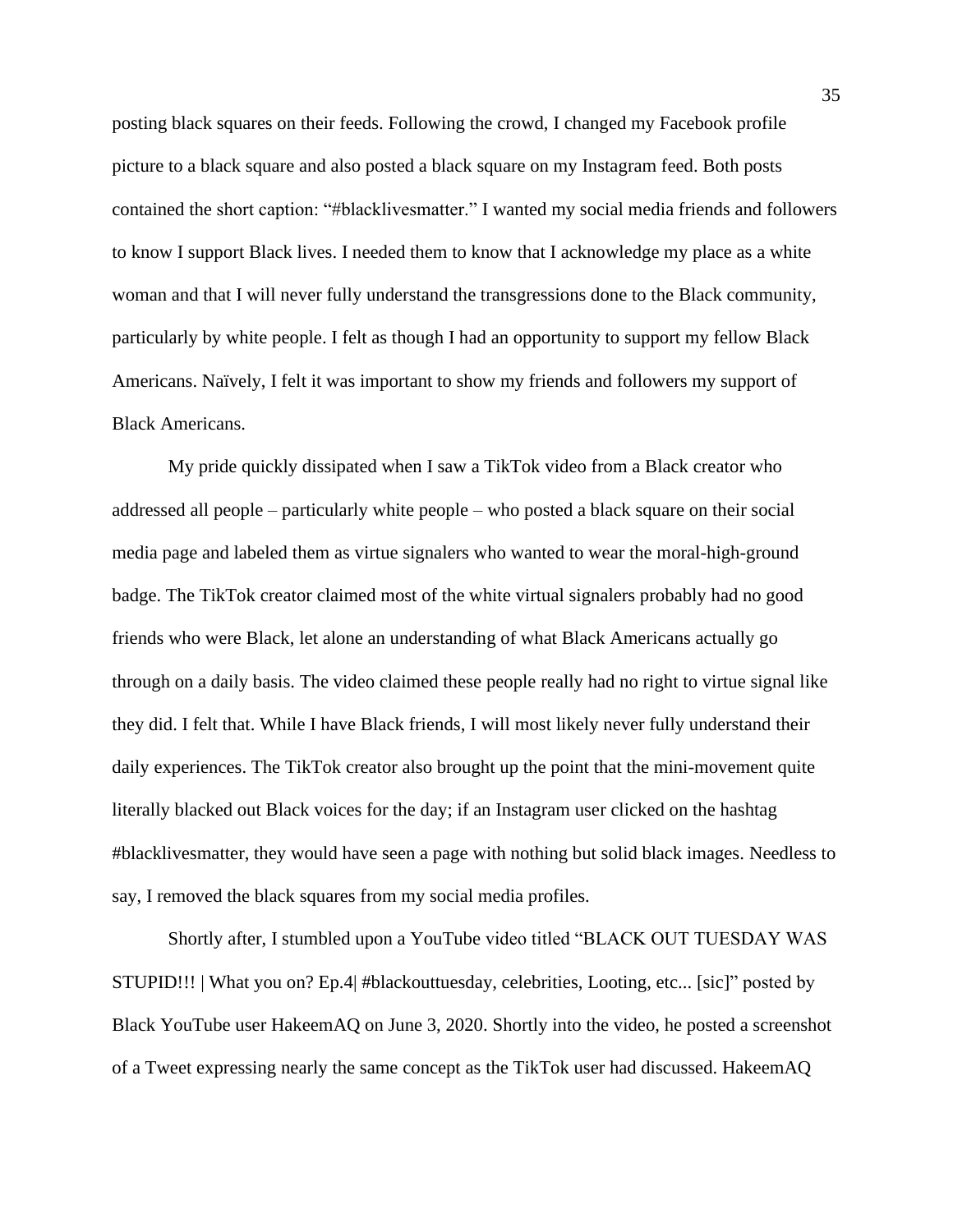discussed how the hashtag #blacklivesmatter is not bad, that the concept of Blackout Tuesday was not bad, but the implementation was weak. He claimed that people were just simply jumping on the bandwagon, joining the good fight, but not actually fighting and not truly knowing why they were posting a black square.

As HakeemAQ illustrated, Blackout Tuesday was well-intended and important. The execution was weak, particularly because somewhere during the day, the hashtag changed from #blackouttuesday to #blacklivesmatter, a hashtag traditionally used to highlight Black voices and raise awareness about events occurring in Black communities across America and the world. The intent of #blackouttuesday "grew out of a pledge by music and entertainment companies to temporarily halt their businesses and 'reconnect' with their communities as violent protests over [George] Floyd's death roiled major US cities" (Manskar). To execute the original intention, activists were supposed to use #blackouttuesday; using #blacklivesmatter prevented important information from being seen.

Average people like myself saw black square posts on our social media feeds using #blacklivesmatter, and instead of taking the time to research,  $I$  – and so many others like me – virtue signaled, even though that was not my intent. In the end, the effort with Blackout Tuesday "actually [hurt] the Black Lives Matter movement" (Manskar).

Beyond being virtue signaling, which in itself was bad enough, the movement occurred mostly on Facebook and Instagram. Both of these social media platforms are owned by Mark Zuckerberg, a 36-year-old, white male, who is worth \$97 billion dollars (USD) (as of April 15, 2021) (Forbes). Using Zuckerberg's platforms to bring light to systemic racism and Black oppression seems counterintuitive to the intent of lifting up Black voices. Why aren't we seeing Instagram and Facebook being utilized to drive traffic to Black-owned social media platforms?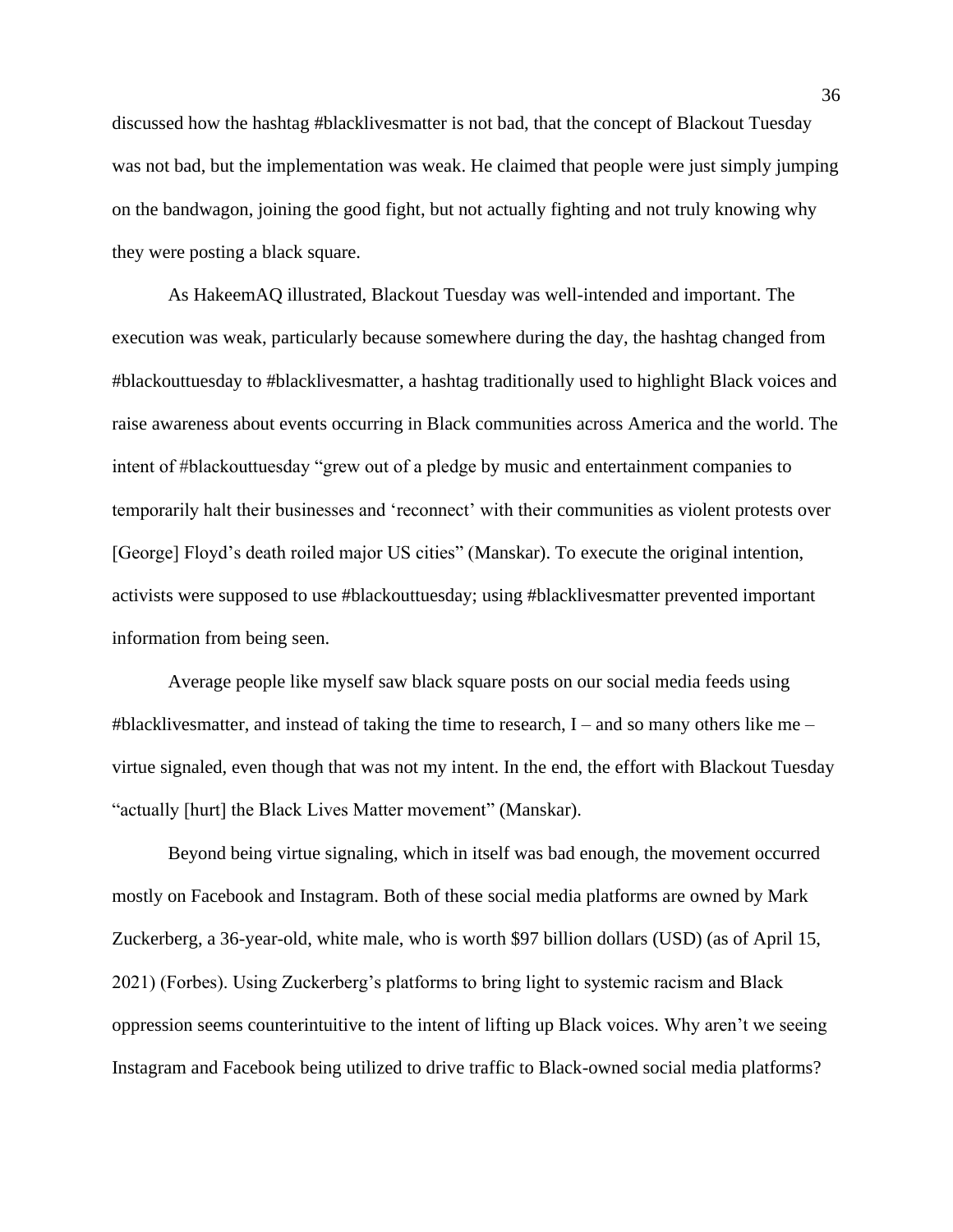Instead, we're using them to bring light to systemic racism, but ultimately, nothing changes, and even worse, we continue to pad the pockets of a white, rich man. We are, as Audre Lorde may claim, attempting to use the master's tools to dismantle the master's house; unfortunately, "the master's tools will never dismantle the master's house" (Lorde).

Lorde, and by extension James Baldwin, could be considered social justice warriors of their time. Both were Black, gay writers, speaking and writing during the Civil Rights Era about the social justice issues during that time, particularly the systemic racism that movements, led by Martin Luther King Jr. and other activists of the time, attempted to tear down. Today, movements for social justice seem to be attempting to tear down the same systemic racism that Lorde and Baldwin were fighting against sixty years ago.

Similar to the ineffective Blackout Tuesday effort, the attempt to silence a professor for opening dialogue and debate about a systemically racially charged word, penned by a Black activist during the Civil Rights Era, seems counter to the students' perceived intent. The students were possibly attempting to tear down the master's house – systemic racism largely created by the silencing of Black individuals dating all the way back to 1619 when African slaves were first brought to the land (Hannah-Jones) that would later be called the United States – by using the master's tools – the silencing of conversation concerning our Black community. During the days of slavery, the master – typically the white, rich man – used tools of oppression to silence his Black slaves and force them to do his bidding. Today, the master's tools of oppression are still being used in various aspects of society to silence (or at the very least, provide less opportunities to) individuals of marginalized communities; this continued silencing seems to be what cancel culture is responding to. If we are to break down systemic racism, to break down the issues Audre Lorde, James Baldwin, current social justice activists, and likely Adamo's and Patton's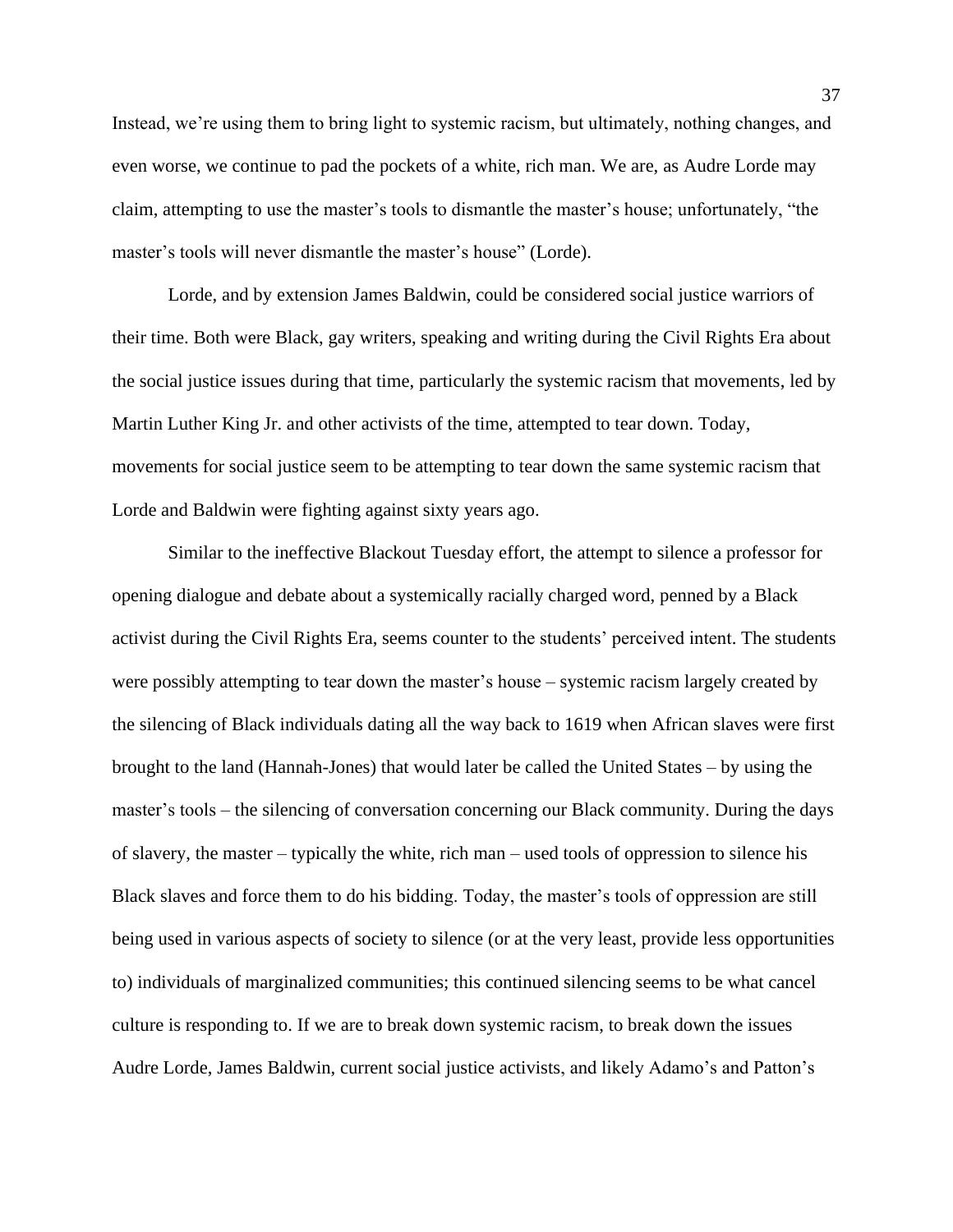students fight against, we must find new ways of doing so. Silence is not the answer; the answer is "exposure, argument, and persuasion" (Ackerman et al.) to spark a dialectic, which through their actions, Adamo's and Patton's students did not allow. Lorde advocates that our differences must be "seen as a fund of necessary polarities between which our creativity can spark a dialectic" which ultimately will work to generate new ways of being in this world. Only then, can we start to break down systemic racism.

Sparking a dialectic involves engaging with a serious of questions and answers about "general issues (such as the nature of justice)" (Aristotle 28). Aristotle taught dialectic to his students as the process of one student stating a thesis for a second student who would try to refute the thesis by asking a series of questions (Aristotle 28). When students ask questions about difficult topics, they are engaging in dialectical meaning-making. In colleges and universities across America, students' refusal to participate in a dialectic seems as though it is becoming more prevalent, as demonstrated through the recent attitudes and actions of the students in Adamo's and Patton's classes, the openness about college students' mindsets explored in Greg Lukianoff's and Jonathan Haidt's article, "The Coddling of the American Mind," and the concerns shared in the Harper's piece, "A Letter on Justice and Open Debate."

Instead of engaging in any sort of meaning-making process, both Adamo's and Patton's students interpreted a classroom situation from a dyadic, rather than a triadic, way of thinking. In doing so, they ignored the rhetorical aspects of the situation, such as context and purpose. Their reaction to their interpretation was to shut down any possible debate about the subject matter, and to fight for removing the professors from their teaching duties. Rather than opening conversation, these students silenced dissent as soon as the subject matter became sensitive. This suppression of debate is concerning because, beyond being antithetical to the goals of social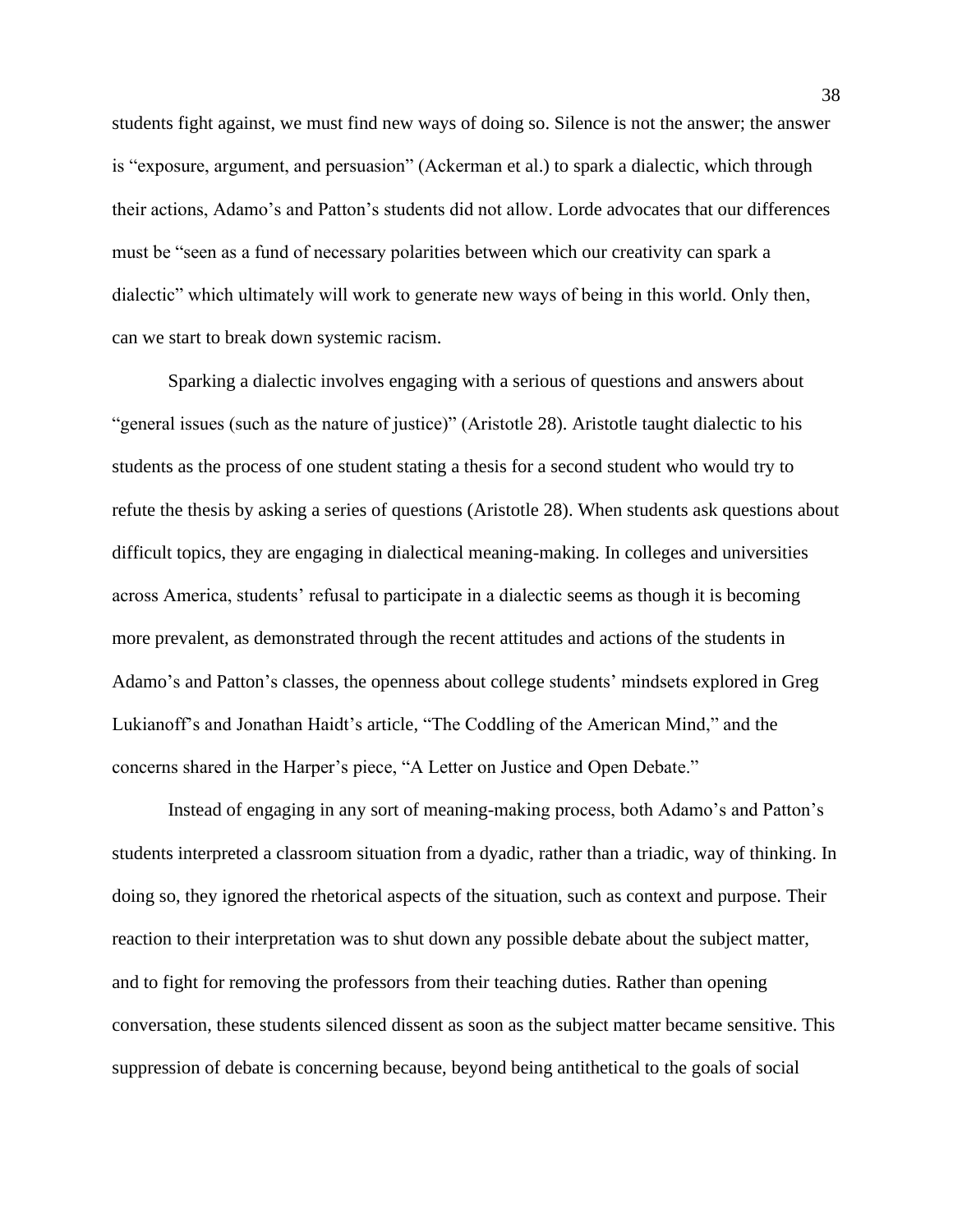justice movements, "[i]f students graduate believing that they can learn nothing from people they dislike or from those with whom they disagree, we will have done them a great intellectual disservice" (Lukianoff and Haidt). It is through the silencing, as well as the reactions students have toward professors after sensitive subject matter emerges, that cancel discourse thrives on the campuses of colleges and universities. Cancel discourse is a direct attack on open debate and academic freedom, as can be clearly witnessed through the cancelling attacks made against Adamo and Patton.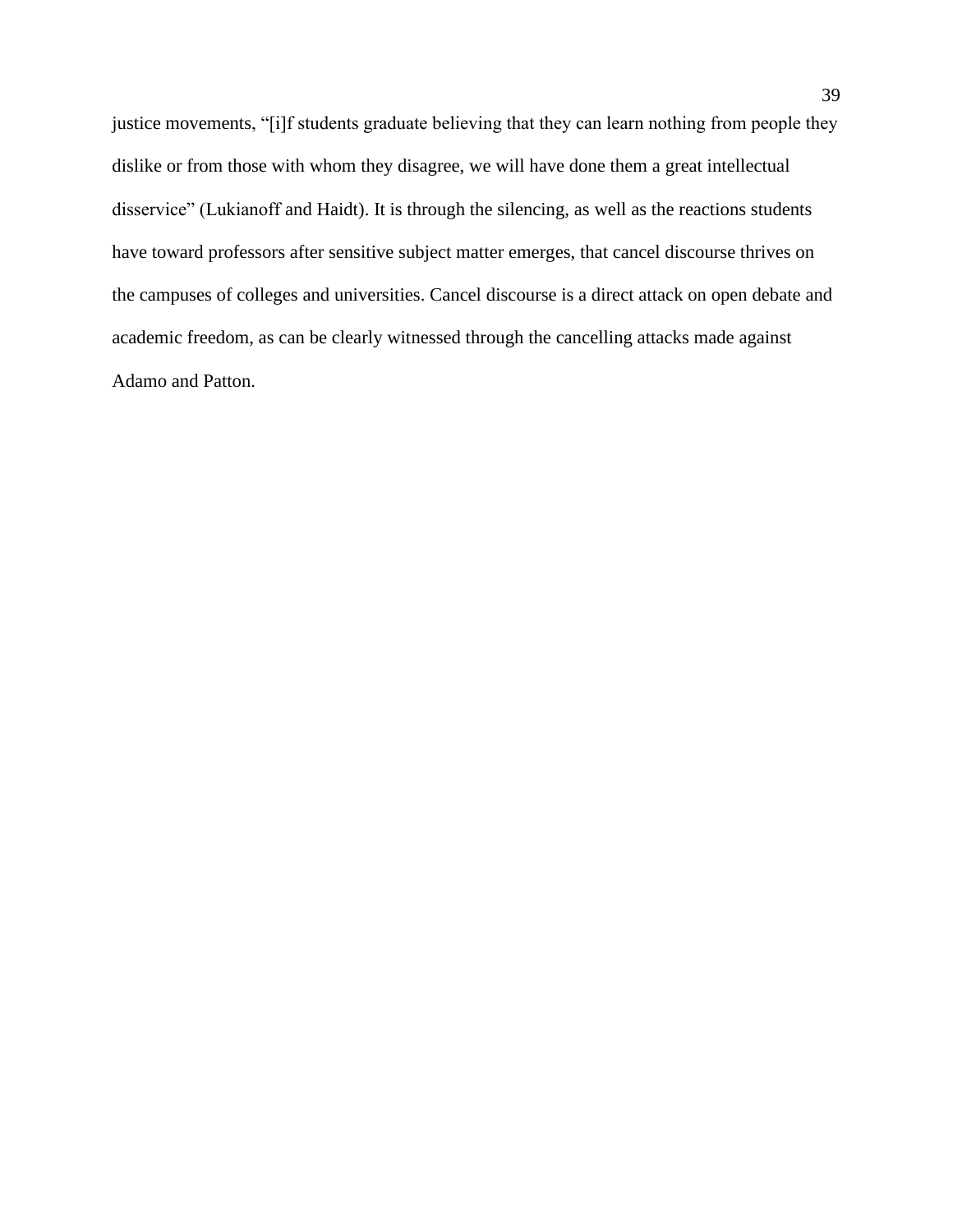#### **Chapter 5**

# **Issues Created by Cancel Discourse**

Aristotle explains that epideictic rhetoric either praises or blames and that "the present is most important; for all speakers praise and blame in regard to existing qualities, but they often also make use of other things, both reminding [the audience] of the past and projecting the course of the future" (Aristotle 28). However, Aristotle's definition is lacking, potentially due to his distaste for Isocrates who was the master of epideictic speeches. Isocrates, on the other hand, views epideictic rhetoric as more of a display that does not require the listener to cast judgement since the speeches are already "commonly agreed" upon knowledge (Isocrates et al. 35). Aristotle failed to convey that epideictic speeches have the power to instill, preserve, or enhance certain cultural values (Aristotle 22). Rhetorician Dale L. Sullivan extends this understanding by offering that "historically, epideictic rhetoric has been the genre understood to create and maintain a society's value system" (Sullivan 229). While Sullivan's article, "The Epideictic Rhetoric of Science," is geared toward the science field, reading it helped me understand how epideictic rhetoric plays a role in a variety of situations beyond the field of rhetoric. Once epideictic rhetoric is realized as being something widespread, it is easy to understand how this aspect of rhetoric operates within cancel discourse.

As Sullivan highlights, epideictic rhetoric occurs within the virtues of the present moment, and praise or blame is "used to magnify the virtue or vice, rather than the enthymeme or the example" (Sullivan 230). It is used to marry "the real – what *is* or at least *appears to be* – and the fictive or imaginary – what *might be*" therefore, epideictic rhetoric "allows speaker and audience to envision possible, new, or at least different worlds" (Sheard 770). Epideictic rhetoric should be viewed as more than simply "a medium for conveying communal beliefs and values"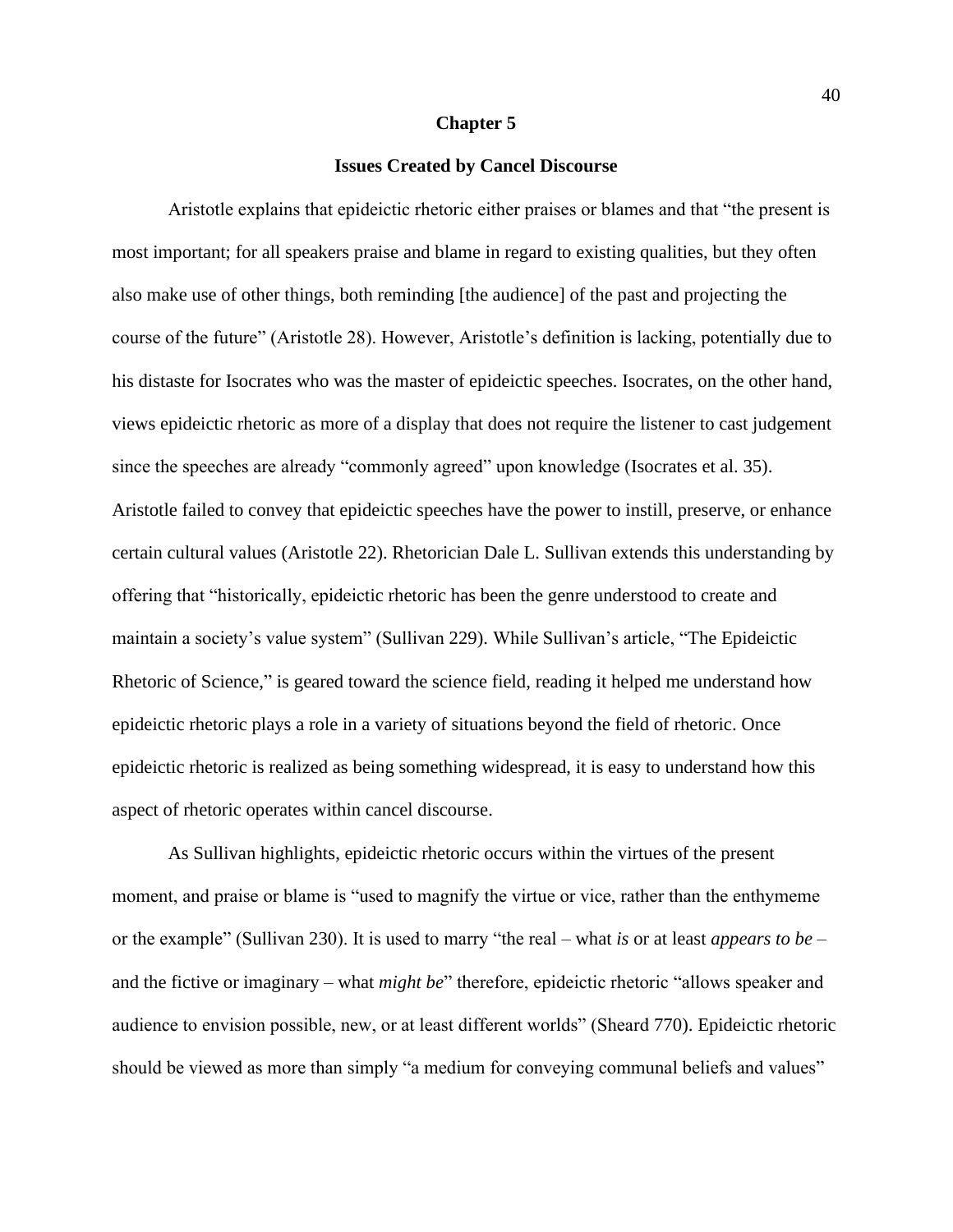but rather, "a vehicle through which communities can imagine and bring about change" (Sheard 771). With this understanding, epideictic rhetoric can help us better understand the motives behind social justice movements that have taken shape on and off college campuses and social media. These movements attempt to bring about positive change by taking the real – social injustices toward historically marginalized communities – and blending that with the imaginary – a world where social injustices do not exist.

Cancel discourse presents a real threat to the imaginary world these movements attempt to achieve because shutting down open debate and silencing the important conversations cannot and will not bring about change. If we are to "defeat bad ideas," we must do it by exposing people to those bad ideas, allowing arguments to flourish and persuasion to thrive. Silencing or wishing these bad ideas away is not the way to bring about change (Ackerman et al.).

For the students of Adamo and Patton, silencing these professors may have looked and felt like a step in the right direction to achieve the imaginary through an attempt to create positive change. In actuality, their actions were entirely counterproductive to the mission of working to create change which would help society move toward a socially just world for all. They silenced an important conversation.

It is ironic that cancel culture was born from social justice movements, such as the #MeToo movement, which sought so desperately to give historically marginalized communities a voice. Historically, these communities have been silenced and often shut out from society. Cancel culture, and by extension cancel discourse, works to silence and shut down perceived negative expressions about historically marginalized groups, which in turn most often seems to silence the conversation itself. During a time when discourse should be celebrated, cancel discourse is taking over, especially in our classrooms. "The new climate is slowly being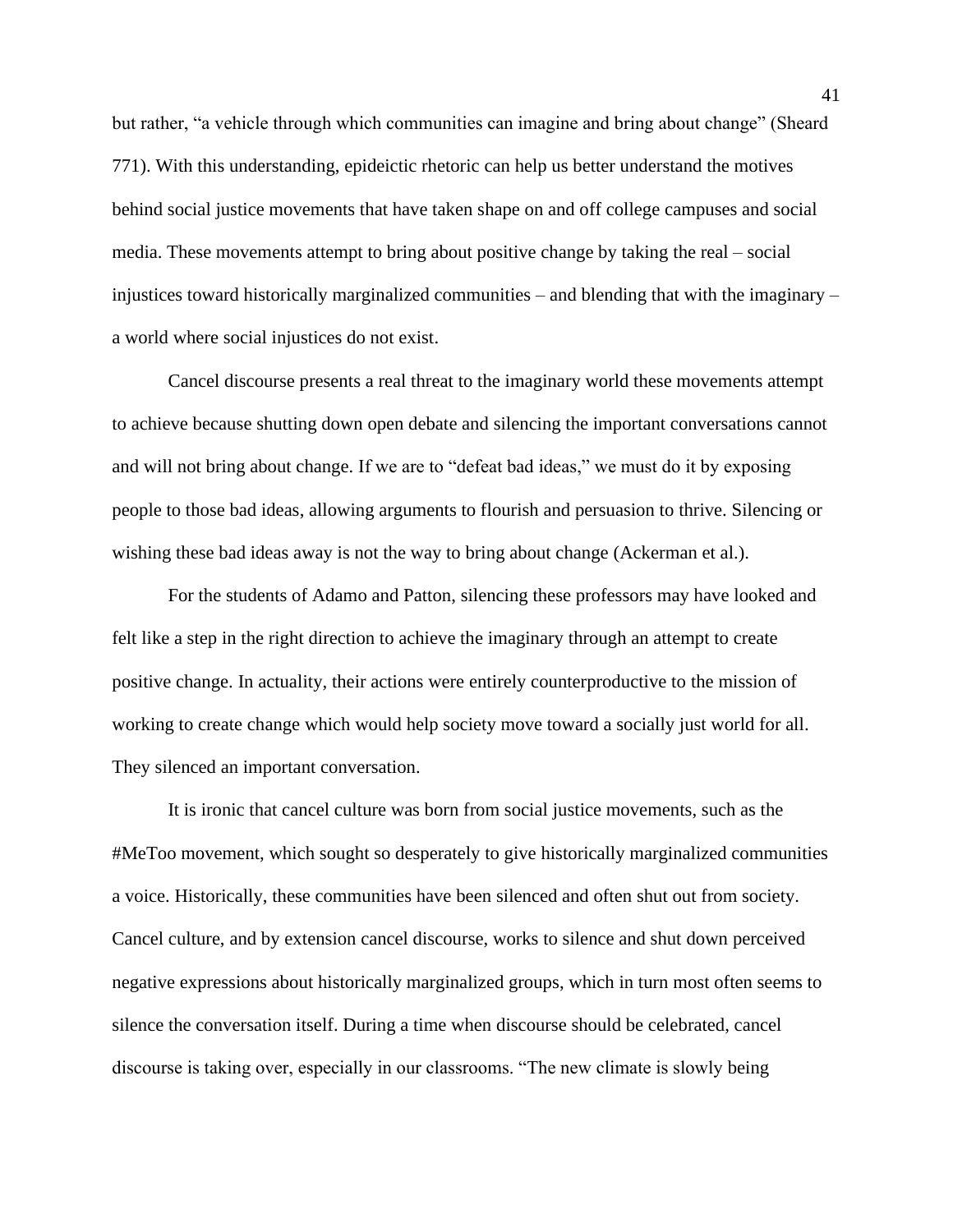institutionalized, and is affecting what can be said in the classroom, even as a basis for discussion or debate" (Lukianoff and Haidt). This new climate has wormed its way into our academic institutions because students are often coming into undergraduate and graduate programs with a lack of understanding about values traditionally held by the academy, such as academic freedom, which cause them to resort to what they know about the culture in which they currently reside: popular culture.

We are living in a society that is experiencing a major clash of cultures.

We are witnessing the formation of a culture filled with new moral principles and political commitments as a response to racial and social injustices. This should come as no surprise. Starting in 2013, with the shooting of Trayvon Martin, we saw a rise of media coverage of Black lives taken at the hands of police. Michael Brown (2014), Tamir Rice (2014), Freddie Gray (2015), Philando Castile (2016) and many more Black Americans have unfairly lost their lives in recent years (Chughtai). Seeing a surge of social justice movements as a response to these injustices should not be alarming at all as this is not the first time in history social justice movements rose up in response to injustices. For example, America saw a major surge of social justice movements in the 1960s, led largely by Martin Luther King Jr.

It appears the rise of these social justice movements is intended to establish a community based around certain cultural values. Perelman and Olbrechts-Tyteca claimed the role of epideictic rhetoric was to maintain cultural values and establish a feeling of community. These new social justice movements do just that because many of these movements are built upon enthymemes and rhetorical syllogisms present in communities of activists, people who fight against injustices. For these activists, cultural values have shifted to openly addressing and fighting against social injustices, thereby creating new rhetorical enthymemes, or culturally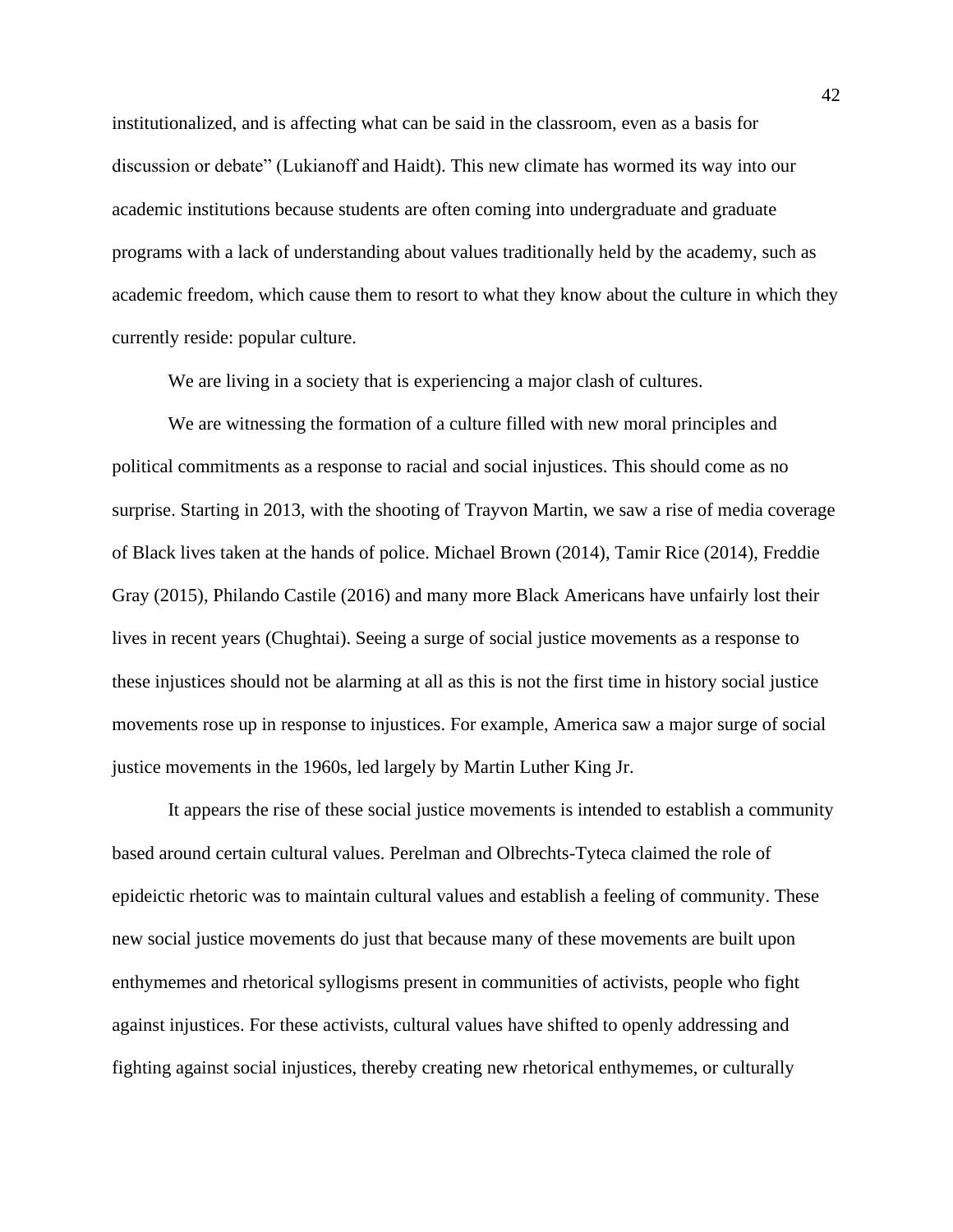understood references that allow audiences to make inferences and be influenced. Enthymemes work when values are culturally agreed upon. We live in a time when this is not the case. Cancel discourse and culture exists because those culturally agreed upon values do not exist beyond the confines of individual communities of people. Enthymemes provide opportunities for agreement amongst various groups of people, but cancel discourse consists only of dissent. Cancel discourse is likely an attempt to force the enthymemes to work. Cancel culture attempts to force values to become culturally agreed upon which does not work partly because cancel culture pushes itself onto a wide variety of other cultures, such as popular culture and academic culture. While cancel culture may easily find its place in popular culture, it should never enter into academic culture because the culturally agreed upon values of academic culture, such as critical thinking, do not allow for the dissent cancel culture encompasses.

Perelman and Olbrechts-Tyteca considered education to be a part of epideictic rhetoric (51-53). When students reacted to Adamo's use of the N-word, they were likely responding to the changing values in popular culture, values which connect a white man's use of the N-word to a socially unacceptable behavior. They responded to the situation with a dyadic way of understanding where interpretation of meaning is not valued. As first-year students in the Honors program, it is likely they did not fully understand the discourse community they were entering as college students. It is also probable that these students had yet to take the courses that instilled in them the values traditionally held by colleges and universities. Because of this, these students likely interpreted Adamo's use of the N-word as threatening rather than a method to open a debate about the context of the word, as was likely Adamo's intent which he explained in the Facebook live video. Based on the students' response to the situation in the class and Adamo's comment in the Facebook video that "[he] can't suddenly not be a white dude," presumably,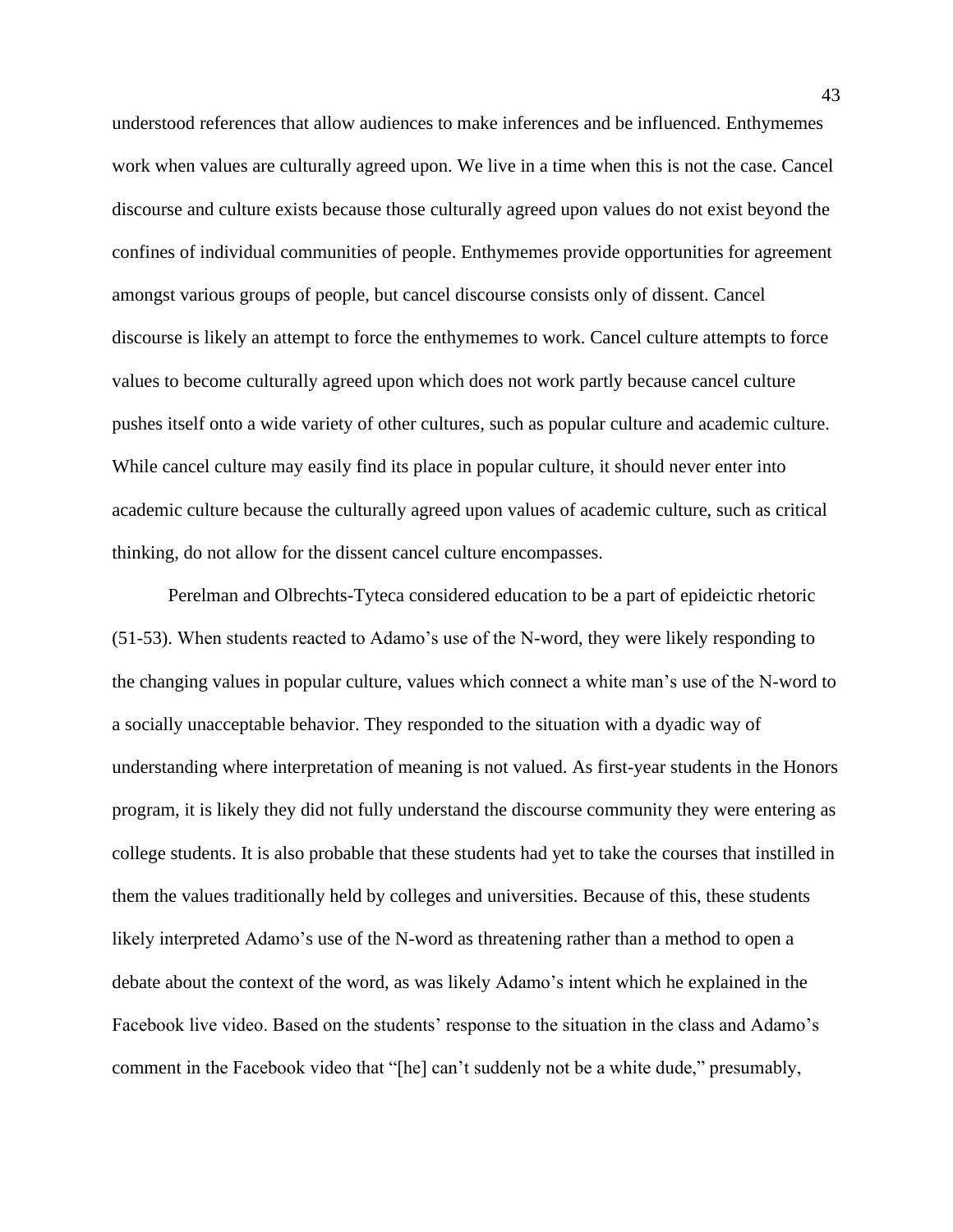these students interpreted his academic use of the racial slur through the lens of the popular culture understanding where white people are not allowed to use the N-word (Coates). If white people use the N-word in popular culture, they are often automatically labeled as a racist. It is plausible, then, that Adamo's students viewed him as a racist.

Patton's case is slightly different than Adamo's, since Patton was instructing a group of master's students rather than first-year students. Since the Office of Graduate Admission at USC requires that "[a]t a minimum [applicants] must hold a bachelor's degree from a regionally accredited institution," it can be presumed that these students came into Patton's class with at least some understanding of academic culture and the values traditionally held by academic institutions. If this is the case, the students' response is even more shocking and concerning, especially since Patton never actually uttered the racial slur.

Students who speak against words and concepts used in academic contexts—for understanding and learning across several different areas of learning—mistake academic culture for popular culture. Popular culture is spearheading social justice movements, creating social justice activists, and by extension, virtue signaling, censorship, and an intolerance of opposing views. This new culture has created a cesspool of views that are inherently anti-democratic and illiberal, filled with public shaming, intended to "dissolve complex policy issues in a blinding moral certainty" (Ackerman et al.). Ultimately, this culture has created a stifling atmosphere that harms the motives behind social justice movements.

As I explored the harmful results of cancel culture, the one philosopher that kept popping in my mind was Karl Marx. In a way, cancel culture seems to have aspects of traditional Marxism. Cancel culture does not fit entirely within the confines of Marxism, partially because Marxist theory has morphed over the years, but it does have aspects of Marxism, mainly in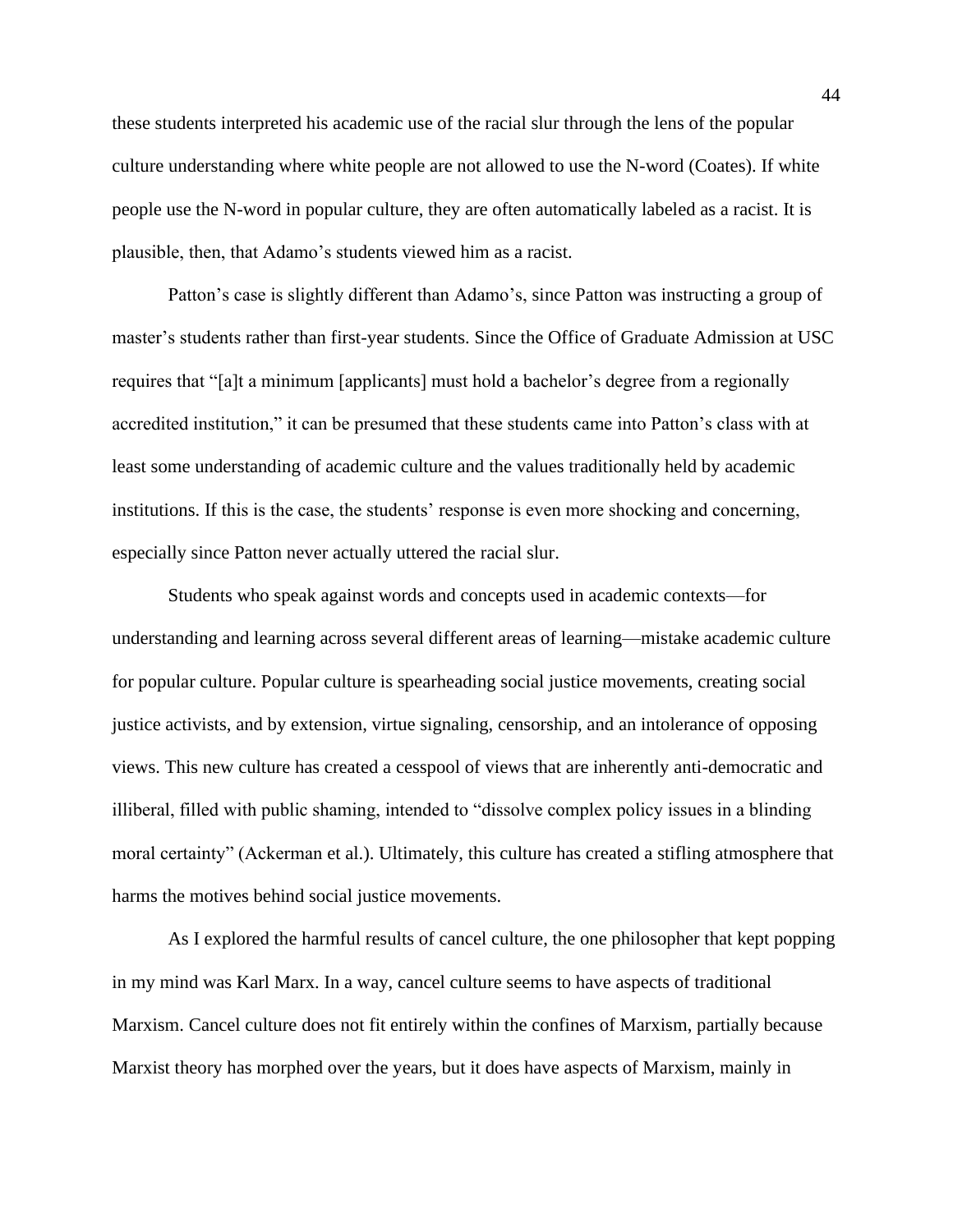reference to the concepts of ideology, social class, and power and authority. Even though Marxism is not a rhetorical theory, the thought of it led me to investigate the neo-Marxist perspective.

The neo-Marxist perspective, which is considered a subset of the larger genre of communication theory, helps to somewhat explain how these cultures clash and how many social justice movements are antithetical to their motives. Some scholars refer to the neo-Marxist perspective as critical rhetoric, which examines how texts "create and sustain the social practices which control the dominated" (Mckerrow 92). Interestingly, these texts can be created by anyone in any group of people, dominated or oppressed. For example, we see oppressed groups of people creating and sustaining texts through movements such as the current movement to demilitarize Black neighborhoods, a value highlighted on the Black Lives Matter organization's website. This call comes shortly after the recent shooting of Ma'Khia Bryant, the sixteen-yearold Black girl from Columbus, Ohio who was fatally shot by police just moments after the conviction verdict of ex-Minneapolis police officer Derek Chauvin.

The movement to demilitarize Black neighborhoods brings to light a very important issue, and that is of police brutality against Black individuals. Too many Black lives have been lost at the hands of police. Demilitarization is a movement perpetuated by groups, mainly Black Lives Matter, that claim to fight against oppression. Ironically, in the shooting of Ma'Khia Bryant, the police were called to the scene by way of a 911 call placed by a Black bystander. When police arrived on the scene, they witnessed Bryant attempting to attack another girl with a knife, which prompted police to shoot her four times, ultimately leading to her death. The fatal shooting of Bryant is what Black Lives Matter and the movement to demilitarize Black communities is fighting against.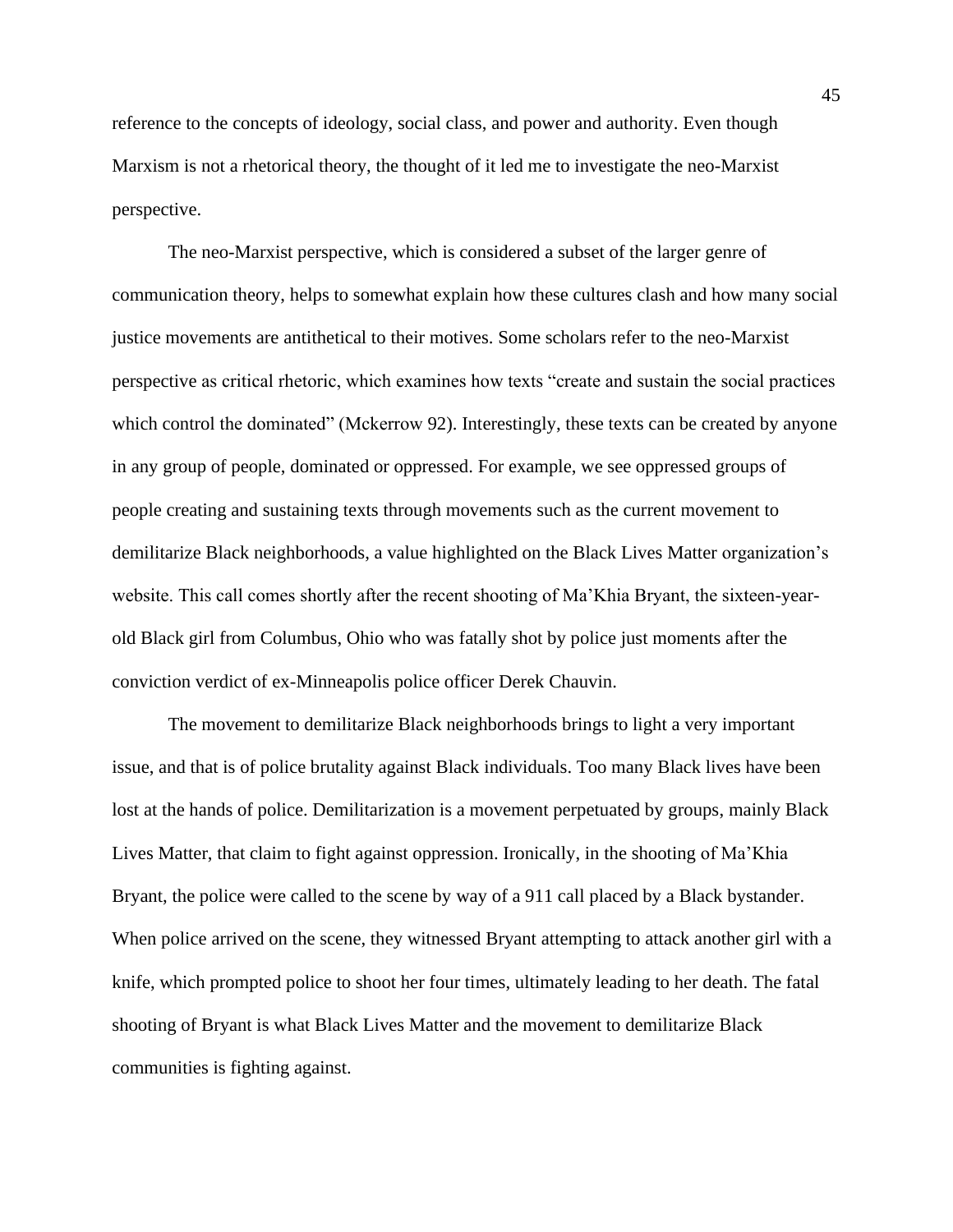In traditional neo-Marxist fashion, this demilitarization movement could be a form of the dominated group creating and sustaining social practices which end up controlling them in ways counterproductive to their mission. In the case of Bryant, what would have happened had the police not shown up to the scene? She may possibly still be alive. However, the body camera video footage (WLWT) from the officer shows four more Black individuals, one of which Bryant threw to the ground just before she held another at knifepoint. Had the police not shown up, would Bryant have killed the girl she was attempting to stab? Would she have gone back and killed the girl she threw to the ground? Would she have killed the other two bystanders on the lawn? Obviously, because the situation did not play out in this way, it is hard to predict or assume what would have happened had the police not shown up, but it is possible that without police intervention, more Black lives would have been injured or lost.

Instead of calling for the demilitarization of Black communities, maybe it would be more productive to the needs of the dominated community in this instance to discuss Black-on-Black crime by asking questions about how and why Bryant found herself attacking no less than two other Black individuals. All of the mainstream media articles I read about the shooting focused on the character of the police officer, while ignoring the actions of the victims, both Bryant and the girl she was trying to attack. While a loss of life is a horrible tragedy, if we shift the narrative just slightly, we may see people thanking the officer for going to the scene that day and protecting one, if not more, Black lives. From what I can find, the Black girl the police saved, the girl Bryant was attempting to stab, was not in articles I read about the incident. I could not even know her name. In the case of Bryant, it is possible that four or more Black lives could have been lost that day. Will demilitarizing Black communities ultimately save Black lives, or will more Black lives be lost without police presence and intervention?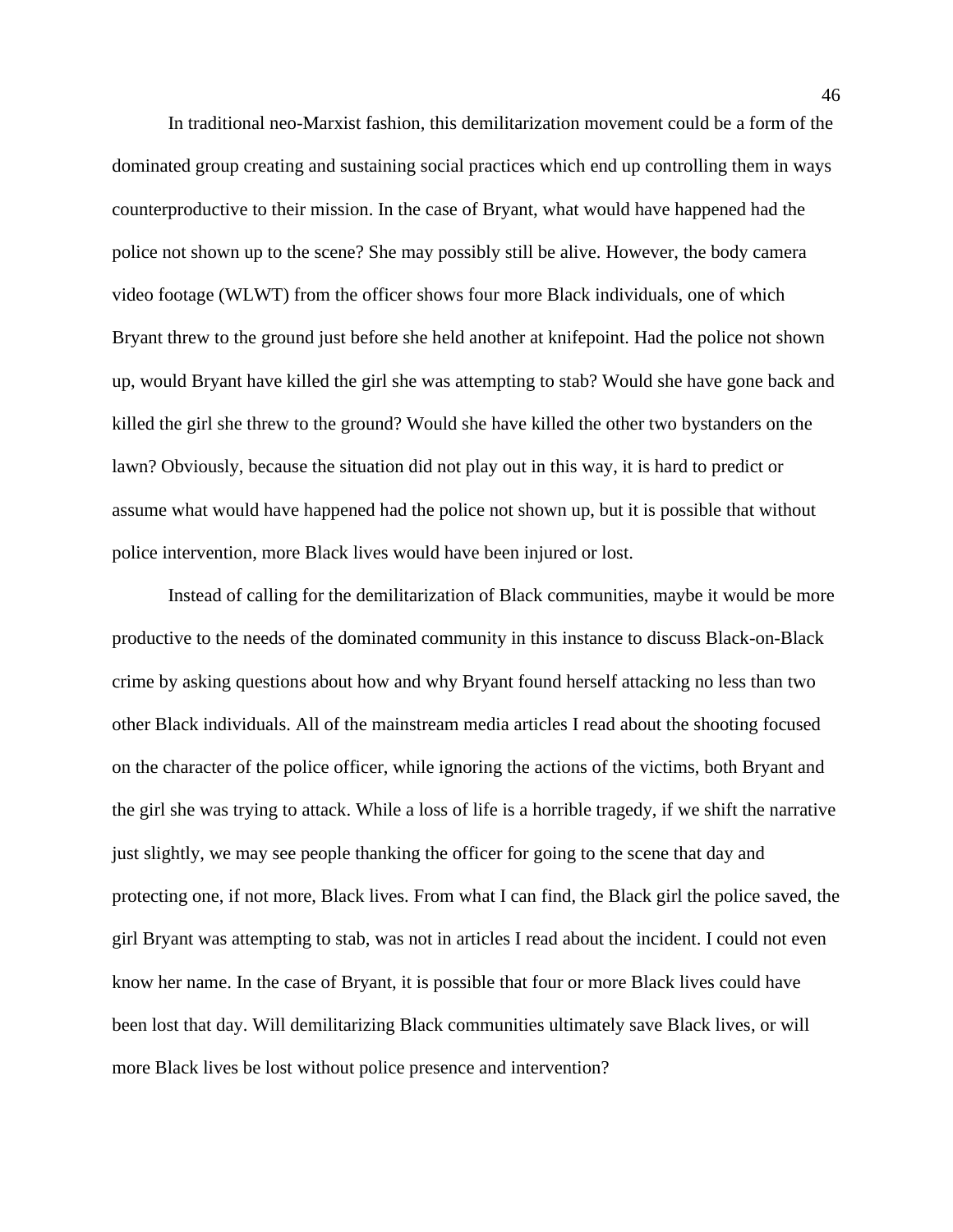The act of asking questions about the situation lifts up a struggle because the dominant discourse, as perpetuated by mainstream and social media, portrays police as bad characters needing to be brought to justice whenever their response to a violent situation causes the loss of a Black life, regardless of the context of the situation. This message is published repeatedly through mainstream and social media sources, a predominately white-powered industry. "One way empowered groups maintain their power is through the messages they repeatedly send in mediated popular culture texts" (Sellnow 117). This indicates that demilitarization is perpetuated by the dominant group of people: white people. Black Americans are still thought of as a minority when considering both race and socio-economic status, therefore, we can assume the message against police is perpetuated by groups of people who are not Black and who have a higher socio-economic status, especially the white owned and controlled platforms through which this message is disseminated. It seems as though Catherine Fox's reference to whiteliness might shed light on these calls for demilitarization. Through the lens of a neo-Marxist perspective, we may question why the dominant group would want to control the narrative against police officers in relation to Black communities. Why would the dominant group want to demilitarize Black communities? What benefit does demilitarizing Black communities have for the dominant group of people?

We need to continue to ask questions such as these as we move toward finding solutions to the social injustices of our world. Questioning our world allows us to think about situations in a critical manner while evaluating our own assumptions and ideologies. These questions help move us away from our natural default setting where we are the center of the universe and help us gain perspectives that will allow us to work together to find solutions. Where cancel discourse silences important conversations, questioning opens them up.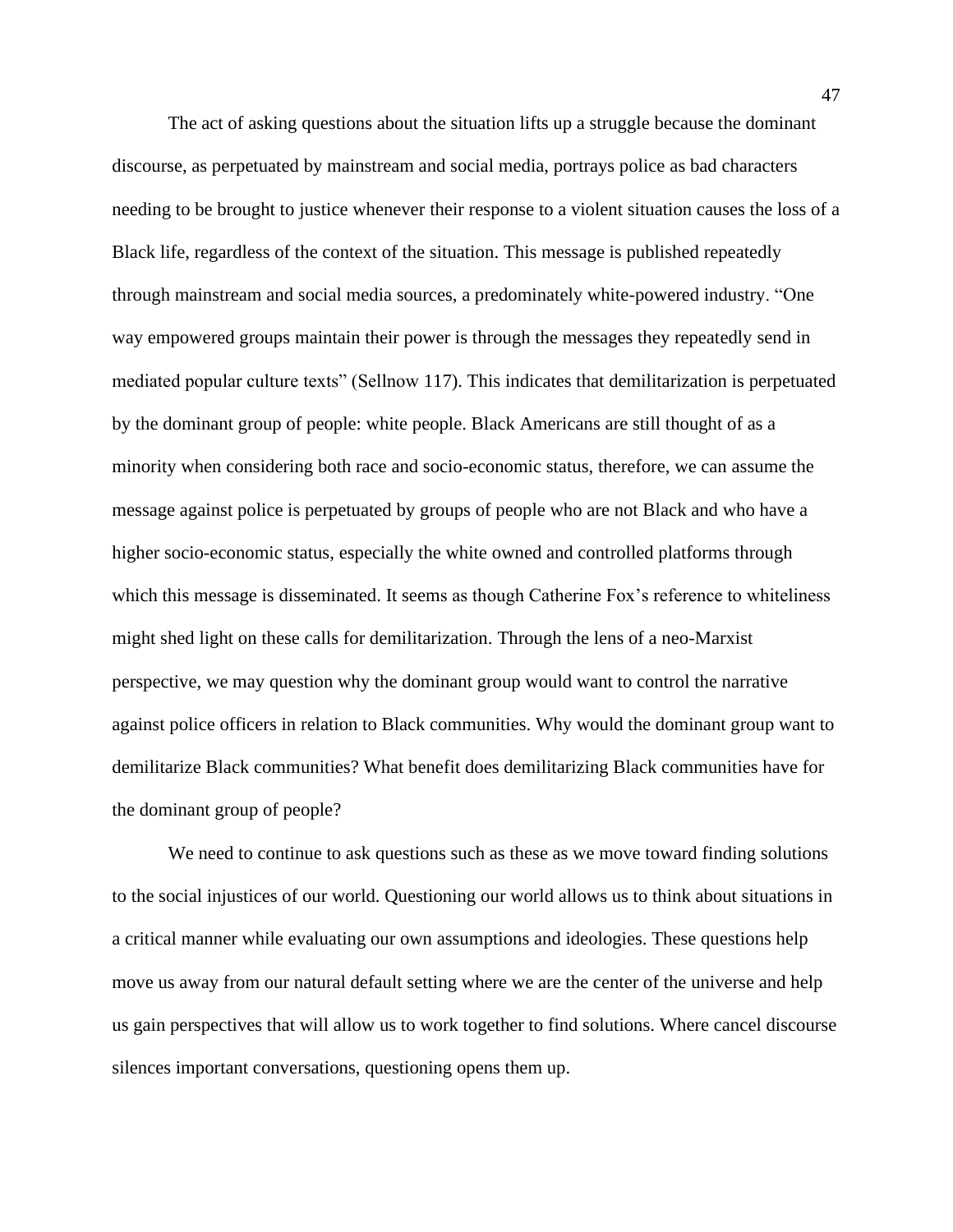A major goal of critical rhetoric is to "free othered people and groups from oppression by unpacking how the norms, practices, and values of the dominant group are oppressing them and then making space for multiple voices to be heard and valued" (Sellnow 117). A neo-Marxist perspective helps us better understand power, often reinforced through ideologies and hegemony, which "is the privileging of a dominant group's ideology over that of other groups" (Sellnow 117). Dating all the way back to slavery, militaristic methods and worse were used against Black individuals to oppress them. As I pen this section, scenes play through my head from the miniseries *Roots* and Frederick Douglass' autobiography *Narrative of the Life of Frederick Douglass: An American Slave*. These two texts portray slaves running away only to be brought back, tied to a pole, and brutally whipped. The policing strategies used against slaves were cruel and unusual – unusual for the white man; usual for the Black man – punishment. Slaves died at the hands of those employing the policing strategies. The concept of cruel and unusual punishment in part seems to underlie the call for demilitarization.

Traditionally, questions about demilitarizing Black communities could have been asked and discussed in an academic culture, but now, cancel discourse mostly blocks academics (professors and students alike) to the asking of questions such as:

- 1. How many lives are saved each year from police presence in Black communities?
- 2. If we keep pushing for this narrative that cops are bad, what happens to the safety of our Black community if the police force is depleted (by way of police resignation)?
- 3. What happens when police officers refuse to enter Black communities because they're afraid they will have to do something that will ultimately cause them to lose their career or worse?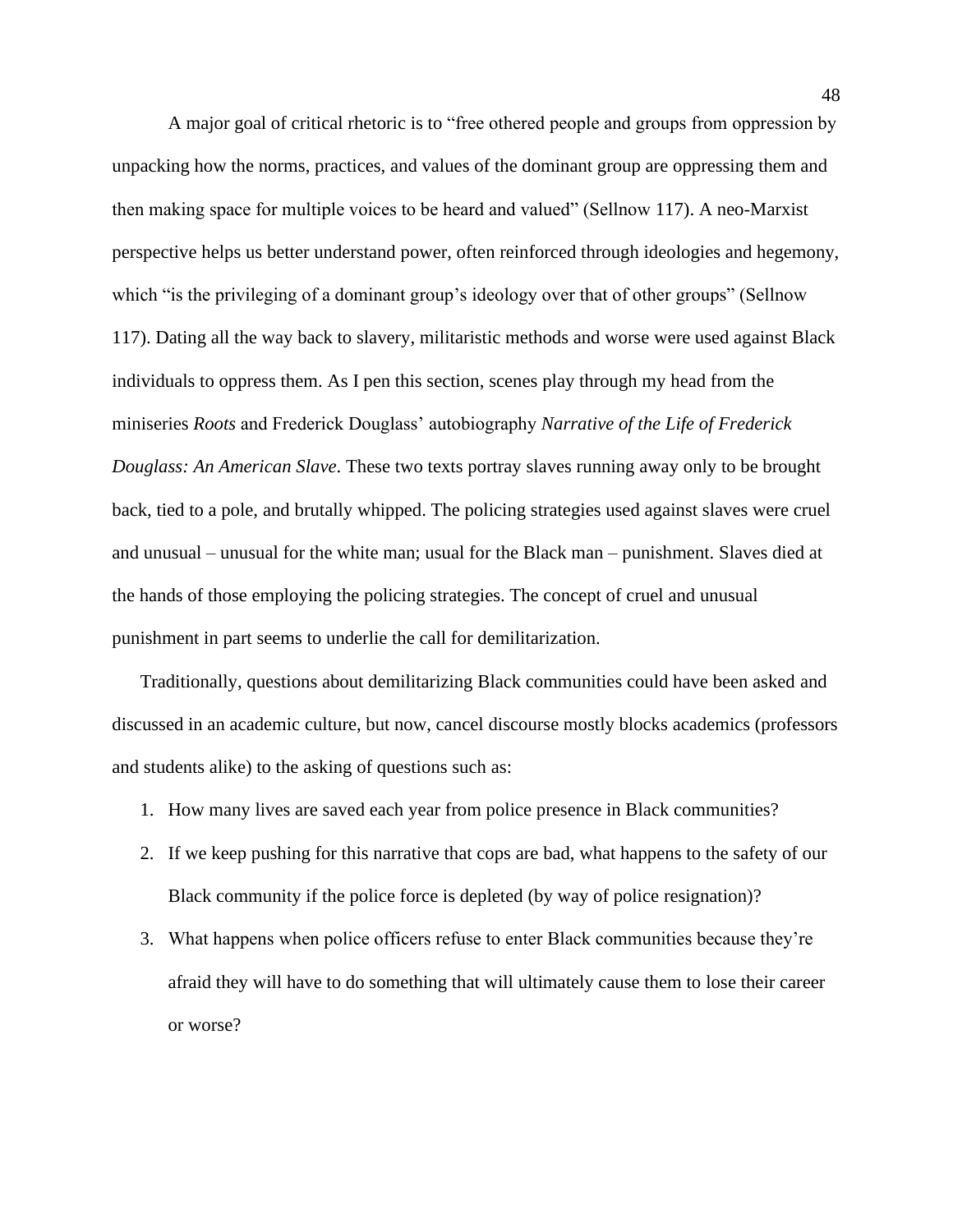- 4. What happens if we completely demilitarize Black communities, and no one will come to the aid of Black communities when those in need call 911?
- 5. With these questions in mind, isn't demilitarizing Black communities perpetuating the systemic racism we are fighting so hard against?

If a professor poses these same questions to their students, they may find themselves in a similar position as Adamo or Patton. By asking these questions, they may risk suspension or worse. Cancel discourse blocks conversations about important issues and contributes to the social practice of calling for people in power to lose power based on interpreting something they said, implied, or did as being transgressive toward historically marginalized communities. While cancel discourse is interpreted as helping dominated communities by silencing transgressive discourse, instead, it ends up keeping people in subjugated roles through the use of silencing techniques similar to those that have been used to keep historically marginalized communities in subjugation for centuries.

The silencing of these conversations in the academy shuts down opportunities to lift up these struggles so they can be examined by students who ultimately can begin to examine possible solutions to the problems. Simply put, the academy is traditionally thought to encourage students to have an open mind, to critically think. Popular culture ideology and hegemony have entered the academy creating a struggle for academics. Because of the way our education system has operated for generations, professors have traditionally held the majority of the power in their classes. Adamo understands his position of power when he says to his students in Escobar's Facebook live video, "I can't suddenly not be a white dude who's a full professor with tenure. That's who I am. And I don't want to exert that power in any sort of unreasonable way that threatens students, and I don't think I'm doing that." The most of Adamo's power in his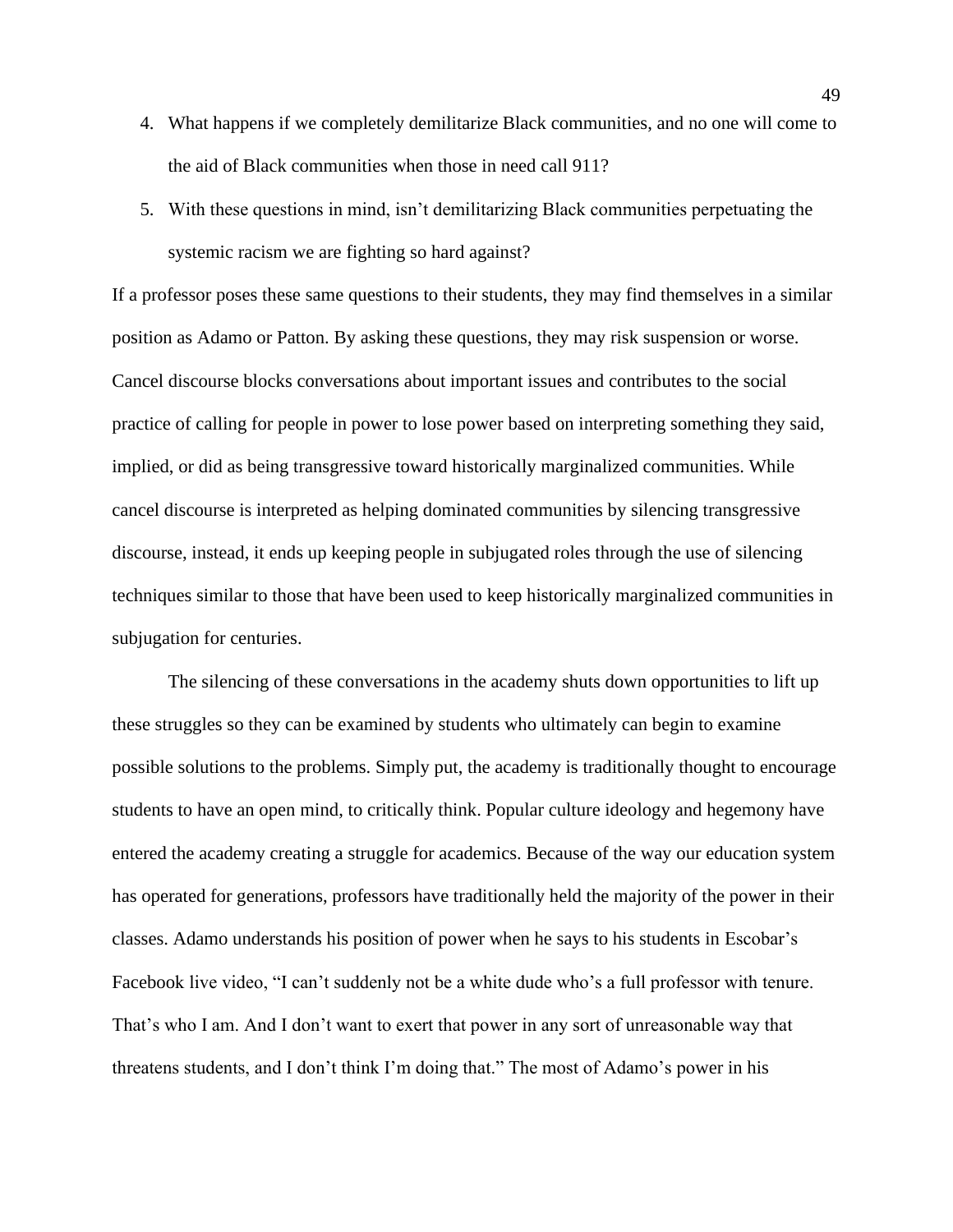classroom that day was his choice of teaching materials and methods and his choice to explore conversations he may have felt would provide opportunities for his students to think critically about and discuss a racially charged word.

While by tradition and nature, college courses carry a certain element of power, and as highlighted by Paulo Freire in *Pedagogy of the Oppressed*, the academy is designed, not necessarily to teach students how to think, as David Foster Wallace addressed in his Kenyon commencement speech, but to choose what to think about. Freire discusses the banking concept of education, which "maintains and even stimulates…practices, which mirror oppressive society as a whole" (Freire 73) when he lays out his list of oppressive teaching methods, such as viewing students as mere empty cups that need to be filled from the fountain of knowledge. Adamo's students were likely thinking about the "oppressive society as a whole" when they raised concern about his use of the N-word; what they did not realize is that by silencing their professor and the conversation, they were contributing to the very oppression they were likely trying to tear down. In this case, the students privileged the "dominant group's ideology over that of other groups" (Sellnow 117) because they privileged silence over conversation and debate. Essentially, they privileged a popular culture ideology, perpetuated by mass media, over the long-held ideals of the academy, and thereby created a power struggle.

Adamo's and Patton's stories are not unique. Students all throughout the academic world create a sort of hegemony by privileging popular culture ideologies over academic ideals. Likewise, administrations often do the same. In both Adamo's and Patton's cases, administrations chose to punish their professors based on pressure from the students, rather than standing by the academic ideals their institutions claimed to instill in students. While I was unable to interview these administrators, I suspect they caved to the students' demands in an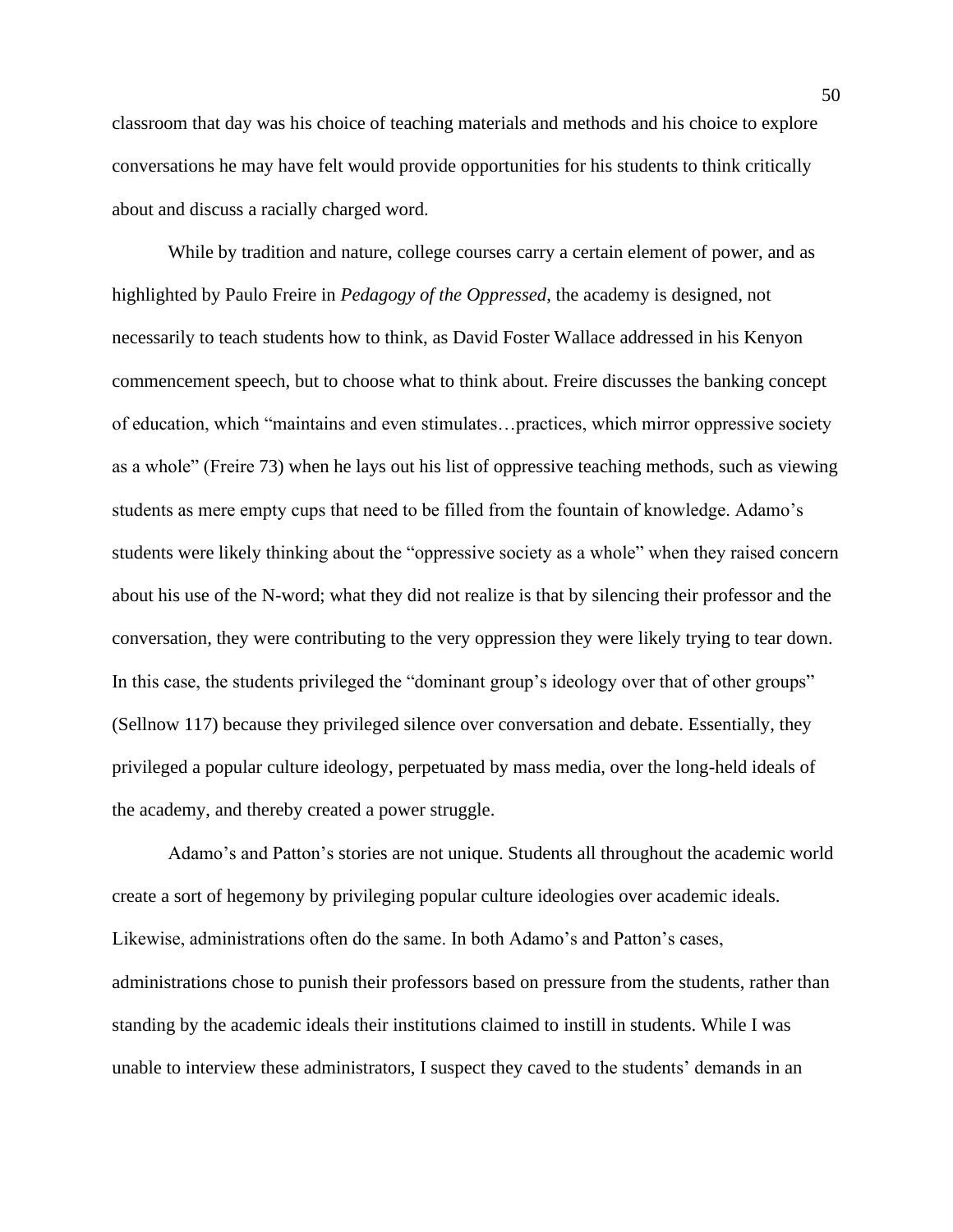attempt to protect the prestige of their universities and to maintain their status and reputation. By extension, it may be valid to claim the administrators are partly responsible for these popular culture ideals rampantly taking over long-held culturally agreed upon academic values.

One of the academic values of higher education is in breaking hegemonic relations between groups of people. Academic institutions provide students opportunities to evaluate their own assumptions about other groups of people which helps them realize where hegemony lives in our society. Having a conversation about a racially important word could be seen as a way to bring light to one example of hegemony present in American culture. Adamo's use of discourse and choice of subsequent readings were likely not intended to oppress his students, to participate in hegemonic practices, or to fall into the trap of the banking concept of education. Most likely, his intent was to open a dialogue about an emotionally, socially, and racially charged word, a word that carries a certain *pathos*, and a word that has been used for years to oppress a group of people. He was asking his honors students in his Scholar Citizen course to debate about a controversial word and its use in particular contexts. Beyond this, he asked his students to read two articles, both written by Black individuals, both offering differing views on the use of the Nword.

The first of these two articles, "Good teachers use the N-word" by Andre Perry  $-$  a Black man who has a long history of working in education, including both academic and administrative capacities, and receiving his Ph.D. in education policy and leadership – states:

To be clear, educators hear and use the N-word everyday [sic]. They say it as a slur, or a term of endearment, or they teach it within the text of assigned readings. Students spew it in the hallways, on the way to and from school, on buses and in sports practice. It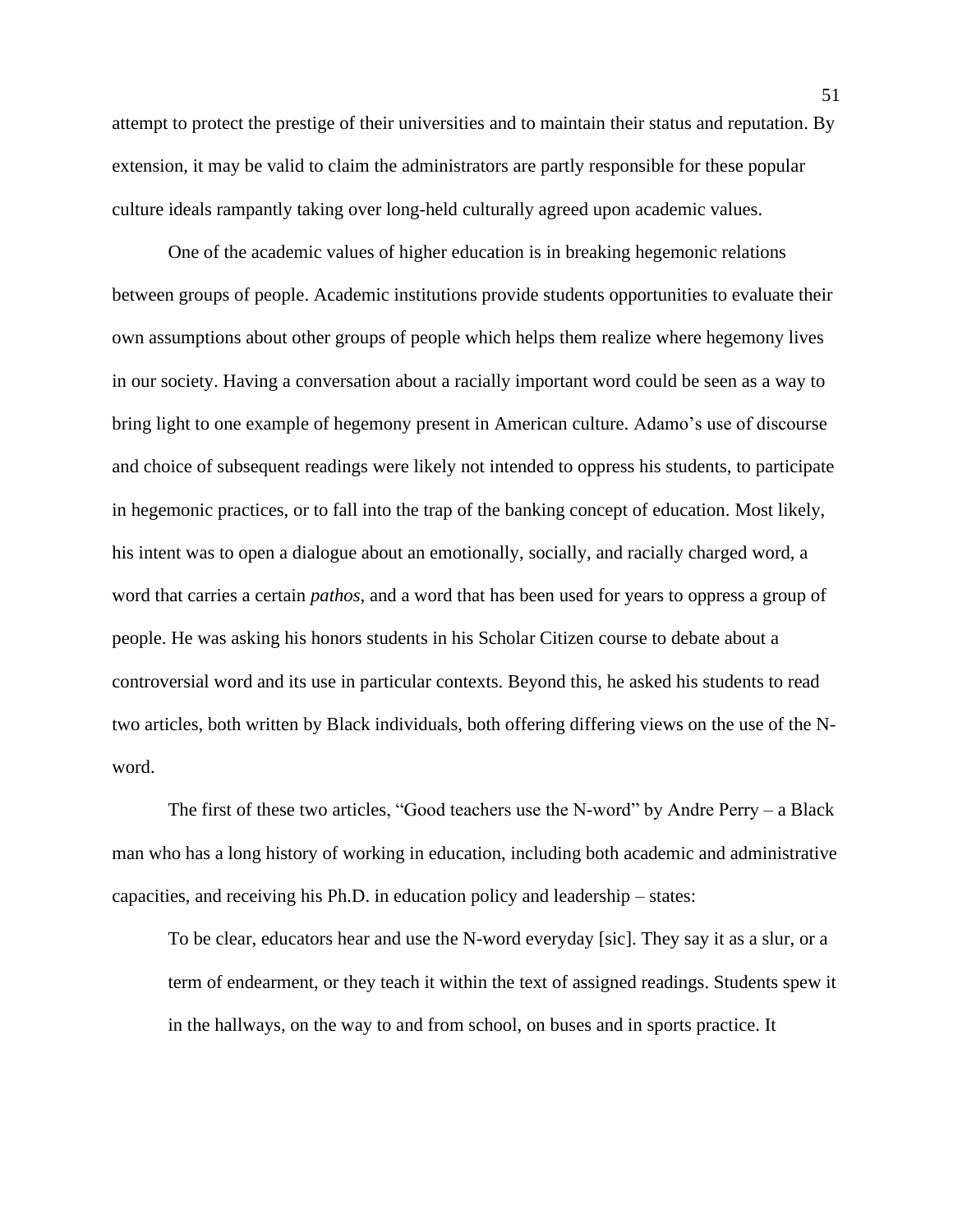proliferates in pop culture: in music, in movies and in slang. It's so ubiquitous that teachers have no choice but to teach its etymology and proper context of usage. (Perry) According to Perry's analysis of the word, Adamo was wise to bring the N-word into his classroom.

Adamo's story likely strikes home for many educators who have been in a situation where teaching the N-word was not an option, but a necessity. During the 2019-2020 school year, I was teaching a seventh grade Language Arts course. We were about to start reading *To Kill a Mockingbird*, a classic written in the 1960s by Harper Lee, which discusses race relations in the 1930s. Lee used the N-word (not the euphemism) multiple times in her novel to demonstrate the oppression felt by the Black community during the Great Depression years. The character of Atticus Finch highlighted this oppression for his daughter, Scout, when he said, "Don't say nigger [sic], Scout. That's common" (Lee 85), implying that Scout needed to uphold the strong moral values Atticus was instilling in his children so she wouldn't be seen as "common" folk. During that time in American culture, Black people were often spoken at, not spoken to, especially by the common folk of which Atticus is referring. When Harper Lee wasn't highlighting Black oppression, she used the word Negro: "Mrs. Dubose lived alone except for a Negro girl in constant attendance" (Lee 110). If this novel were written today, it is probable the word "Black" would be used instead of "Negro."

Before beginning the novel, I taught my seventh graders the N-word, "in the context of the history of white supremacy, lynching, economic suppression as well as segregation and discrimination" (Perry). *To Kill a Mockingbird* was the catalyst for me to properly teach this word to my students. I opened the conversation with my twenty-three white seventh graders very similarly to how Adamo opened the conversation with his honors students; however, because of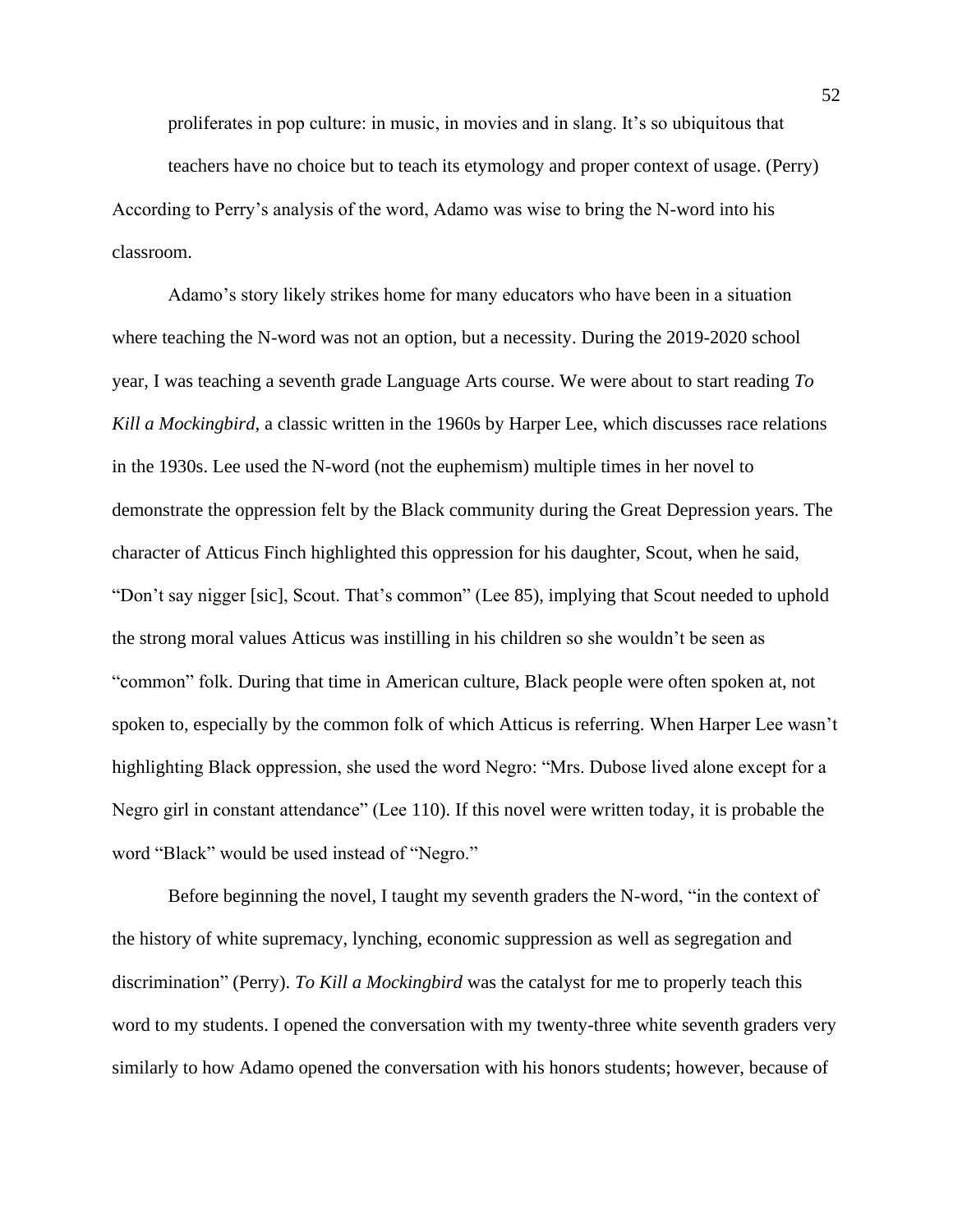the age of my students, we only used the euphemism when discussing the word, never speaking the word itself. The questions I asked my students were similar to Adamo's questions.

We discussed where they had heard the word, in what context, and what they thought of the word. Students brought up listening to rap songs by Black artists, hearing their dad use it at the supper table, and witnessing their friend – a Black Saint Lucian eighth grader – joke about the word. We talked about reclamation, how even though their parents may use it flippantly, they shouldn't, and that the word shouldn't be a joke. We talked about lynchings and the very sad history of Blacks being treated poorly by whites. We talked about what it means to be oppressed. We talked about white supremacy. We talked about why Scout and Jem were treated poorly, simply because their dad, a white lawyer, was defending a Black man.

By the end of the novel unit, my seventh graders fully understood the context of when the N-word is used, why some people use it regularly, and why it should never be used flippantly or by white people who do not fully understand the historical transgressions of the word. They criticized Scout's cousin, Francis Hancock, when he referred to her dad as a "nigger [sic] lover" (Lee 95) and when Cecil Jacobs, her classmate, made fun of her for having a dad that "defend[s] niggers [sic]" (Lee 87). They were angered by young, white Mayella Ewell's untruthful testimony against the Black man, Tom Robinson. They cried when Tom unfairly died trying to escape his prison sentence. They praised Atticus for fighting for Tom and maintaining the ethical belief that all men deserved a good lawyer, regardless of his skin color. We decided as a class that we all need to be a little bit more like Atticus Finch.

My seventh graders never attempted to shut down discourse about the N-word or race relations, nor did their parents, nor did my administration.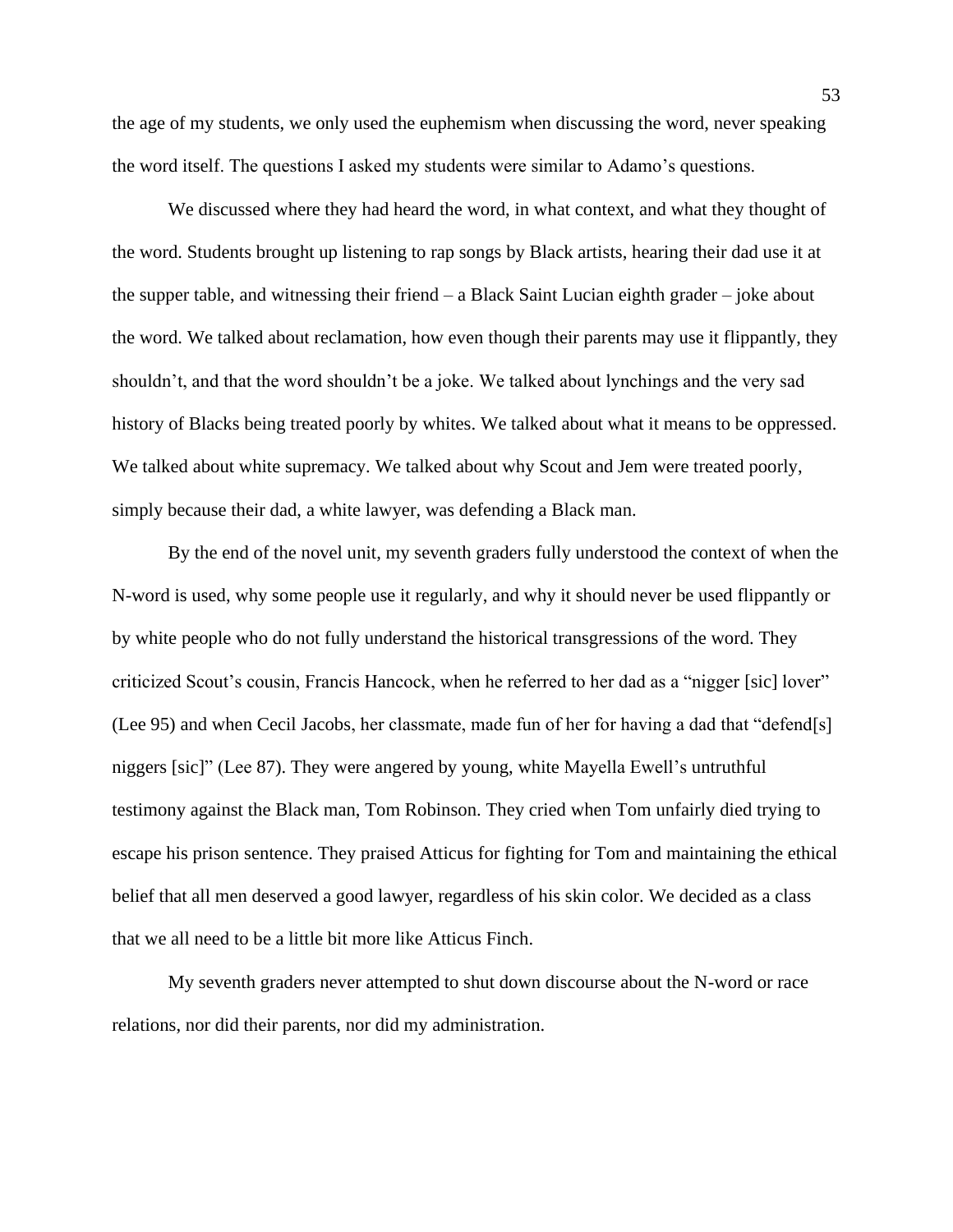The Honors college students at Augsburg *did* shut down this conversation. How is it that twenty-three, white, thirteen-year-old students were more able and willing to have this difficult conversation than a group of Honors college students? Lukianoff and Haidt might argue that my seventh graders were better equipped to have this conversation because they had yet to be exposed to the coddling of the students' minds which seems to have taken over college campuses. The current movement toward restricted speech "is largely about emotional wellbeing" (Lukianoff and Haidt). It is likely my seventh graders responded differently than Adamo's college students because they still maintained aspects of childhood innocence, where their minds had not yet been tarnished by life's hardships, and therefore, had not developed a sensitive emotional perspective. It is also possible that my students were so far removed from the N-word as they likely had never witnessed or experienced any sort of transgressions created by the word. They definitely had never experienced someone using the word to insult their skin color. Some of Adamo's students likely have had experiences such as these and which therefore may have caused a stronger emotional reaction to the use of the N-word.

College campuses have become permeated with emotion. Many times, students' *pathos* drive their interactions in their courses, which cause them to react in ways demonstrated through Adamo's and Patton's cases. Calling for silencing of professors, and ultimately the administration's response to these calls, is anti-intellectual and reinforces the sensitivity of college students' psyche which limits students' ability to open their minds to new ideas, situations, perspectives, and people. Lukianoff and Haidt claim that:

a shared vocabulary about reasoning, common distortions, and the appropriate use of evidence to draw conclusions would facilitate critical thinking and real debate. It would also tone down the perpetual state of outrage that seems to engulf some colleges these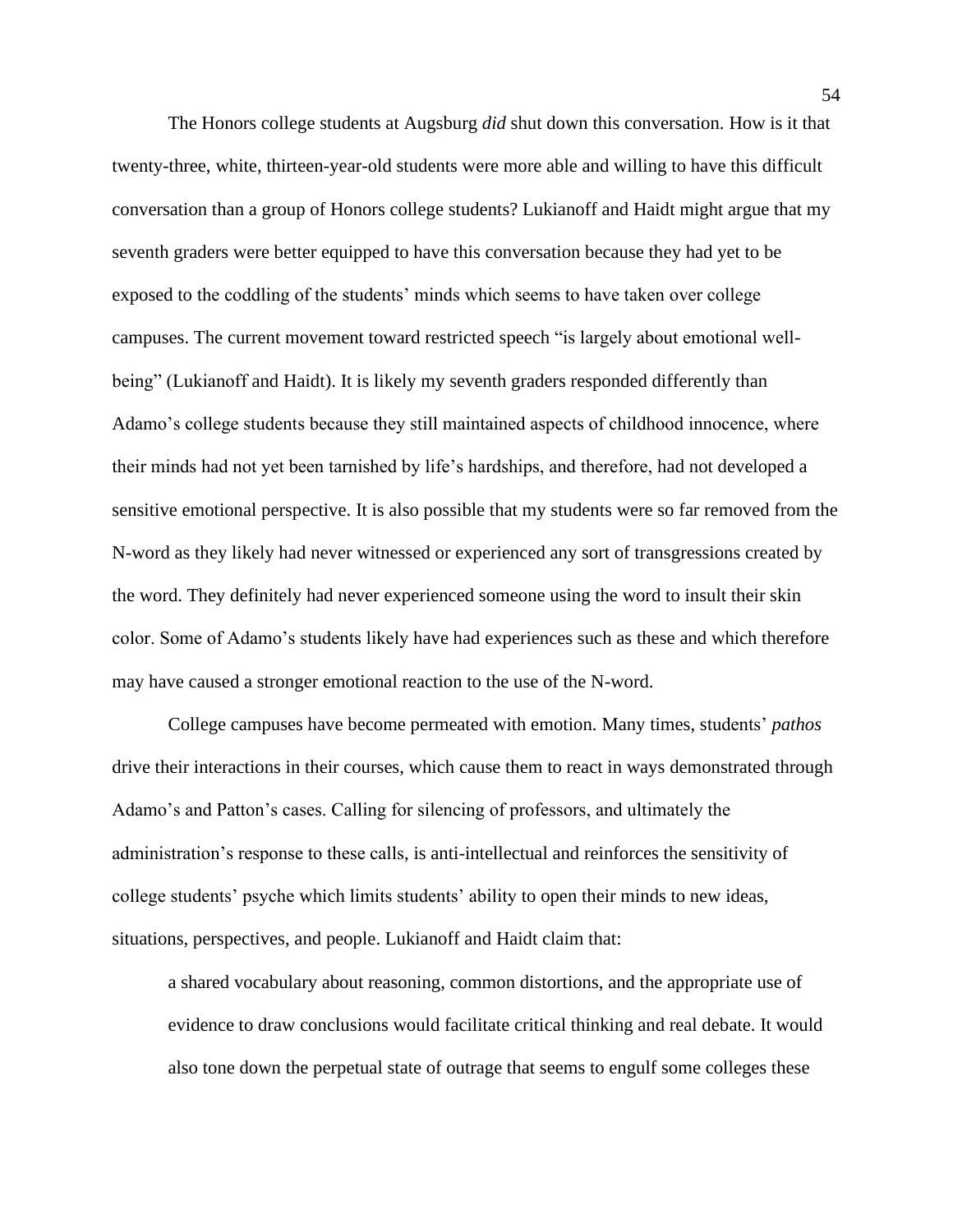days, allowing students' minds to open more widely to new ideas and new people. A greater commitment to formal, public debate on campus…would further serve that goal. (Lukianoff and Haidt)

The writers (a group of 153 academics, researchers, authors, and public figures) of the Harper's open letter, "A Letter on Justice and Open Debate" (Ackerman et al.) recognize the cancel discourse concern infiltrating college campuses by highlighting the following:

This stifling atmosphere will ultimately harm the most vital causes of our time. The restriction of debate…invariably hurts those who lack power and makes everyone less capable of democratic participation. The way to defeat bad ideas is by exposure, argument, and persuasion, not by trying to silence or wish them away. (Ackerman et al.)

The claims made in "The Coddling of the American Mind" (Lukianoff and Haidt) and "A Letter on Justice and Open Debate" (Ackerman et al.), help us understand how cancel discourse functions. It aims to tear down systems of power in an attempt to fight against the oppression felt by historically marginalized communities, but in the end, it often hurts the same communities it claims to fight for because ultimately, it silences voices that need to be heard and conversations that need to be had.

Ultimately, stifling conversation about sensitive topics, such as the N-word, creates an illiberal and anti-democratic society and promotes binaries and a dyadic way of thinking. Through the attack on open debate, we have become "distracted from our mission, which should be to confront the problem of multiple illiteracies, first of all by supporting our colleagues in the schools as they begin to institute ethnographic approaches to reading and writing, learning with them what it means to begin with meaning" (Berthoff 281). The meaning-making process should invite dialogue between multiple parties, teachers and students alike.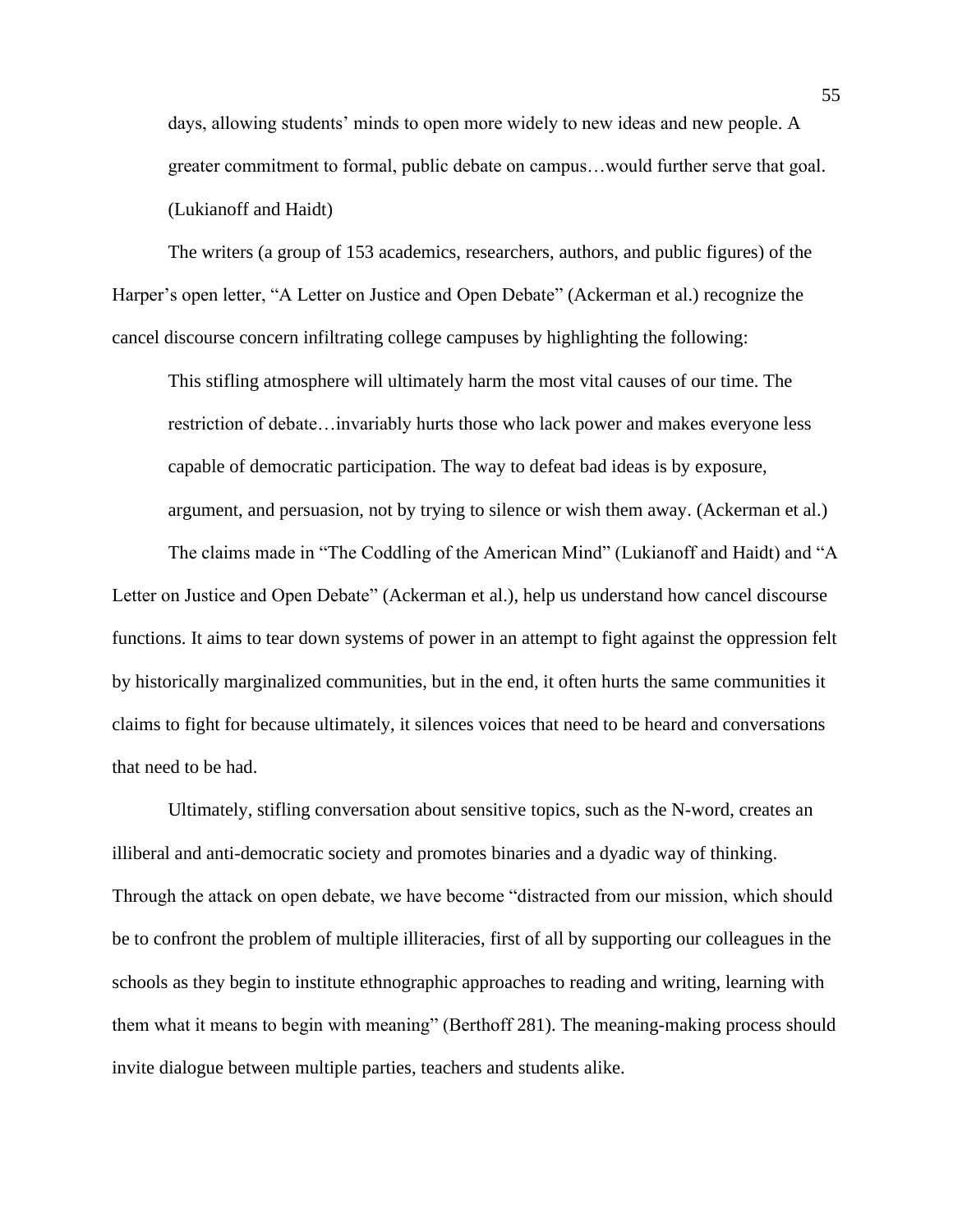A dyadic way of understanding words removes all interpretation and context because dyadic semiotics – "the relationship between a sign, which represents an object (*referent*), and meaning (*interpretation*)" (Sellnow 205) – "cannot represent the making of meaning because it doesn't concern meaning at all" (Berthoff 284). A dyadic understanding of language forces binary oppositions. Dyadic relationships understand the signifier as meaning the signified. A dyadic interpretation of language closes the door for multiple interpretations.

Ann Berthoff offers a counter argument for dyadic interpretations by claiming that understanding rhetoric as hermeneutic can help us to interpret language in a triadic way. Triadicity is best illustrated as a triangle (Figure 1) in Ogden and Richard's *The Meaning of Meaning*. (Sometimes, this triangle is portrayed with a dotted line between "symbol" and "referent.") At the top of the triangle, "thought or reference" represents the "mediating idea held by an interpreter, the meaning by means of which we apprehend meaning" (Berthoff 281). This triangle, and by extension, a triadic interpretation of language, helps us understand that all knowledge is mediated, therefore "we will be in a position to understand, further, what it means to say that all knowledge is interpretation and thus to find a central place for interpretation in teaching, as we recognize its centrality in learning" (Berthoff 281-82).



Figure 1. from *The Meaning of Meaning* by Ogden and Richards, p. 11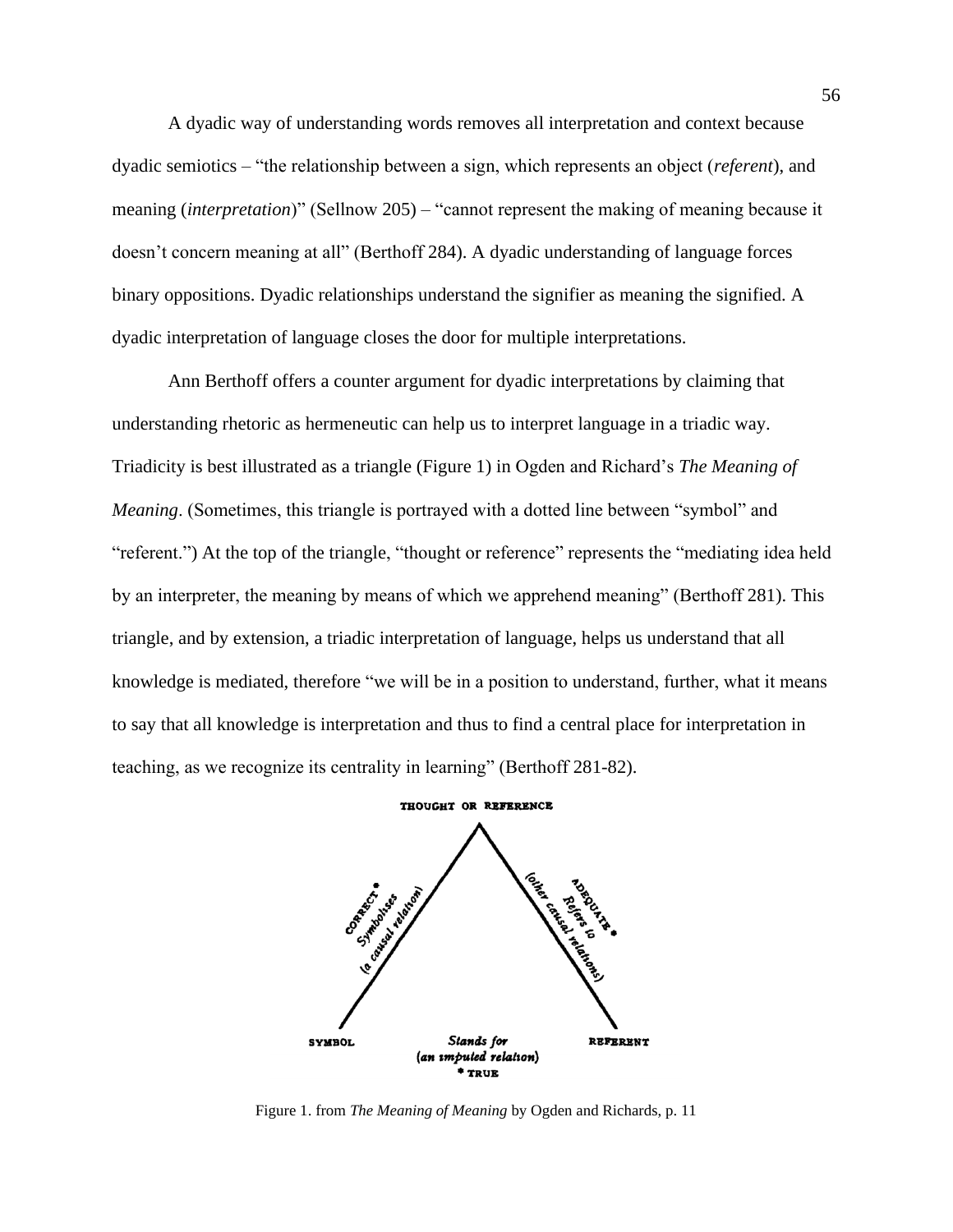In the case of Adamo, the signifier/symbol was his use of the N-word; the

signified/referent then, was the students interpreting his actions as racist because in popular culture, normally, when a white man uses the word, it carries a certain racist understanding, as highlighted earlier. In this case, sign/symbol (N-word) = signified/referent (racist). This dyadic interpretation is missing the rest of the triangle, where thinking about terms rhetorically occurs.

Patton's case is similar to Adamo's in that his students also interpreted a term used in the lecture as racist, and by extension, it is likely they assumed Patton was a racist. The difference is that Patton never uttered a racist term; he never spoke the N-word. The result of the incident was the same as the result in Adamo's case; both professors were suspended based on the premise of standing up for social justice. Both Adamo's and Patton's cases highlight the dangers of the over-emotional state of mind many college students bring to campus. Students' claims in these two cases – which are not the only two instances of professors being suspended or silenced as a result of similar perceived transgressions – work against the intellectual and open-minded ideals traditionally promoted by an academic environment.

Dyadic interpretations can often lead to misunderstanding, partially because the dyad doesn't take into account the rhetorical context of a situation. Adamo's students took a dyadic understanding of the N-word in popular culture and tried to apply that understanding to a different culture (academic culture) and a completely different context (the college classroom). To do this successfully, and without harm to both their own emotions and Adamo's career, the students would have had to apply a triadic interpretation of the word rather than a dyadic interpretation. Based on the context of the course and the subsequent assignment, it seems this may have been what Adamo was attempting to teach his students. Instead, the students misread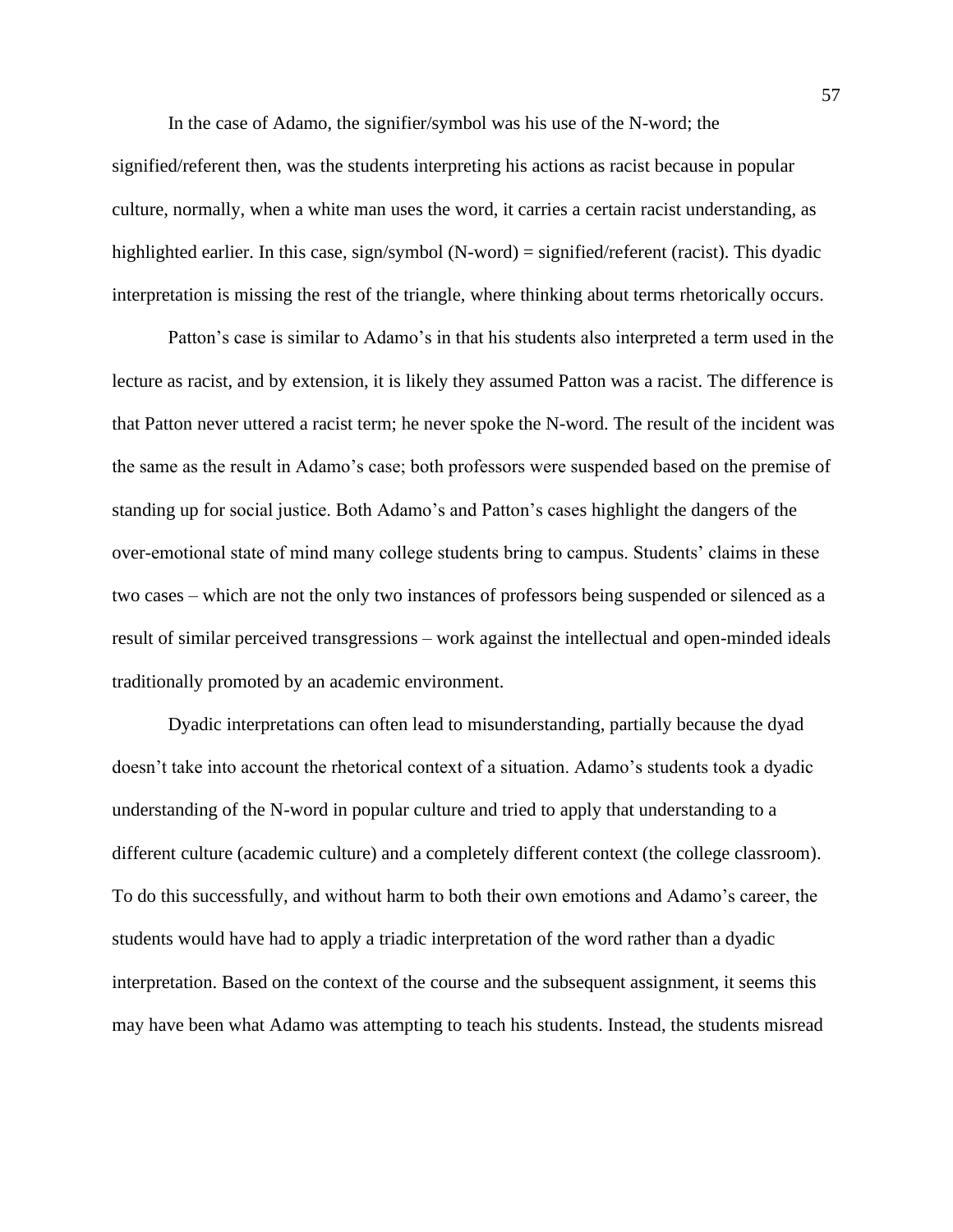and misunderstood the context of Adamo's use of the word. Their popular culture understanding clashed with the academic culture of the university they had just recently entered.

The current movement we see against professors like Adamo and Patton – especially the actions taken by administration after student complaints – is less about political correctness, which aimed to restrict speech, but more about protecting the "fragility of the collegiate psyche" (Lukianoff and Haidt). This current movement also aims to punish anyone who fails to protect and shield students from words and ideas that may make some uncomfortable. Professors are essentially shamed into thinking twice before they speak, and in many cases, avoiding difficult topics altogether. Being a current instructor of a college class, I sympathize with professors who find themselves in these situations.

I teach an entry-level composition course at St. Cloud State University, a predominately white, middle-class institution. I recently assigned Greg Lukianoff and Jonathan Haidt's article, "The Coddling of the American Mind" (2015), to my English 191: Introduction to Rhetorical and Analytical Writing students. The class is made up of a few upper classmen but mostly first-year college students, so my curriculum is geared toward first-year students. My intent in assigning this piece was to bring light to the very situation I'm highlighting through this thesis; I want my students to be ready for difficult topics and to understand that they are entering into a different culture, a new culture, the academic culture, which isn't intended to protect their potentially fragile psyche.

My students read the article, answered the questions the authors posed, and discussed the article in small groups. When they finished discussing, I asked them to share their small-group takeaways with the large group. Most shared that they are going to try to keep an open mind as they go through college, or that they never viewed college in the way presented in the article.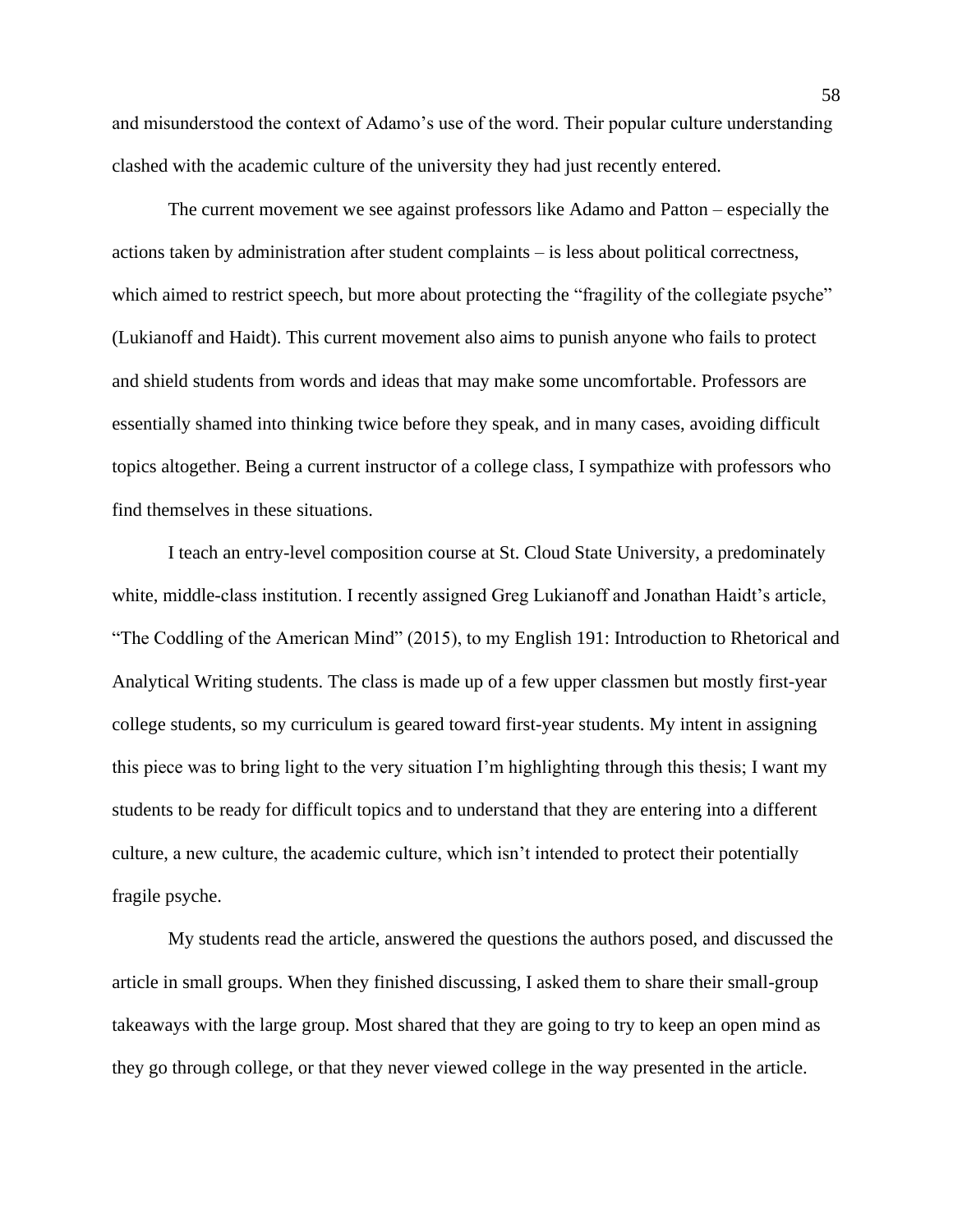The comment that hit home came from one of my two seniors. She is in her last semester and will be graduating this May. She does not have the opportunity to take any more college classes, therefore, her takeaway looked different than the rest of the students in my class. She raised concern that she had missed out on valuable learning over the last four years because she couldn't remember many professors bringing sensitive topics into the classroom. She was disappointed that her professors possibly simply avoided these topics. She said, after reading the article, she felt like the education she anticipated was not the education she received. She expressed frustration that her education may have suffered. This conversation, stemming from one of the only minority students in the class (she is Black), made me take a step back and reflect on the disservice professors may be doing to students by coddling their minds, by avoiding to teach difficult and sensitive topics, by providing too many trigger warnings.

The conversation continued with other students offering their own experiences. Some talked about how they personally witnessed professors challenged or shamed because of something they said. Others made comments about their concerns that college will not prepare them for life after college. The class consensus was clear: the current cancel culture mentality poses a real threat to academic culture and long-held ideals of academic freedom. Cancel culture, and by extension cancel discourse, harms nearly everyone. It harms professors because their academic freedom is challenged; they risk their careers if they teach sensitive topics. It harms students because they are not receiving educations that provide opportunities to discuss difficult topics and to gain new understandings and perspectives that will help them become engaged members of society. It harms the historically marginalized communities because the silencing of these topics limits everyone's ability to participate in the democratic processes that lead to a liberal society. The writers of the Harper's "Open Debate" article said it well: "The way to defeat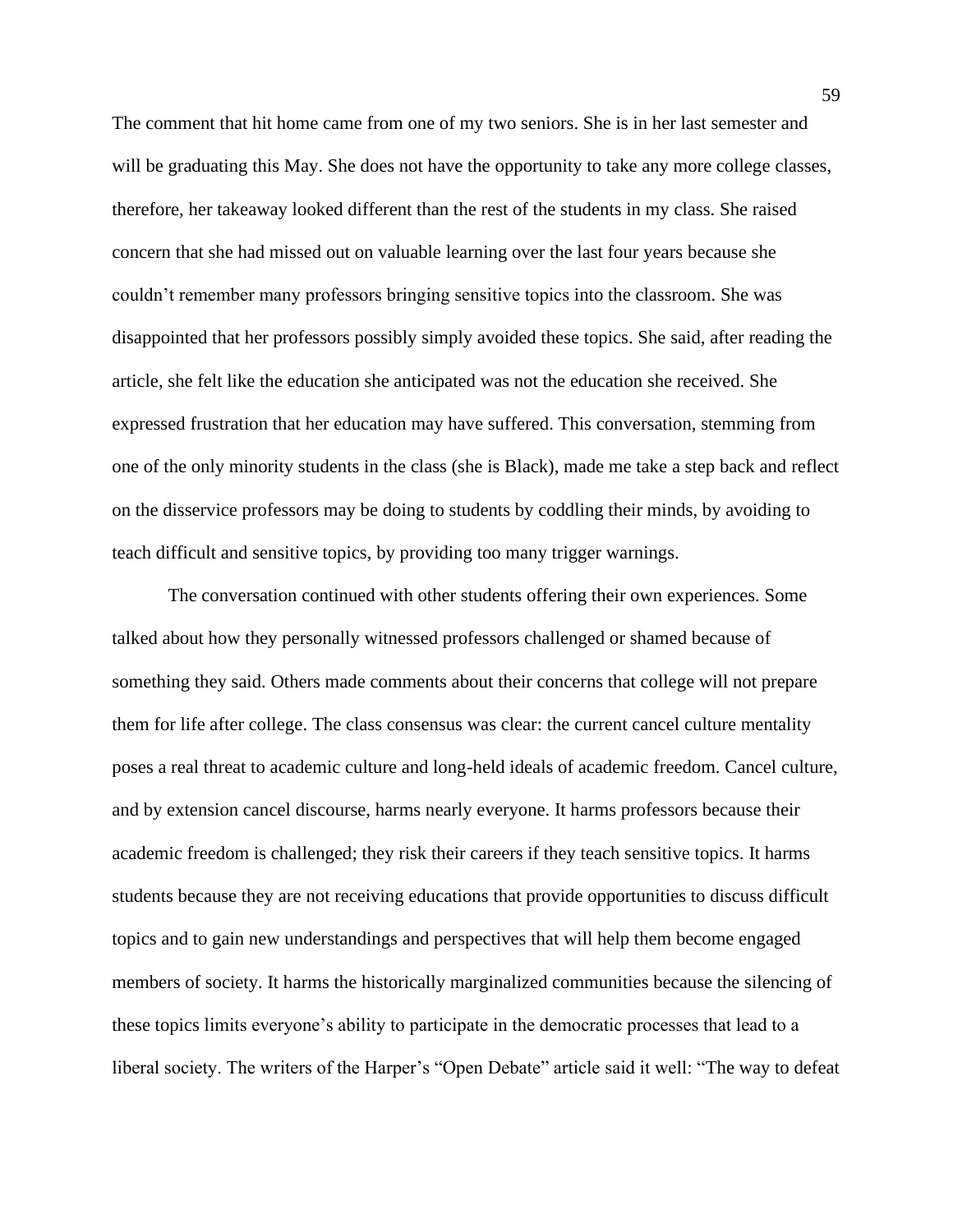bad ideas is by exposure, argument, and persuasion, not by trying to silence or wish them away" (Ackerman et al.). If we cannot discuss difficult topics about the real to imagine a world that could be (Sheard 770), change is likely to never occur, and therefore, we will continue to reinforce the exact ideals cancel discourse attempts to stand for. Nothing will ever get better for these historically marginalized communities. We will forever participate in the attitude that Pratt and Frye refer to as whiteliness (Fox).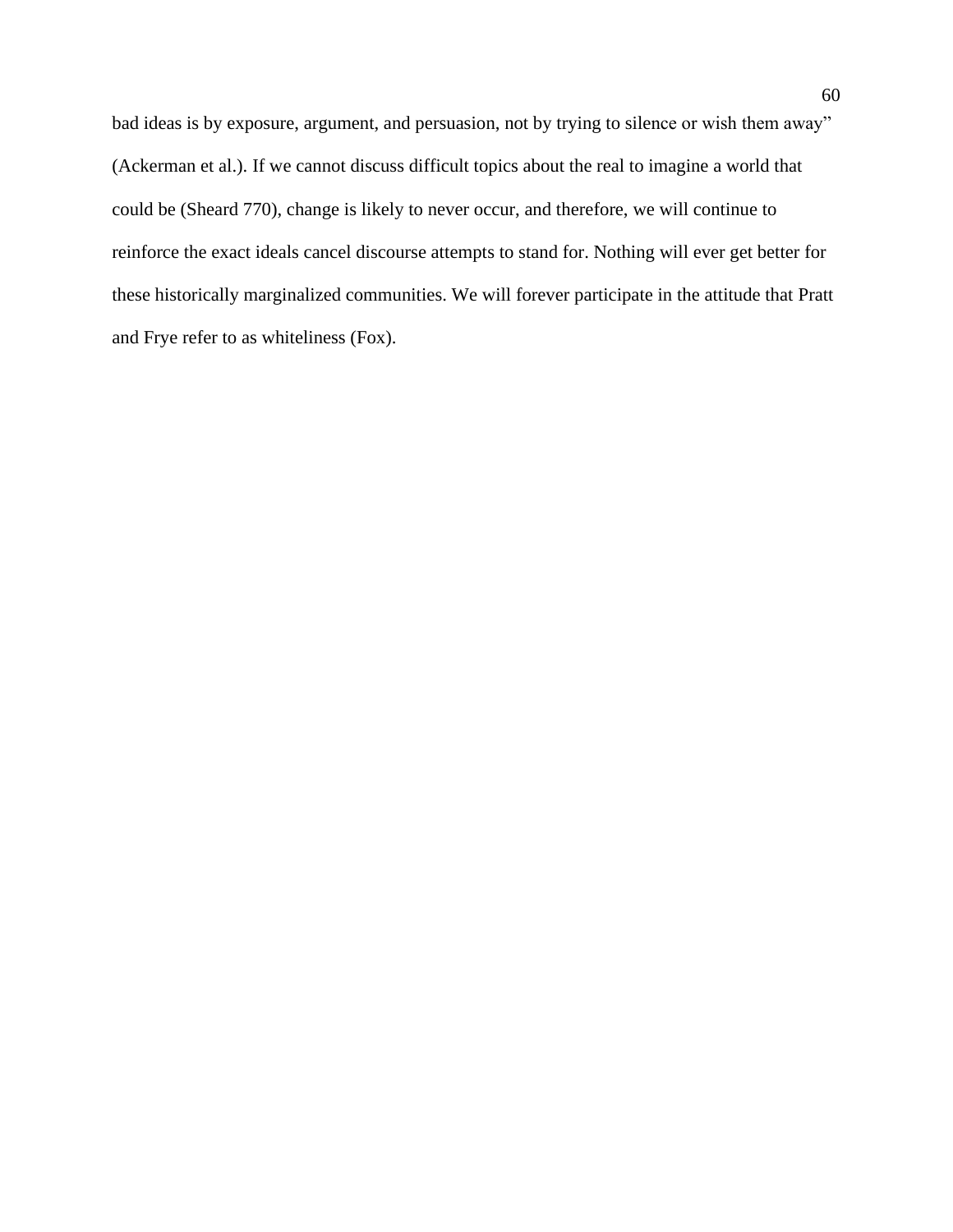#### **Chapter 6**

# **Laying Blame on Only Students and Administrations is Irresponsible**

Academic institutions across America are in a particularly unique situation right now. Professors and administrations are trying to balance their students' belief that they "have a right to not be offended" (Lukianoff and Haidt) with punishing offenses "in a spirit of panicked damage control" (Ackerman et al.). Since the time of political correctness, our definitions of what constitutes hate speech has become looser and looser, to the point where in 2013, the Departments of Justice and Education expanded their definition of sexual harassment to include speech that was deemed unwelcome (Lukianoff and Haidt). Academic institutions now employ that understanding of hate speech, and students are left to use their own subjective opinion to determine what speech is unwelcome "and therefore, grounds for a harassment claim. Emotional reasoning is now accepted as evidence" (Lukianoff and Haidt). Emotional reasoning seems to be the driving force behind cancel discourse, especially as it is used in the academy.

It is important to note that cancel discourse does not always originate with the students or administrations. Sometimes, it comes from the professors.

Up until this point, this thesis has been from a scholar's standpoint, from someone who has spent the last two and a half years studying rhetoric and its impact on language. Now, I would like to shift into student-mode and share a personal cancellation experience which took place in one of my rhetoric classes. Students are not the only group of people who use cancel discourse in academia; some professors also use cancel discourse, possibly as a means to control the narrative of their course. By engaging in cancel discourse, professors are reinforcing Freire's banking concept of education where the teacher holds all the power.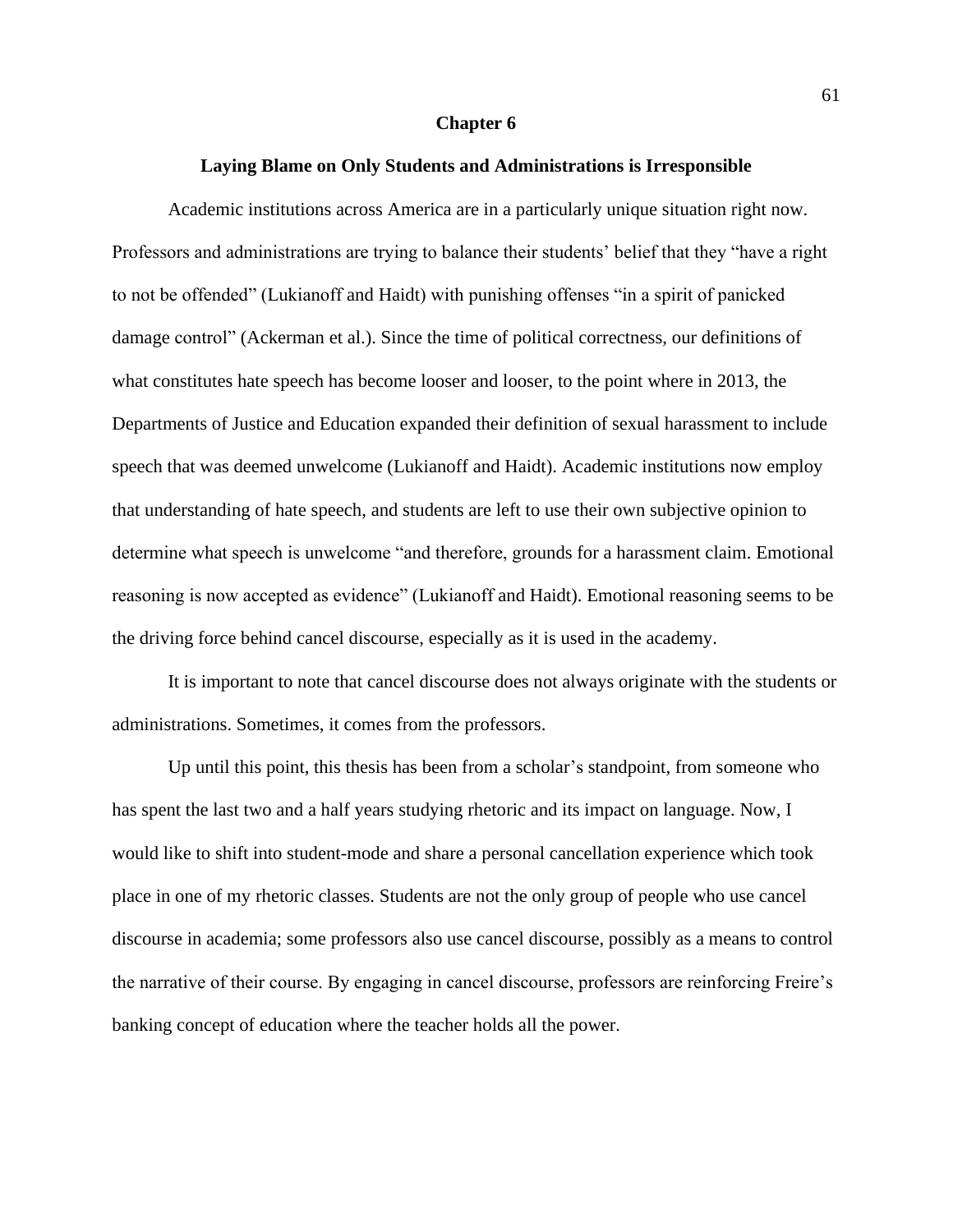I was taking a course intended to encourage students to look at cultural situations and respond to them rhetorically. It was an asynchronous online course with six graduate students and about twelve undergraduate students. The majority of the course consisted of reading material relevant to our current culture, posting discussion posts, and responding to other students' discussion threads. The professor stated multiple times that her goal was to remain on the outside of the discussion and let the students discuss amongst themselves. As someone who has studied Freire's banking concept of education, I appreciated the effort by this professor in working to remove the traditional authority that a professor inherently carries.

During the week of October 19, 2020, the professor asked the students to respond to a collection of articles about a local restaurant, Rollie's Rednecks and Longnecks (Rollie's) and the recent cancellation attempt against them. UniteCloud, a local social justice organization whose goal is to "resolve tension and restore dignity to all people in Central MN" (Ringsmuth), spearheaded a campaign against Rollie's largely stemmed from the memorabilia displayed in the restaurant as decorations. Beyond criticizing the memorabilia, UniteCloud used "its social media accounts to spread stories about purportedly racist and bigoted experiences at Rollie's" (Reinan), a claim Roland Hogrefe, owner of Rollie's, denies. Shortly after UniteCloud's social media campaign, Explore Minnesota, a Minnesota tourism website featuring Minnesota attractions, removed Rollie's from their website. This was another form of cancellation against Rollie's. Ultimately, Rollie's ended up suing UniteCloud for defamation for character. According to Jeffrey O'Brien, an attorney for Rollies, "the matter was resolved but settlements are confidential" (Baker). Rollie's is still open for business today. As students, we were asked to respond to the Rollie's situation as it stood before the settlement, which occurred only recently, after the course had concluded.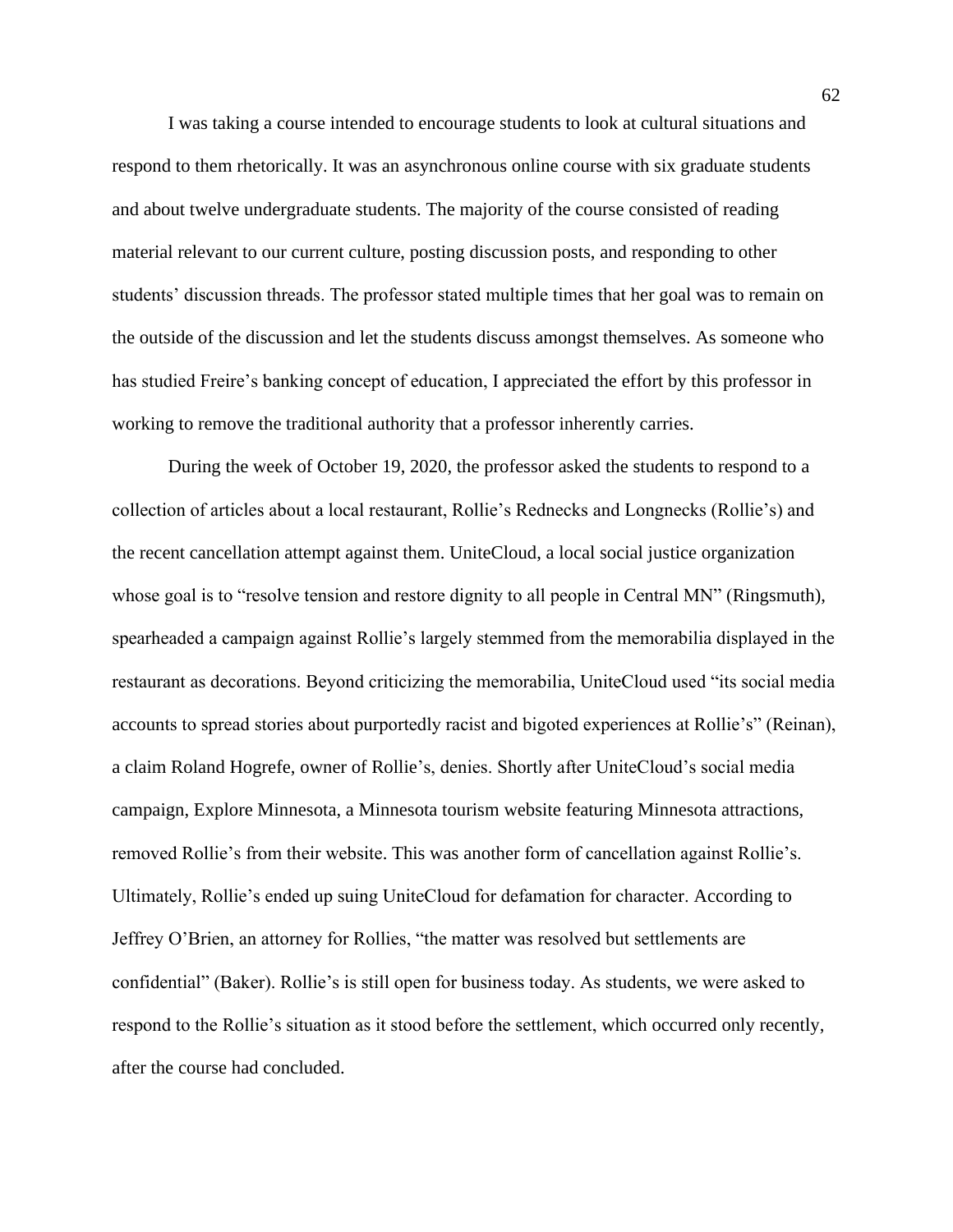I responded to the Rollie's situation by presenting an argument intended to spark a debate. I started my argument by discussing our First Amendment rights. Then, I moved into stories about how I had eaten there in the past but refrain from frequenting the restaurant now, connected my current post to a previous one where I talked about my refusal to patronize another local restaurant chain for social justice reasons, and rounded out my post with my main argument; I claimed that business owners have a right to decorate their business how they please and if people are uncomfortable, they need not patronize that particular business. Because I was in the middle of researching cancel culture for this thesis, I recognized the situation against Rollie's as cancel culture and I expressed that I did not believe a business should be cancelled in the form of being removed from tourism websites (Reinan) and talked about in false and misleading ways (Reinan; Baker), both actions of which led to monetary damages in excess of \$50,000 (Baker). Beyond this, according to Hogrefe, UniteCloud had "the specific goal of harming Rollie's ability to do business and continue to attract the amazing local and national music acts that have made them famous" (Reinan). Rollie's attempted cancellation came based largely on the decorations they chose to display, much of which is memorabilia from television shows, such as *Dukes of Hazard*, and famous singers, such as Willie Nelson.

I posted my discussion thread on the eve of October 20, 2020, and by early the next morning, the professor replied by challenging most everything I said in my original post, all while failing to acknowledge the argument I presented. The response read like a research paper – complete with a multitude of citations and links to articles – and seemingly intended to prove wrong every non-essential point I made. In a rhetoric class which is partly designed to teach effective argument, this was clearly an oversight on the professor's part. This professor ended the reply by saying, "I've looked at hate groups using the Confederate flag for too long not to raise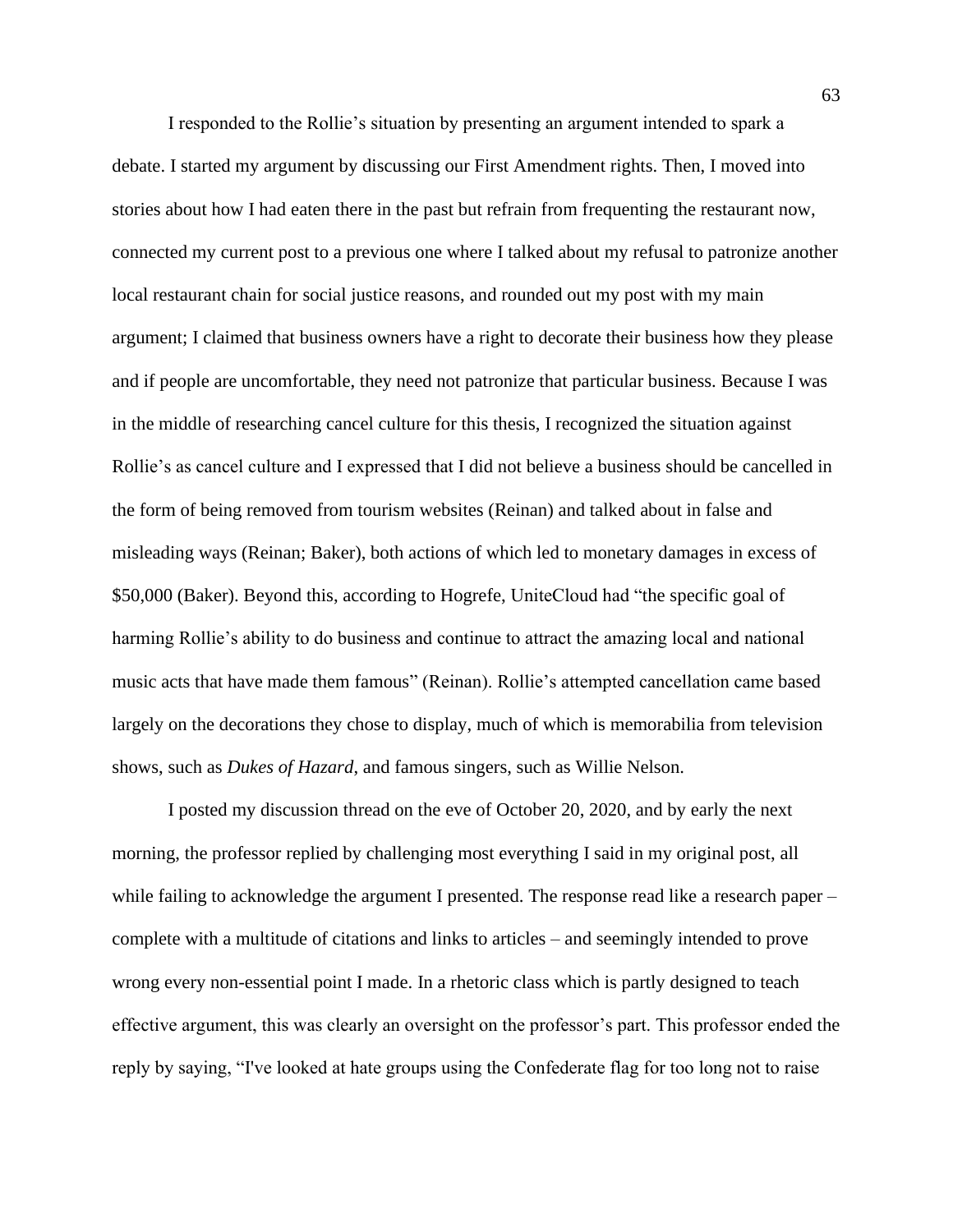my disagreement" (Gondringer). For a post that mentioned the Confederate flag separate of the argument I was trying to make, this response was particularly concerning.

I replied that I did not necessarily agree with the memorabilia they chose to display, but I also did not "believe that I [had] a right to tear down people's businesses" (Gondringer). I apologized if my original post seemed as though I was condoning racist symbols as that was not my intent. I tried to reiterate my original argument. After I recognized this professor's reply was similar to the situations with Adamo and Patton – misinterpreted meanings and an attempt to shut down discourse by using "emotional reasoning" (Lukianoff and Haidt) – I backed off and ended my reply explaining my concern for dissenting opinion by acknowledging that "this [was] a very unpopular opinion [and that] I almost didn't even reply to this [post] because I [knew] it's unpopular and I was afraid of backlash from my peers [sic]" (Gondringer). That last statement was my attempt to show my professor that we can disagree, but I did not want to be further publicly shamed.

The professor's reply carried the same rhetorical issues as the first reply, particularly that she failed to respond to the argument I was originally making. The professor stated:

In the case of Rollie's, we're talking about owners who are purposefully doing things to make people uncomfortable—both those who aren't white and those (including whites) who don't go along with treating people differently or with hate speech or with racist symbols being displayed. And as you know, that harassment, that hate speech, and that racism isn't protected speech or behavior. It's actually against the law (in many if not all cases). Thanks for listening. (Gondringer)

This professor's final reply is concerning. First, to claim that Hogrefe, the single owner of Rollie's, purposefully made people uncomfortable is an unverified bias. In fact, in multiple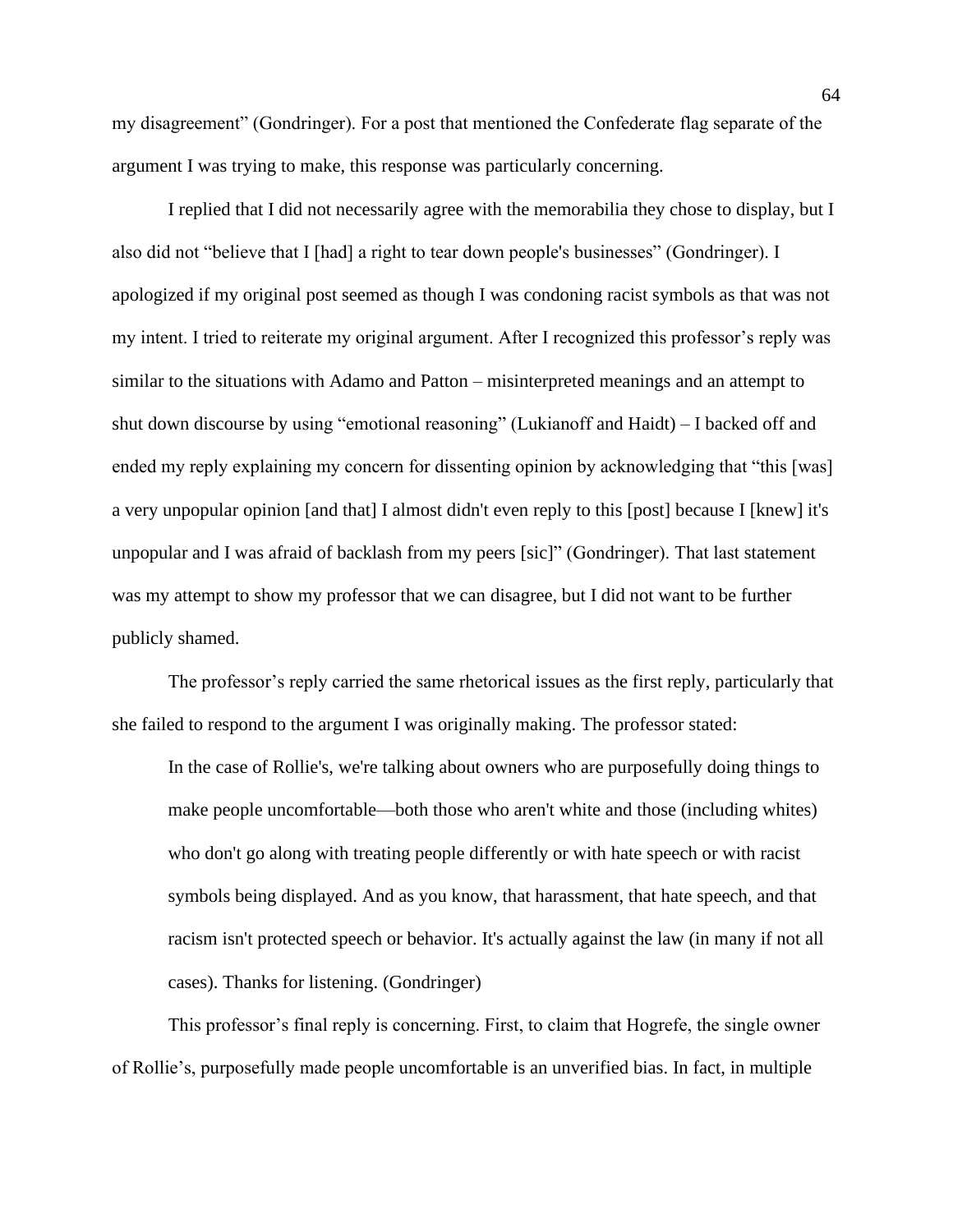radio interviews over the years, Hogrefe has claimed that the decorations are simply memorabilia, and during their recent lawsuit, Hogrefe denied any such claims of hatred toward specific people (Reinan). Beyond this, refusing to acknowledge that people who feel uncomfortable can choose to avoid the restaurant – my original argument – reinforced the argument made in "The Coddling of the American Mind" where Lukianoff and Haidt claim students feel that they "have a right to not be offended," but in this instance, that concern is extended to the greater public rather than just college students. Through the exchange, and especially because the professor claimed she would take a backseat in the discussion threads, it would seem as though the professor also felt as though she had a right to not be offended.

Second, this professor's "as you know" also carries a certain unverified bias toward me, the student. I actually did not know that harassment in the form of images – the decorations at Rollie's – hate speech or racist speech were illegal, as this professor claimed. In fact, a quick Google search proves this professor wrong. Speech is protected under the First Amendment right, which is why the United States Supreme Court has consistently ruled against laws that criminalize speech (Volokh). However, with that said, the professor is partially correct because – depending on the context of the situation – harassment and racist behaviors *may* be illegal.

Third, the professor ends the post with "Thanks for listening" but consistently refused to "listen" to her student's argument.

At this point, it was time to end the conversation. I realized this professor's posts were extremely *pathos* driven, and I realized I had no chance of getting my point across. Beyond this, I had been publicly shamed enough. I ended the conversation by replying, simply, "I agree with you" (Gondringer).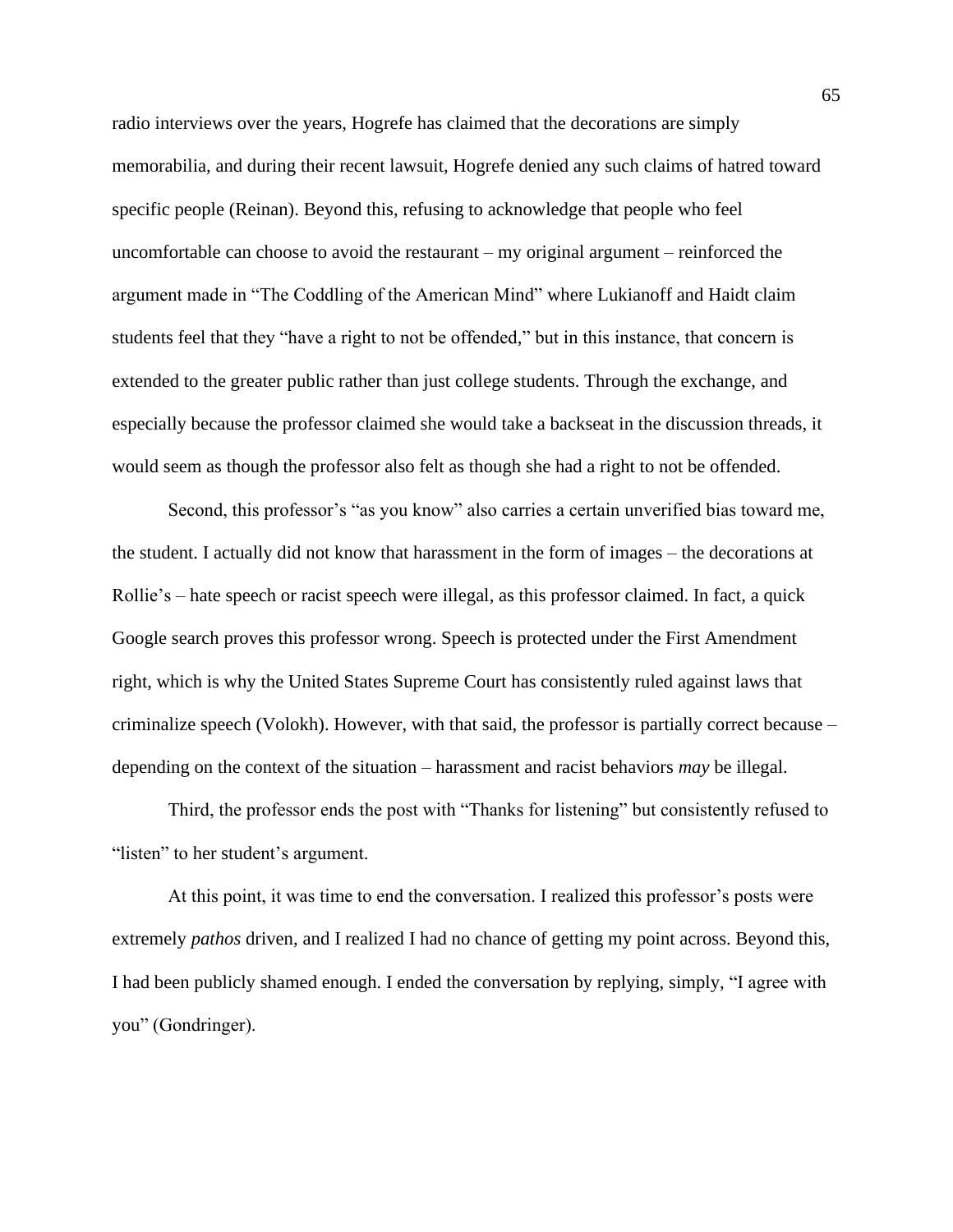Shame – most often public shame – is a common denominator in most (if not all) instances of cancelling. Both Adamo and Patton were shamed by their students and their college communities. Both professors' stories also became very public, inviting scholars from around the country to voice their concern about the situations. Rollie's Rednecks and Longnecks was publicly shamed in a smear campaign spearheaded by UniteCloud. I was publicly shamed by my professor. According to Brené Brown in her podcast "Shame and Accountability," "Shame is the intensely painful feeling or experience of believing that we are flawed and therefore unworthy of love, belonging, and connection" (Brown). I cannot speak for Adamo, Patton, or Hogrefe, but I *can* speak for myself; this is exactly how I felt when my professor ignored my argument, tried to undermine my points, and ultimately, shut down the conversation, the debate that the writers of the Harper's Magazine "Open Debate" article are fighting so hard to keep alive.

My professor silenced me and silenced any debate that could have happened between my classmates. As this professor stated many times during the course, the discussion posts were intended to spark conversation between the classmates, rather than between student and professor. After the professor replied, no other students engaged with my post. This was odd as my peers engaged with all my posts up until this point in the semester. I was presenting an important argument, one which had the opportunity to spark academic debate, but the professor effectively shut it down. Beyond this, for the rest of the semester, I tried my best to keep my posts generic and non-controversial thereby scrubbing my posts "clean of words, ideas, and subjects that might cause discomfort or give offense" (Lukianoff and Haidt), which seems to be a recurring theme on college campuses as discussed further in Lukianoff and Haidt's "The Coddling of the American Mind." Because I am so ingrained in the banking concept of education, I felt that if I did not give my professor what she wanted, my grade would suffer. My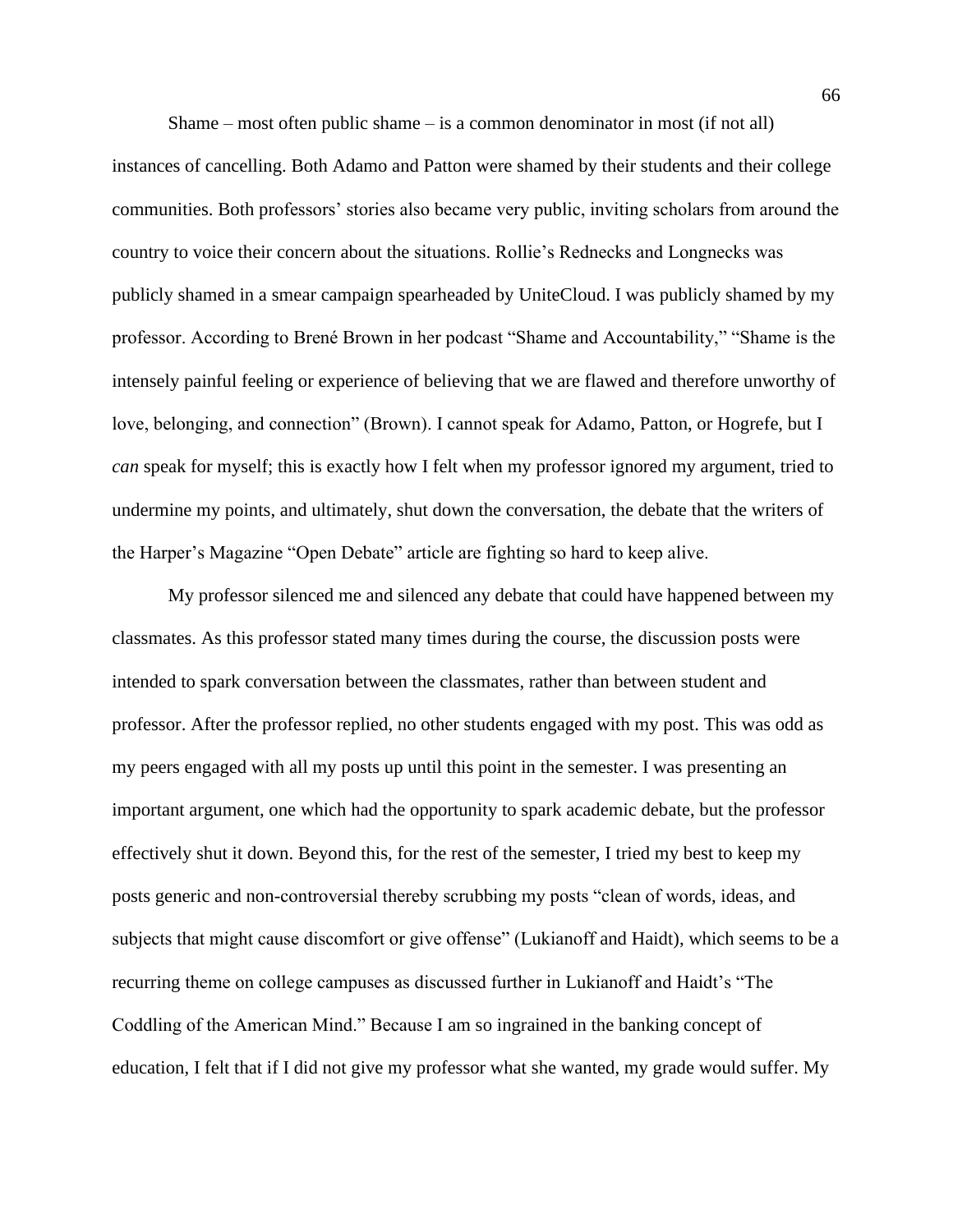Rollie's discussion post experience changed the way I interacted with the course; I no longer tried to spark conversation amongst my peers for fear of retribution. I decided to remain safe.

Being a student with a desire to open conversations about difficult topics can be challenging at times. We, as students, are surrounded by people who are much more powerful than we are and can act in ways that have very real consequences for our professional lives. Professors can lower our grades. Colleges and universities can expel us. Unfortunately, I am not the only student negatively affected by the silencing, the cancel discourse, rampant in colleges and universities today. Thankfully, I was not expelled for my words like Kieran Bhattacharya was.

Kieran Bhattacharya was a second-year student at the University of Virginia (UVA) School of Medicine when he was suspended and dismissed from his university, all because he asked some questions some may deem triggering or insensitive. On October 25, 2018, he attended a panel discussion about microaggressions, presented by Professor Beverly Colwell Adams, associate professor in the Department of Psychology.

Through the panel discussion, Bhattacharya asked Adams a variety of pointed questions about microaggressions, including "Is it a requirement, to be a victim of microaggression, that you are a member of a marginalized group?" and "Exactly how do you define marginalized and who is a marginalized group? Where does that go?" He challenged Adams' definition of microaggression and argued against some of Adams' claims about microaggressions, particularly that the receiver of the microaggression knows the intent of the person who made it and that "a microaggression is entirely dependent on how the person who's receiving it is reacting" (United States District Court Western District of Virginia Charlottesville Division). Bhattacharya challenged the core of Adams' research by pointing out her use of anecdotal evidence. His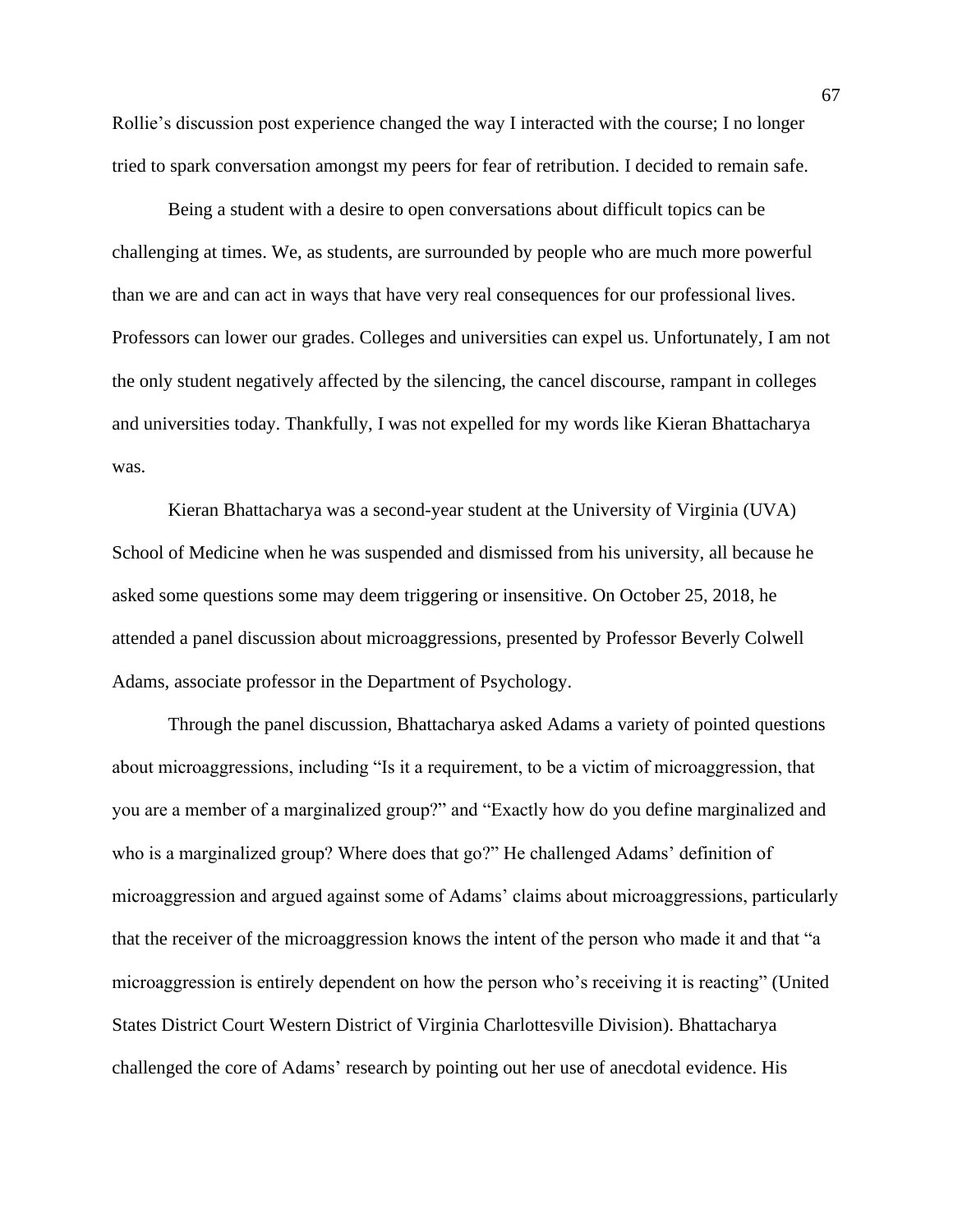continued challenge of the presented information earned him a Professionalism Concern Card later that day. Ultimately, his level of respect was the primary concern.

Later that evening, Christine Peterson, Assistant Dean for Medical Education emailed Bhattacharya addressing his observed discomfort at the panel to which Bhattacharya replied:

Your observed discomfort of me from wherever you sat was not at all how I felt. I was quite happy that the panel gave me so much time to engage with them about the semantics regarding the comparison of microaggressions and barbs. I have no problems with anyone on the panel; I simply wanted to give them some basic challenges regarding the topic. And I understand that there is a wide range of acceptable interpretations on this. I would be happy to meet with you at your convenience to discuss this further. (United States District Court Western District of Virginia Charlottesville Division)

Bhattacharya and Peterson met six days after the panel where Peterson attempted to determine Bhattacharya's ideas on current social and political issues. A month after the panel, after multiple meetings, letters, and emails, Bhattacharya was directed to undergo a psychological evaluation before he could return to classes.

On November 29, 2019, after a hearing the previous day, Bhattacharya received a letter officially suspending him from school, effective immediately, and that he could apply for readmission no earlier than August 2019. On December 30, Bhattacharya was informed that he had a "no trespass" order. When Bhattacharya attempted to reapply for admission the following summer, this order blocked his request for readmission. Bhattacharya attempted to appeal the order, but his request was denied, and the issuing Police Department claimed that he engaged in threatening discourse on social media platforms and that "[t]he conduct [Bhattacharya] directed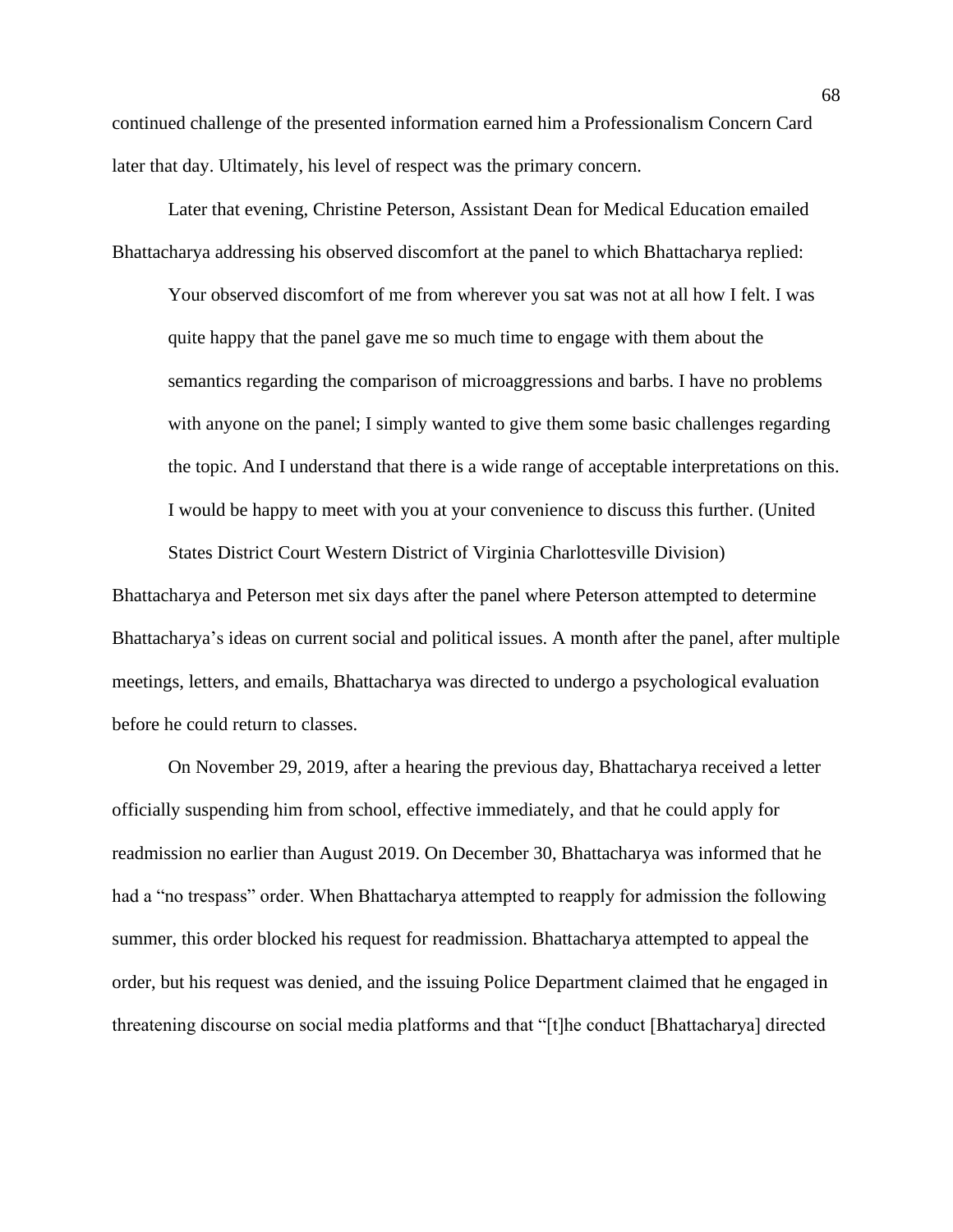at members of the university community compromised safety and security and caused fear" (United States District Court Western District of Virginia Charlottesville Division).

Currently, Bhattacharya is in the middle of prosecuting the university. "His lawsuit contends that UVA violated his First Amendment rights by retaliating against him for speaking his mind. UVA filed a motion to dismiss the case, but a district court judge ruled that the suit could proceed" (Soave). Since, at the time of penning this thesis, this case is still working its way through the court system, it is unclear what the outcome will be. Defenders of academic discourse argue that "it is vital that UVA lose this case and lose badly. Students must have the right to question administrators about poorly formed concepts from social psychology without fearing that they will be branded as threats to public order. That's the difference between a public university and an asylum" (Soave).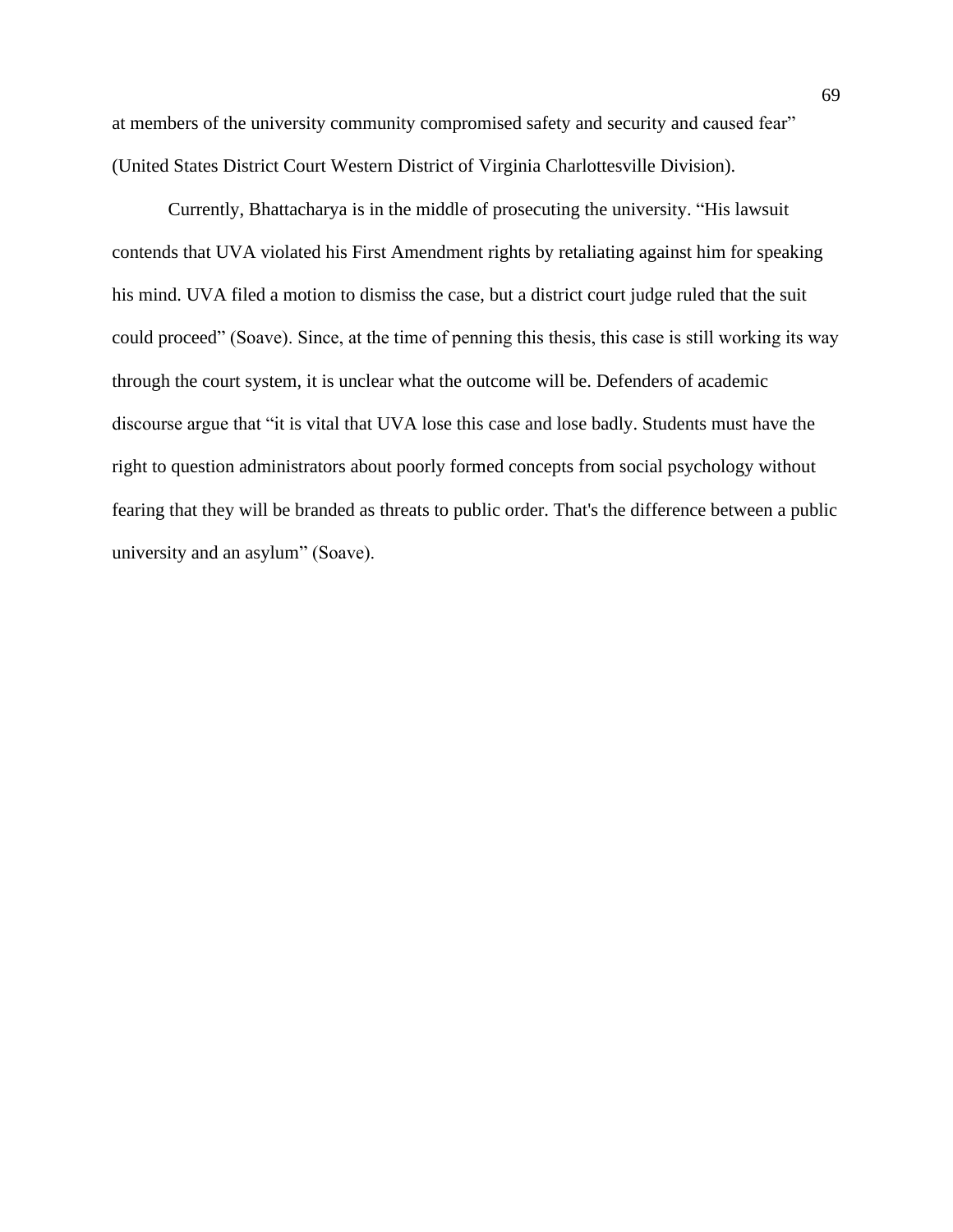#### **Chapter 7**

# **Where do we go from here?**

This culminating project, more than anything, was a journey of critically thinking about a very important topic in our current popular culture: social justice. When I began this project, I had my own terministic screen about the term "cancel culture" and assumptions about what cancel culture was trying to achieve in our modern society. I knew I did not like it and knew my dislike was based on personal experiences.

My personal experiences began with my own students when one of them came into my classroom, upset after failing a math test. While not responsibly examining his own role in the failure, instead he called for the "cancellation" of his math teacher. He aggressively claimed that "we need to cancel her" which in high school lingo translates to "we need to get her fired." I was in the beginning stages of brainstorming topics for my thesis and was shocked that this cultural phenomenon had trickled down into my high school English classroom. I thought there might be something worthwhile to research, but did not finally land on the topic of cancel culture until it hit me emotionally when I witnessed the cancellation of my favorite YouTuber, Jenna Marbles.

I had watched Jenna since I was a freshman in college when she first started posting on YouTube. We are close to the same age and have a lot of the same interests, so it did not take long for me to become a loyal follower.

In June of 2020, after countless accusations of racism and insensitivity, Jenna quit the internet, as she puts it. Her last video was an apology to her loyal "Dink Fam" and new viewers. She apologized for insensitive videos she had made in the past that were funny at the time but are insulting now. She said she never intended to hurt anyone and if her presence on the internet hurt people, then it was time for her to leave. I watched her goodbye video and cried. I felt like I was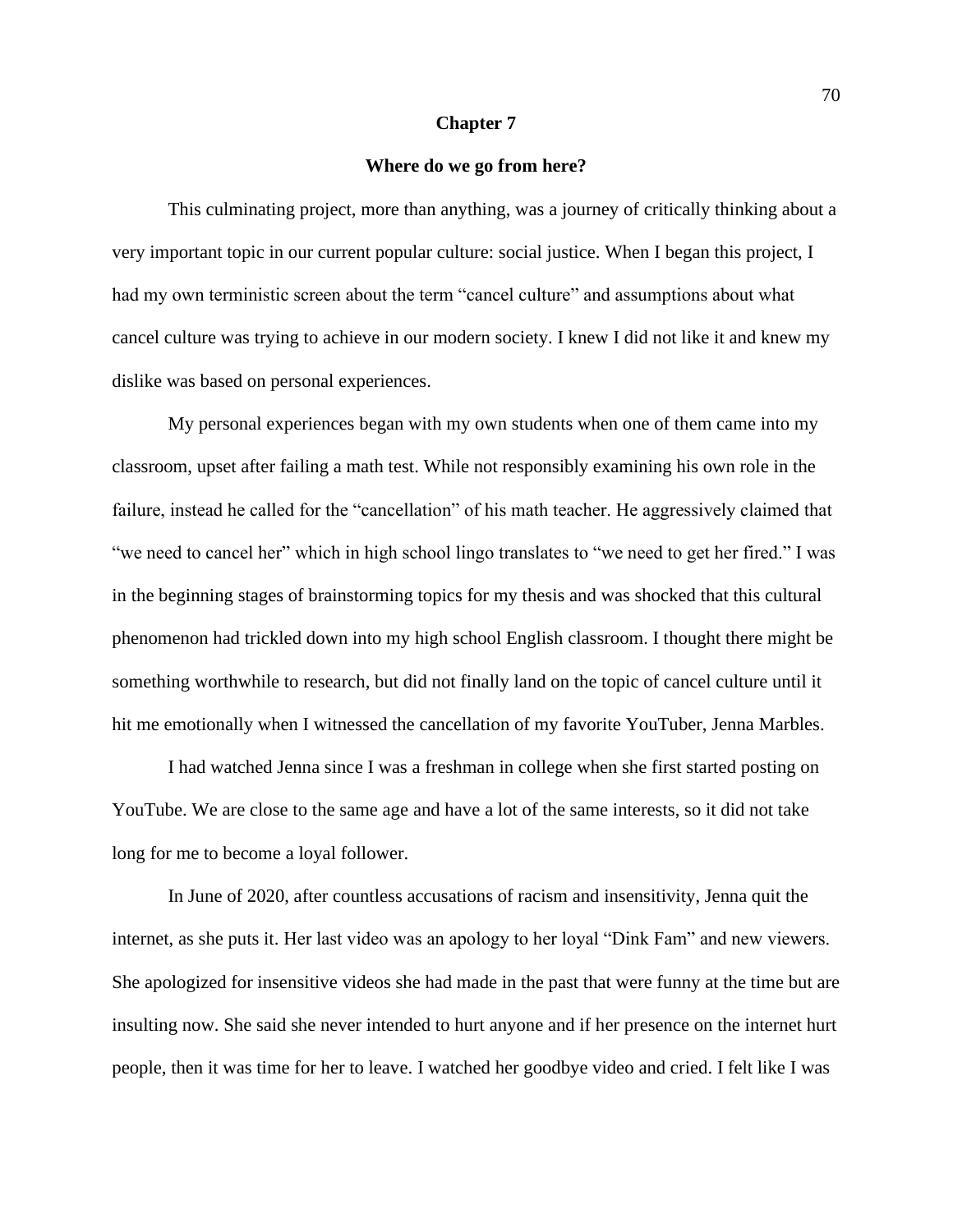losing a friend who brought a weekly element of joy to my somewhat chaotic life. Here was an influencer, with more than twenty million subscribers on her YouTube channel, saying goodbye to her entire career because she did not know how to repair the perceived damage.

Jenna is a woman who has spoken publicly in support of all life, including both animals and people. At one point, she posted a forty-seven-minute apology after she purchased a fish and put it in the wrong tank. She often discussed her veganism and shared vegan recipes. She highlighted the importance of adopting from animal shelters and even fostered and adopted an emotionally distraught racing greyhound. She was never afraid to publicly support movements such as #blacklivesmatter. She acknowledge when her own understanding fell short and thanked her supporters for pointing out her weaknesses so she could work to be a better human.

While Jenna left YouTube on her own accord, she left largely because people were calling for her cancellation. These calls seemed to come from her new viewers who hadn't been with her since the beginning like I had, who refused to acknowledge the context during which her earlier videos were posted, and who failed to accept the multiple times she had publicly apologized. To me, it looked like the woke mob got to her. Another one bites the dust. I was furious. My emotions at the time Jenna Marbles left the internet, coupled with my student calling for the cancellation of his teacher, is what spearheaded this entire project. It didn't take long for me to realize cancel culture was far more problematic than my two experiences.

When I started reading about colleges and universities suspending professors over incidents that violated academic freedom, I knew cancel culture was a far larger problem than I originally realized. It was at that point I shifted my research away from Jenna Marbles and other Internet influencers and focused the remainder of my research on the effect cancel culture has on American colleges and universities.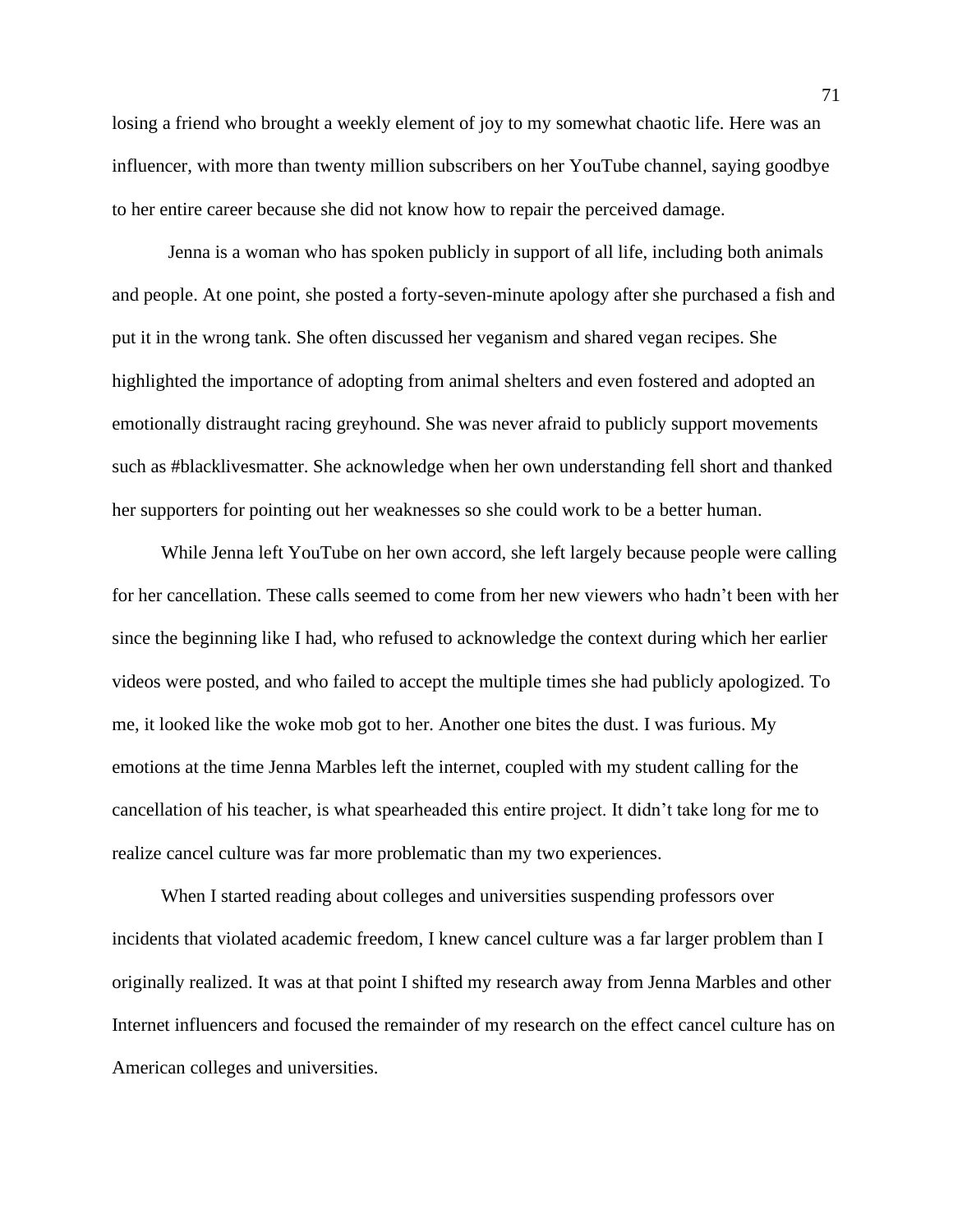The problematic nature of cancel culture in relation to the academy is highlighted through this project. I am fearful for where our colleges and universities are headed if academic culture continues to support cancel discourse and if administrations continue to, "in a spirit of panicked damage control," deliver "hasty and disproportionate punishments instead of considered reforms" (Ackerman et al.). The greater challenge may be the attempt to reform the current climate in colleges and universities, drawing as it does from socio-political dynamics in the larger culture. Perhaps an approach that is not only more manageable, but also aligned with the mission and methods of institutions of higher learning, would be to return to and/or redesign our curricula to incorporate a more robust rhetorical training.

Teaching rhetoric is not a new concept. In his article, "Rhetoric as a Course of Study," David Fleming, argues the importance of approaching education in this manner. Historically, the goal of a rhetorical education was to "shape and strengthen in its students certain ethically framed, action-oriented, intellectual capacities" (Fleming 180) in an attempt to produce "good citizens," a promise made by Protagoras, a sophist during the ancient Greek era, who often spoke about rhetoric and what it means to be rhetorical.

A rhetorical education forms character and develops intellectual strength, rather than focusing primarily on the presentation and acquisition of information. Because of this, it takes a great deal of time. One does not become a rhetorically adept person after just one or two college classes; it only truly comes after a lifetime of practice. Most colleges and universities have only four-years (and some less, depending on how many college classes the students took during high school) to develop their students into rhetorical beings. A perfect place to start teaching from a rhetorical standpoint is in the first-year composition (FYC) course required at most (if not all) colleges and universities across America. St. Cloud State University bases their FYC course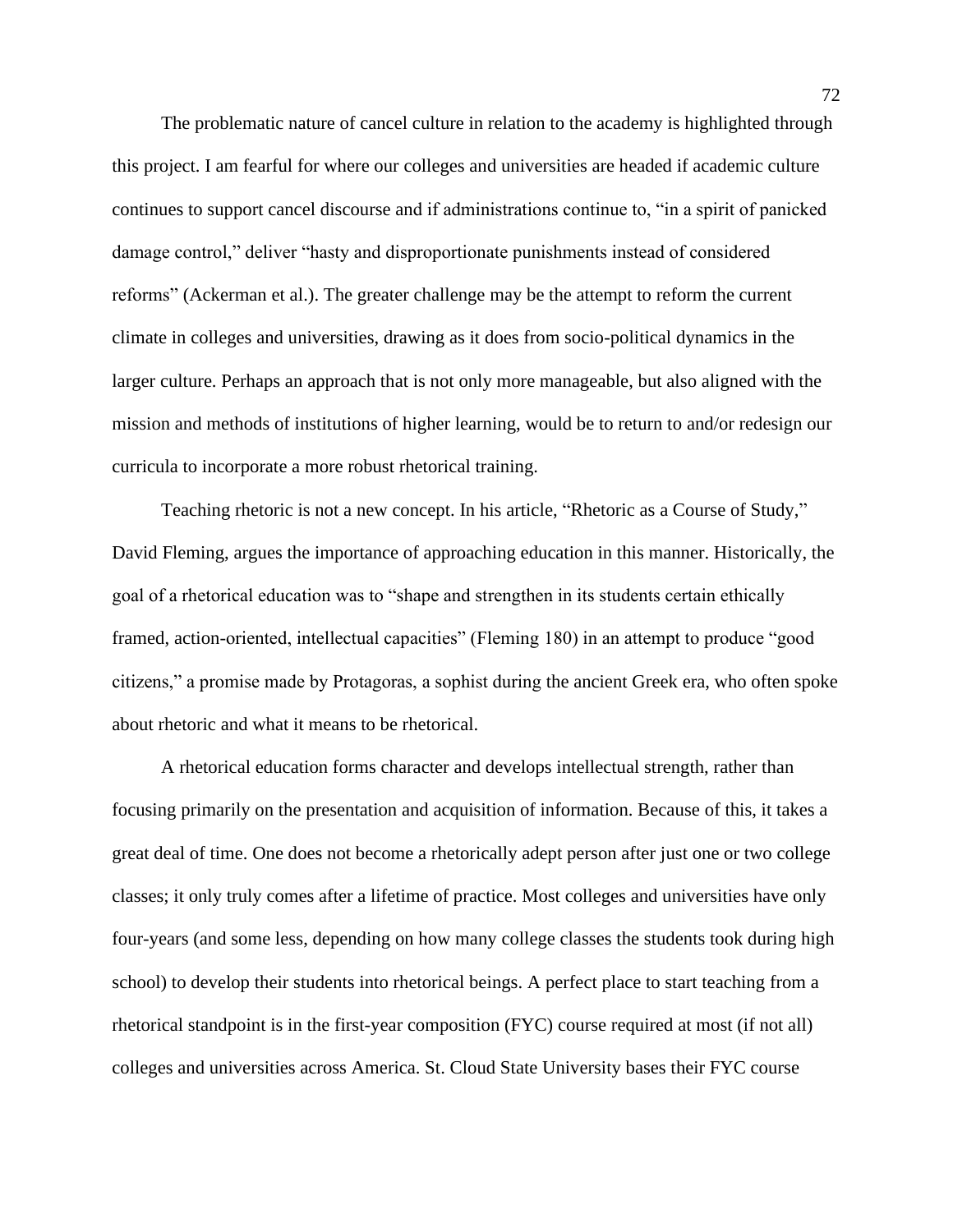around the ideals of rhetoric, but again, just one college class does not provide enough practice for students to become rhetorical thinkers. The rhetorical thinking provided through the FYC course ideally should be implemented throughout the remainder of the students' college career.

To follow in Protagoras' steps and create "good citizens," all professors should be rhetorically training their students, rather than simply teaching subject matter. According to Fleming, "the goal of rhetorical training is neither a material product, nor a body of knowledge, nor technical proficiency in achieving pre-determined ends; it is rather to become a certain kind of person, one who has internalized the art of rhetoric, and who possesses what Quintilian called 'facilitas' (X.i.1): 'the capacity to produce appropriate and effective language in any situation' (Murphy, "Roman" 19) [sic]" (Fleming 179). More so than simply learning subject matter, a rhetorical education is intended to help students become better humans. A rhetorical education intends to help students learn how to communicate, to engage in dialogue, and to effectively argue. With a rhetorical background, Adamo's and Patton's students may have been more likely to open a debate with their professors rather than run to the administration. With a rhetorical background, my professor may have engaged with the argument I presented, rather than shutting down discourse and debate. With a rhetorical background, Kieran Bhattacharya's questions may have been viewed as something to open dialogue rather than something that was attacking and aggressive in nature.

My process of inquiring into cancel culture and cancel discourse has resulted in three key findings.

First, cancel culture would not so much be an issue without cancel discourse. When I began this project, the term "cancel discourse" was not on my radar, possibly because, as the root of the problem, language is rarely, if ever, mentioned in reports about cancel culture. Cancel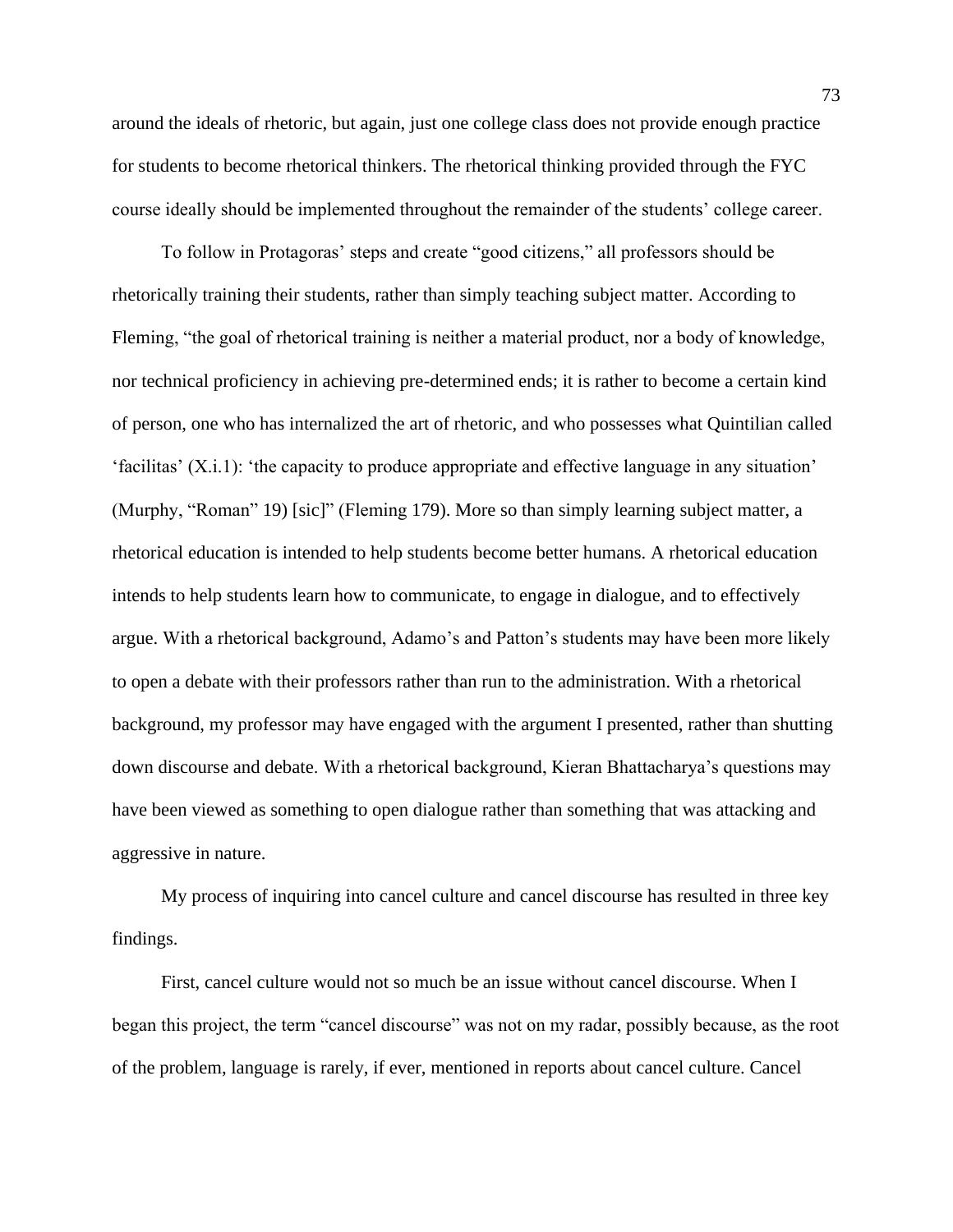discourse feeds cancel culture, because without language, cancel culture would not exist. The entire phenomenon is built around communicative exchanges amongst people, many of whom remain relatively anonymous in their cancellation calls as much of this discourse is taking place on social media, where being anonymous is easy and convenient. Cancel discourse, and the resulting cancel culture, is antithetical to its mission of protecting marginalized groups of people. Wars are not won with silence. The inability and unwillingness to open a conversation, to engage in dialectics, hurts the people the silence is trying to protect. "The master's tools will never dismantle the master's house" (Lorde).

Second, cancel culture gained much greater significance as an issue when it entered the academy, the aspect of American society largely thought of as an institution that broadens students' minds. The opposite occurs when cancel discourse and the implications of cancel culture is allowed into our academic institutions. This allowance reinforces our binary thinking and assumptions. It does not break us out of our natural default settings that academic institutions are traditionally thought of doing. It does not expand our minds by helping us learn to become critical and rhetorical thinkers. While it makes sense that students would bring their popular culture experiences into their academic world, this blending of cultures really hinders the students' academic potential. Cancel culture in the academy kills opportunities for critical thinking and growth amongst both students and professors.

Third, rhetoric is everywhere. We see it in television shows, movies, songs, advertisements, and books. It is present in every interaction, every conversation, and every thought we encounter. The human condition is rhetorical. Therefore, rhetoric needs to be a course of study in the collegiate sector. If we are to understand the world around us, we need to be able to read and respond to it effectively. If change is possible, it is only possible when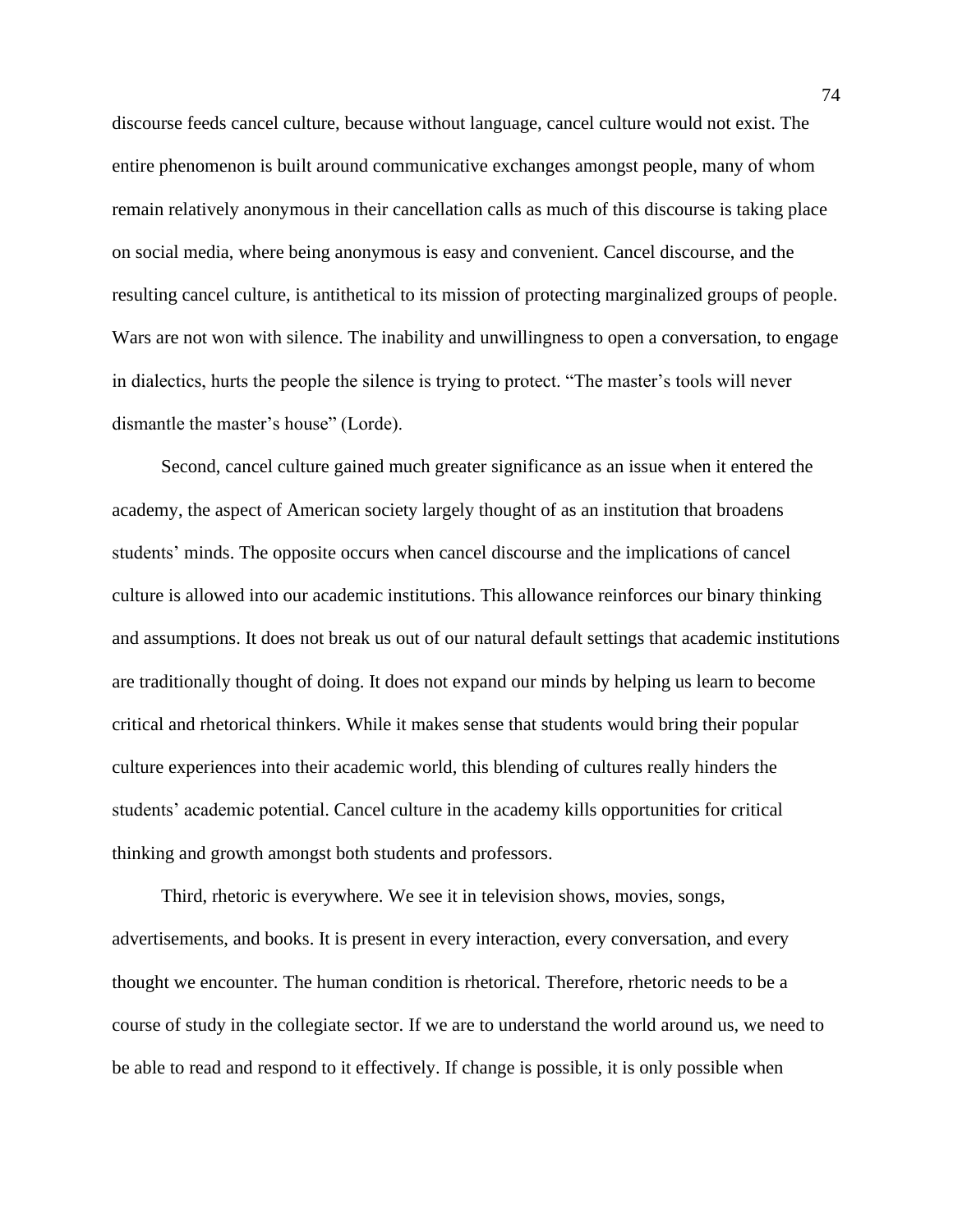rhetoric is involved. However, rhetoric is not the means to an end; it is the means to the beginning. It is a process that takes time and a willingness to learn, grow, and be vulnerable.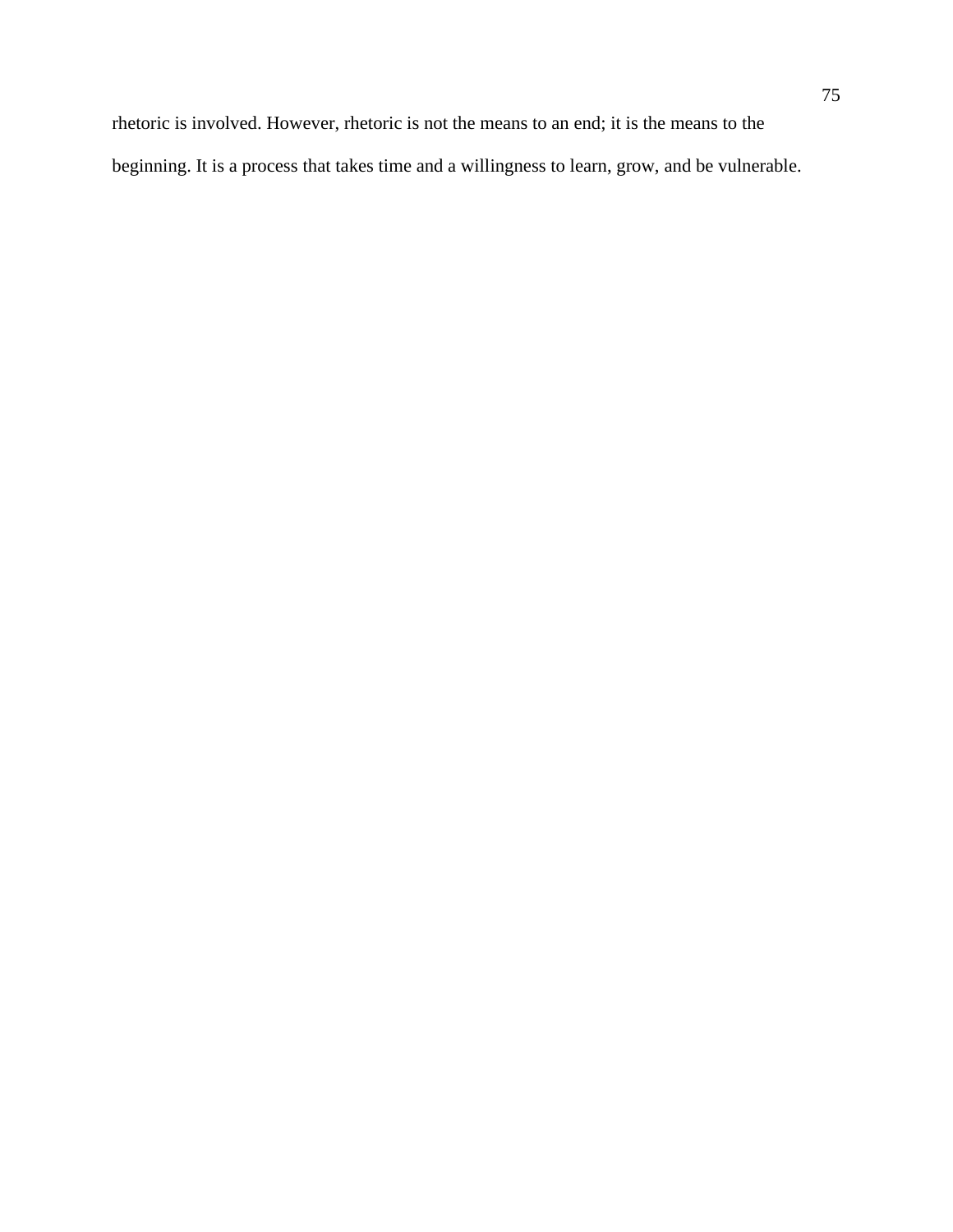## **Works Cited**

- Ackerman, Elliot, et al. "A Letter on Justice and Open Debate." *Harper's Magazine*, Harper's Magazine, 21 Aug. 2020, harpers.org/a-letter-on-justice-and-open-debate/.
- Adamo, Phil. "Letter: Phil Adamo Responds." *The Echo*, Augsburg University, 14 Dec. 2018, augsburgecho.com/2018/12/14/letter-phil-adamo-responds/.
- --- "Prof. Adamo Speaks to the Augsburg Community." *The Echo*, Augsburg University, 9 Mar. 2019, augsburgecho.com/2019/03/09/prof-adamo-speaks-to-the-augsburg-community/.
- --- "Retiring from Augsburg University." *Phillip C. Adamo*, Phillip Adamo, 1 Sept. 2019, www.phillip-adamo.com/blog/retiring-from-augsburg-university.
- American Association of University Professors. 1984. "1940 Statement of Principles and Interpretive Comments." Policy Document Reports, 1940 edition. Washington, DC: American Association of University Professors.
- Aristotle, and George A. Kennedy. *On Rhetoric: A Theory of Civic Discourse*. 2nd ed., Oxford University Press, 2007.
- Association of American Colleges and Universities. "Statement on Procedural Standards in Faculty Dismissal Proceedings." *AAUP* , Association of American Colleges and Universities, www.aaup.org/report/statement-procedural-standards-faculty-dismissalproceedings.
- Augsburg University. "About." *About Augsburg University*, Augsburg University, 2021, www.augsburg.edu/about/.
- --- "Core Curriculum." *Academics*, Augsburg University, 2021, www.augsburg.edu/academics/core-curriculum/.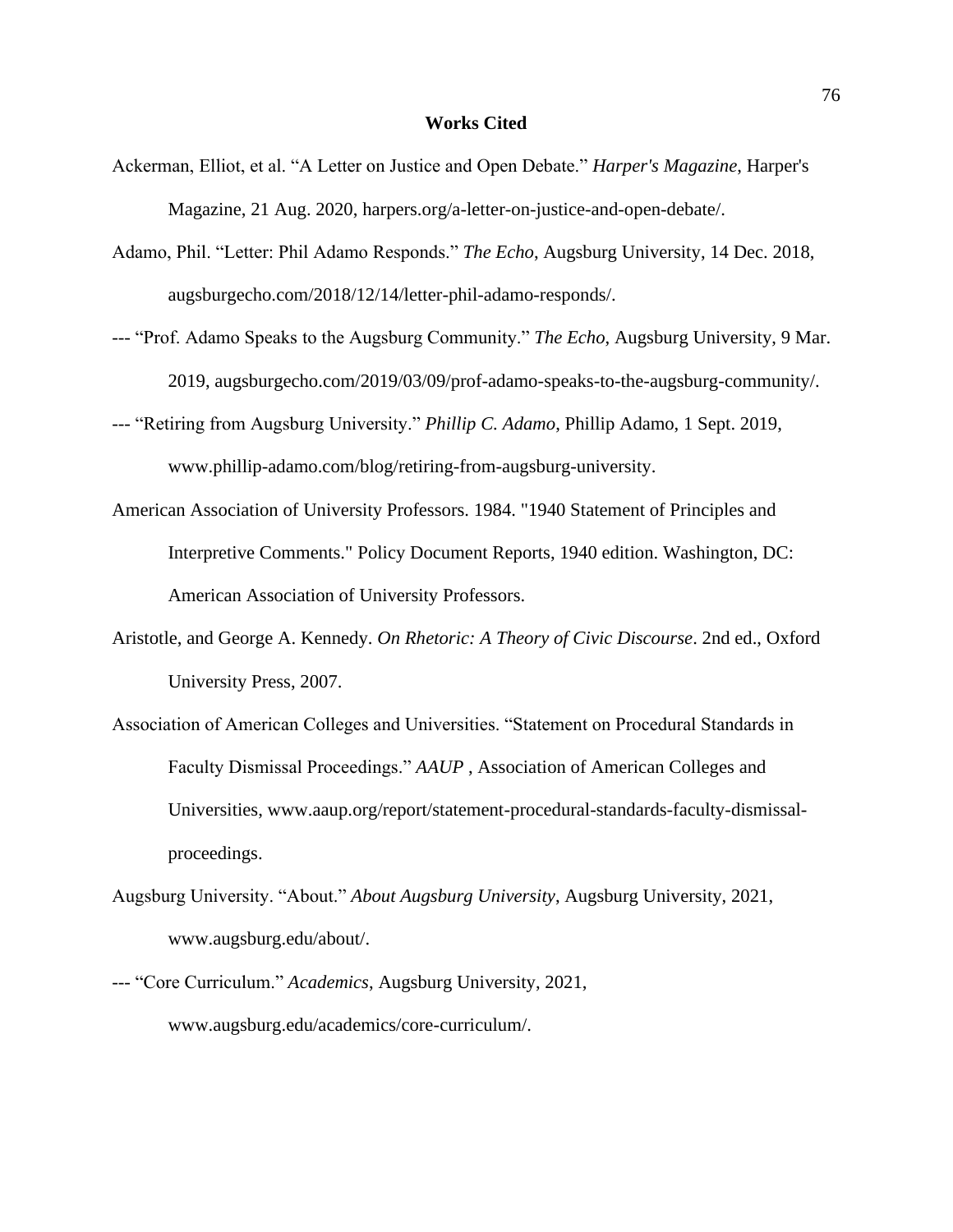--- "Courses." *Honors at Augsburg*, Augsburg University, 2021, www.augsburg.edu/honors/courses/.

--- "Faculty Handbook Revised Oct 2019." *Google Docs*, Augsburg University, Oct. 2019, docs.google.com/document/d/1MfzqS9l79ZiDwrrR-

7z\_NgjsSGRPx7QwmHuGymVlY7A/edit#.

Baker, Clairissa. "Agreement Reached in Rollie's Rednecks & Longnecks Defamation Lawsuit." *St. Cloud Times*, St. Cloud Times, 19 Mar. 2021, www.sctimes.com/story/news/local/2021/03/17/agreement-reached-rollies-defamationlawsuit/4736378001/.

Baldwin, James. *The Fire Next Time*. Dial Press, 1963.

- Bartlett, Tom. "'Scared to Death to Teach': Internal Report Cites 'Chilling Effect'." *The Chronicle of Higher Education*, The Chronicle of Higher Education, 21 Sept. 2020, www.chronicle.com/article/scared-to-death-to-teach-internal-report-cites-chilling-effectat-southern-cal-after-business-professors-removal.
- Berthoff, Ann E. "Rhetoric as Hermeneutic." College Composition and Communication, vol. 42, no. 3, Oct. 1991, pp. 279–287, doi:10.2307/358071.
- Binn, Sheldon. "The Fire Next Time." *The New York Times*, The New York Times, 31 Jan. 1963, archive.nytimes.com/www.nytimes.com/books/98/03/29/specials/baldwin-fire.html.
- Black Lives Matter. "Demilitarize Our Neighborhoods." *Black Lives Matter*, Black Lives Matter, 20 Apr. 2021, blacklivesmatter.com/demilitarize-our-neighborhoods/.
- Blakesley, David. *The Elements of Dramatism*. Longman Publishing Group, 2001.
- Brookfield, Stephen D. "What It Means to Think Critically." *The Leaders Companion: Insights on Leadership Through the Ages*, by J. Thomas Wren, Free Press, 1995, pp. 379–388.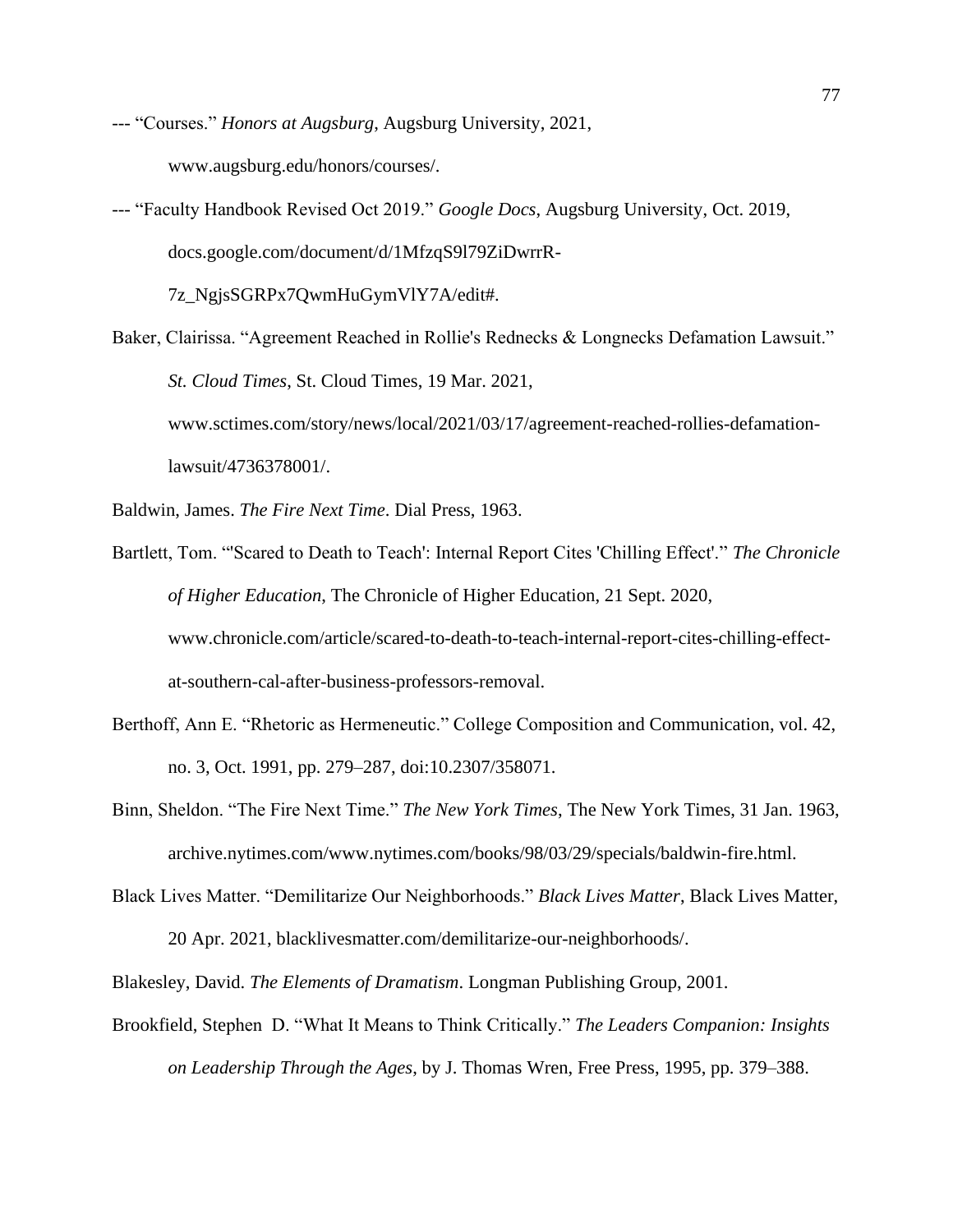Brown, Brené. "Brené on Shame and Accountability." *Brené Brown*, Brené Brown, 1 July 2020, brenebrown.com/podcast/brene-on-shame-and-accountability/.

Burke, Kenneth. *A Grammar of Motives*. Prentice-Hall, Inc., 1945.

- Christopher, Tommy. "Dr. Seuss Enterprises Cancels 6 Seuss Books Over Racist Imagery." *MSN News*, Microsoft News, 2 Mar. 2021, www.msn.com/en-us/news/us/dr-seuss-enterprisescancels-6-seuss-books-over-racist-imagery/ar-BB1e9iC9.
- Chughtai, Alia. "Know Their Names: Black People Killed by the Police in the US." *Al Jazeera Interactives*, Al Jazeera, interactive.aljazeera.com/aje/2020/know-theirnames/index.html.
- Coates, Ta-Nehisi. "In Defense of a Loaded Word." *The New York Times*, The New York Times, 23 Nov. 2013, www.nytimes.com/2013/11/24/opinion/sunday/coates-in-defense-of-aloaded-word.html.
- Douglass, Frederick. *Narrative of the Life of Frederick Douglass, an American Slave*. Prestwick House, 2004.
- Escobar, Citlaly, director. *\*\*\*\*WARNING: RACIAL SLUR INCIDENT\*\*\*\**. *Facebook.com*, Citlaly Escobar, 1 Nov. 2018,

www.facebook.com/cescobar98/videos/2203949679649651/.

- --- *Phil Adamo Justifying Use of N-Word, Scholar Citizen*. *YouTube.com*, Citlaly Escobar, 3 Nov. 2018, www.youtube.com/watch?v=y1RVu4Ft0-8.
- Flaherty, Colleen. "Too Taboo for Class?" *Inside Higher Ed*, Inside Higher Ed, 1 Feb. 2019, www.insidehighered.com/news/2019/02/01/professor-suspended-using-n-word-classdiscussion-language-james-baldwin-essay.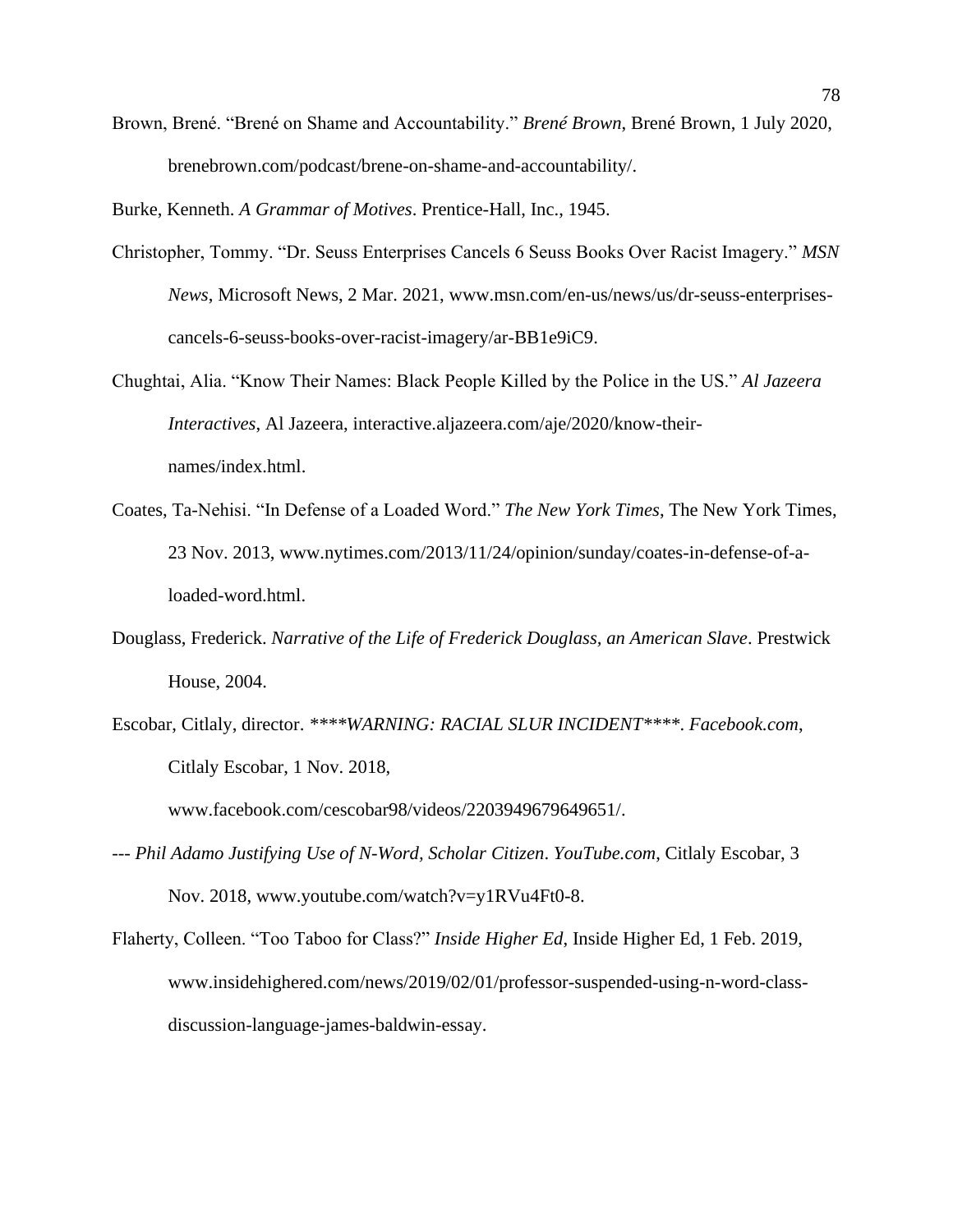- Fleming, David. "Rhetoric as a Course of Study." *College English*, vol. 61, no. 2, Nov. 1998, pp. 169–191., doi:10.2307/378878.
- Forbes. "Forbes Billionaires 2021: The Richest People in the World." *Forbes*, Forbes Magazine, 2021, www.forbes.com/billionaires/.
- Fox, Catherine. "The Race to Truth: Disarticulating Critical Thinking from Chiteliness." *Pedagogy*, vol. 2, no. 2, 2002, pp. 197–212., doi:10.1215/15314200-2-2-197.
- Freire, Paulo. *Pedagogy of the Oppressed*. The Continuum International Publishing Group Inc, 2005.
- Frye, Marilyn. "White Woman Feminist: 1983 1992." *Willful Virgin: Essays in Feminism, 1976-1992*, by Marilyn Frye, Crossing Press, 1992, pp. 146–149.
- Gondringer, Mary. "Rollie's Rednecks and Longnecks." D2L Discussion Forum. 20 Oct. 2020.
- Greenspan, Rachel E. "How 'Cancel Culture' Quickly Became One of the Buzziest and Most Controversial Ideas on the Internet." *Insider*, Insider, 6 Aug. 2020, www.insider.com/cancel-culture-meaning-history-origin-phrase-used-negatively-2020-7.
- HakeemAQ, director. *BLACK OUT TUESDAY WAS STUPID!!! | What You on? Ep.4| #Blackouttuesday, Celebrities, Looting, Etc... YouTube.com*, HakeemAQ, 3 June 2020, www.youtube.com/watch?v=UG\_qMuQ-E7A.
- Hannah-Jones, Nikole. "The 1619 Project." *The New York Times*, The New York Times, 14 Aug. 2019, www.nytimes.com/interactive/2019/08/14/magazine/1619-americaslavery.html?mtrref=www.google.com&assetType=REGIWALL.
- Hedblom, Midla. "Letter: From Faculty Senate to Students." *The Echo*, Augsburg University, 7 Dec. 2018, augsburgecho.com/2018/12/07/letter-from-faculty-senate-to-students/.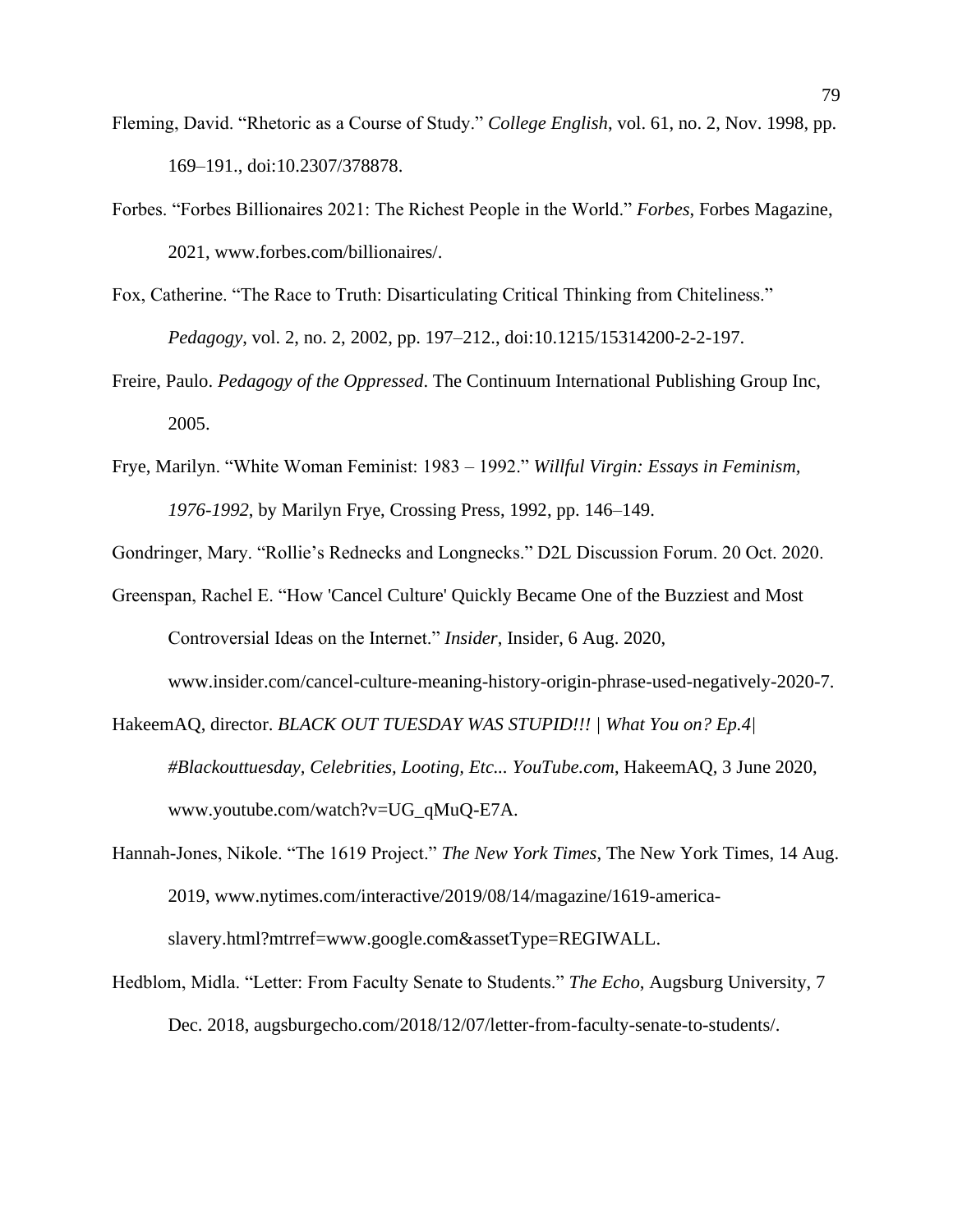Hess, Amanda. "Earning the 'Woke' Badge." *The New York Times*, The New York Times, 19 Apr. 2016, www.nytimes.com/2016/04/24/magazine/earning-the-woke-badge.html.

Isocrates, et al. *Isocrates I*. Edited by Michael Gagarin, vol. 4, University of Texas Press, 2000.

Kennedy, Randall. "How a Dispute Over the N-Word Became a Dispiriting Farce." *The Chronicle of Higher Education*, The Chronicle of Higher Education, 8 Feb. 2019, www.chronicle.com/article/how-a-dispute-over-the-n-word-became-a-dispiriting-farce/.

- --- *Nigger: The Strange Career of a Troublesome Word*. Vintage Books, A Division of Random House, Inc., 2003.
- Kenney, Sarah Groeneveld, et al. "Faculty Respond to Professor's Use of N-Word by Calling for Institutional Change around Racial Justice." *The Echo*, Augsburg University, 30 Nov. 2018, augsburgecho.com/2018/11/30/faculty-respond-to-professors-use-of-n-word-bycalling-for-institutional-change-around-racial-justice/.

Lee, Harper. *To Kill a Mockingbird*. First Perennial Classics, 2002.

- Lorde, Audre. "'The Master's Tools Will Never Dismantle the Master's House' 1984." *Sister Outsider: Essays and Speeches*, by Audre Lorde, Crossing Press, 2007, pp. 110–114.
- Lukianoff, Greg, and Jonathan Haidt. "The Coddling of the American Mind." *The Atlantic*, The Atlantic Monthly Group, Sept. 2015,

www.theatlantic.com/magazine/archive/2015/09/the-coddling-of-the-americanmind/399356/.

Manskar, Noah. "What Is 'Blackout Tuesday'? Trend Floods Social Media amid George Floyd Protests." *New York Post*, New York Post, 2 June 2020, nypost.com/2020/06/02/what-isblackout-tuesday-everything-to-know-about-the-movement/.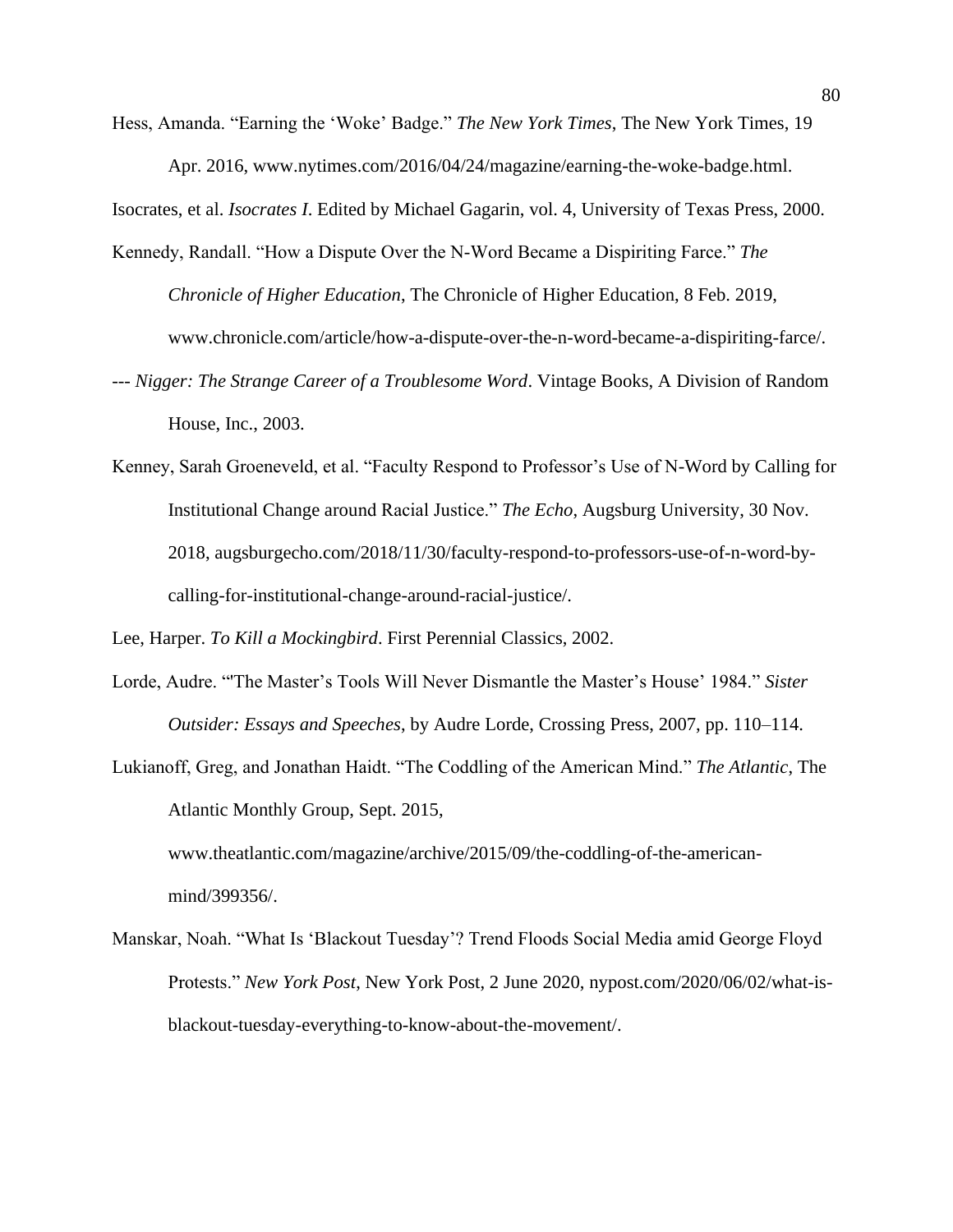- McGahan, Jason. "How a Mild-Mannered USC Professor Accidentally Ignited Academia's Latest Culture War." *Los Angeles Magazine*, Los Angeles Magazine, 21 Oct. 2020, www.lamag.com/citythinkblog/usc-professor-slur/.
- Mckerrow, Raymie E. "Critical rhetoric: Theory and praxis." *Communication Monographs*, vol. 56, no. 2, 1989, pp. 91–111., doi:10.1080/03637758909390253.
- Modrek, Sepideh, and Bozhidar Chakalov. "The #MeToo Movement in the United States: Text Analysis of Early Twitter Conversations." *Journal of Medical Internet Research*, vol. 21, no. 9, 2019, doi:10.2196/13837.

Moore, Ryan. "Professor's Use of N-Word Raises Questions over Academic Freedom, Inclusivity." *The Echo*, Augsburg University, 9 Nov. 2018, augsburgecho.com/2018/11/09/professors-use-of-n-word-raises-questions-overacademic-freedom-inclusivity/.

- Ogden, C. K., and I. A. Richards. *The Meaning of Meaning: A Study of the Influence of Language upon Thought and of the Science of Symbolism*. Harcourt, Brace & World, Inc., , 1923.
- Perelman, Chaïm, and Lucie Olbrechts-Tyteca. *The New Rhetoric: A Treatise on Argumentation*. University of Notre Dame Press, 1969.
- Perry, Andre. "Good Teachers Use the N-Word." *The Hechinger Report*, The Hechinger Report, 21 Aug. 2018, hechingerreport.org/good-teachers-use-the-n-word/.

Pratt, Minnie Bruce. "Identity: Skin Blood Heart." *Yours in Struggle Three Feminist Perspectives ON Anti-Semitism and Racism*, by Elly Bulkin et al., Long Haul, 1984, pp. 11–63.

Ramage, John D. *Rhetoric: A User's Guide*. Longman, 2006.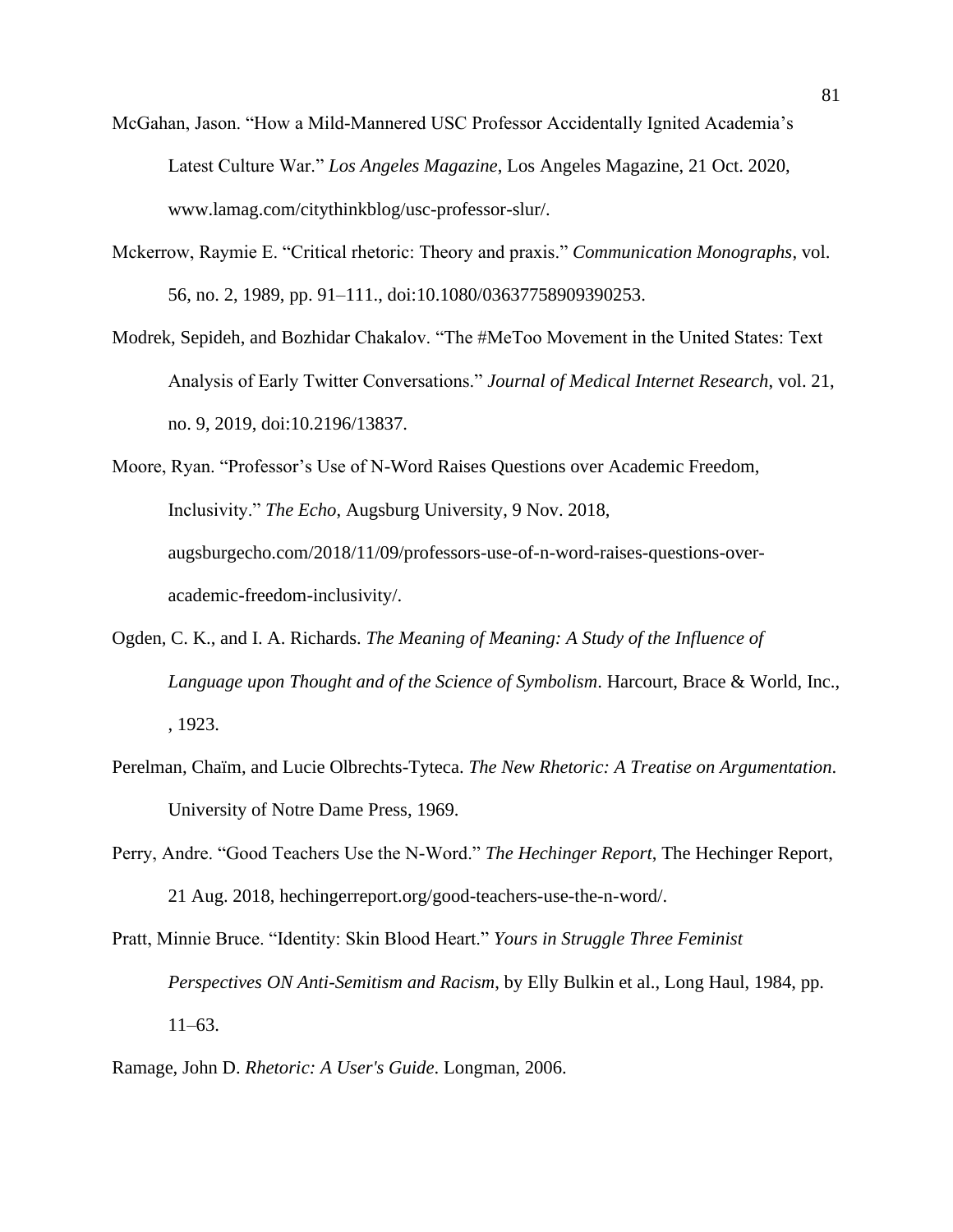- Reinan, John. "'Rednecks' Bar Sues St. CLOUD Social JUSTICE Group, Charging Interference with Its Business." *Star Tribune*, Star Tribune, 25 June 2020, www.startribune.com/redneck-bar-sues-st-cloud-social-justice-group-claims-protestshurting-business/571464972/.
- Ringsmuth, Natalie. "Mission & Vision." *#UNITECLOUD*, #UNITECLOUD, 2021, unitecloud.org/about-us/.
- Roff, Sarah. "Treatment, Not Trigger Warnings." *The Chronicle of Higher Education*, The Chronicle of Higher Education, 23 May 2014,

www.chronicle.com/blogs/conversation/treatment-not-trigger-warnings.

- Romano, Aja. "A History of 'Wokeness.'" *Vox*, Vox, 9 Oct. 2020, www.vox.com/culture/21437879/stay-woke-wokeness-history-origin-evolutioncontroversy.
- Sellnow, Deanna D. *The Rhetorical Power of Popular Culture: Considering Mediated Texts*. 2nd ed., SAGE Publications, Inc., 2014.
- Sheard, Cynthia Miecznikowski. "The Public Value of Epideictic Rhetoric." *College English*, vol. 58, no. 7, Nov. 1996, pp. 765–794., doi:10.2307/378414.
- Smith, Kyle. "Gina Carano Is Canceled by the Dark Side of Double Standards." *New York Post*, New York Post, 11 Feb. 2021, nypost.com/2021/02/11/gina-carano-is-canceled-by-thedark-side-of-double-standards/.
- Soave, Robby. "A Medical Student Questioned Microaggressions. UVA Branded Him a Threat and Banished Him from Campus." *Reason Free Minds and Free Markets*, Reason Foundation, 7 Apr. 2021, reason.com/2021/04/07/microaggressions-uva-student-kieranbhattacharya-threat/.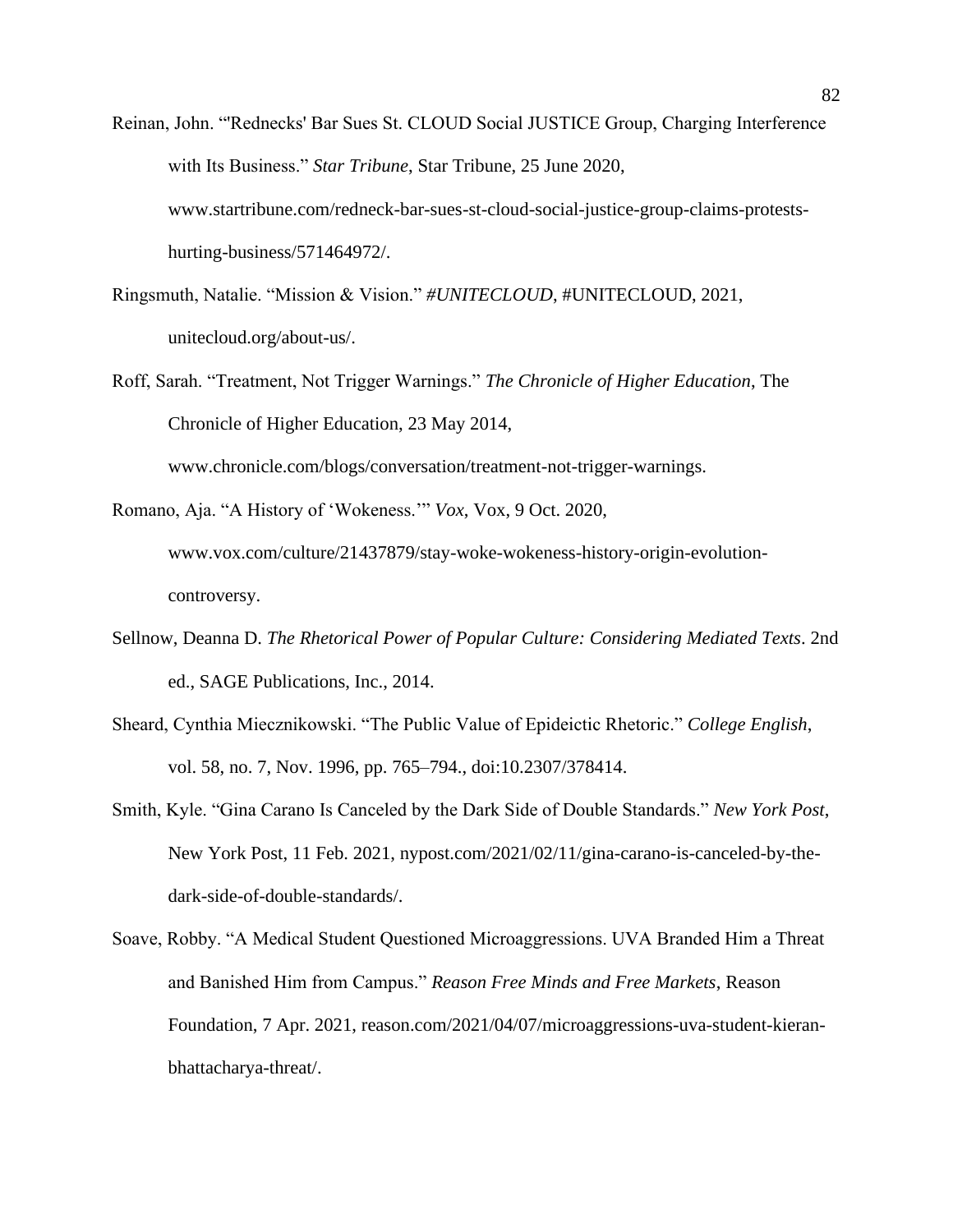Sullivan, Dale L. "The Epideictic Rhetoric of Science." *Journal of Business and Technical Communication*, vol. 5, no. 3, 1 July 1991, pp. 229–245., doi:10.1177/1050651991005003001.

Tiede, Hans-Joerg. "Letter from American Association of University Professors to Dr. Paul Pribbenow." Received by Dr. Paul Pribbenow, 22 Jan. 2019.

United States District Court Western District of Virginia Charlottesville Division. *Kieran Ravi Bhattacharya v. James B. Murray, Jr., et al Case No. 3:19-cv-00054*. Judge Norman K. Moon. 2021, pp. 1-39.

- University of Southern California Office of Graduate Admission. "Frequently Asked Questions." *University of Southern California Office of Graduate Admission*, University of Southern California, 2021, gradadm.usc.edu/faqs/general-faqs/applying-to-usc/.
- University of Southern California. "The USC Core: General Education, The Writing Program, and the Diversity Requirement." *USC Dornsife College of Letters, Arts and Sciences*, University of Southern California, 2021, dornsife.usc.edu/usc-core/.
- Urban Dictionary. "Virtue Signalling." *Urban Dictionary*, Urban Dictionary, 2021, www.urbandictionary.com/define.php?term=Virtue+Signalling.

Volokh, Eugene. "No, There's No 'Hate Speech' Exception to the First Amendment." *The Washington Post*, The Washington Post, 7 May 2015, www.washingtonpost.com/news/volokh-conspiracy/wp/2015/05/07/no-theres-no-hatespeech-exception-to-the-first-amendment/.

Wallace, David Foster. "This is Water." Kenyon College. Kenyon College, Gambier, Ohio. 21 May 2005.